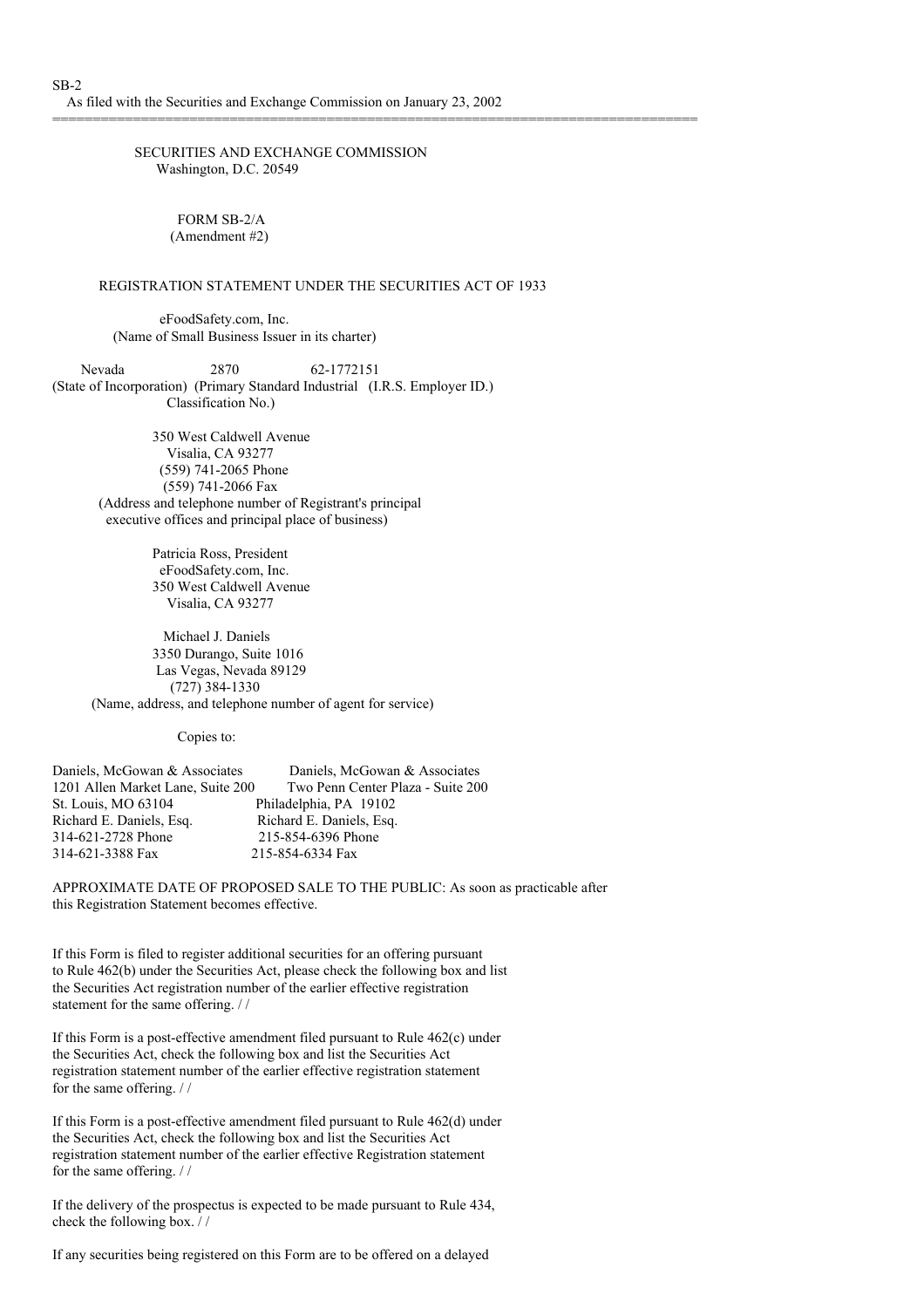or continuous basis pursuant to Rule 415 under the Securities Act of 1933, check the following box. / /

<TABLE> <CAPTION>

## CALCULATION OF REGISTRATION FEE

| Title of Each                       | Dollar     | Proposed  | Proposed   |              |  |
|-------------------------------------|------------|-----------|------------|--------------|--|
| Class of                            | Amount     | Maximum   | Maximum    | Amount of    |  |
| Securities to                       | to be      | Price     | Aggregate  | Registration |  |
| be Registered                       | Registered | Per Share | Price      | Fee          |  |
| $<\leq>$                            | < ⊖        | <∈        | <( )>      | <( >         |  |
| Common Stock<br>$$0.0005$ par value | 12,540,000 | \$.003    | $$37,620*$ | \$13         |  |
| $<$ TABLE>                          |            |           |            |              |  |

\* Estimated solely for the purpose of calculating the registration fee in accordance with Rule 457 under the Securities Act of 1933, as amended.

The registrant hereby amends this registration on such date or dates as may be necessary to delay its effective date until the registrant shall file a further amendment which specifically states that this registration shall thereafter become effective in accordance with section  $8(A)$  of the Securities Act of 1933 or until the registration statement shall become effective on such date as the Commission, acting pursuant to said Section 8(A), may determine.

<TABLE> <CAPTION>

## EFOODSAFETY.COM, INC. CROSS REFERENCE SHEET

# ITEM NUMBER IN FORM SB-2 AND TITLE OF ITEM LOCATION IN PROSPECTUS

- ------------------------------------------ ----------------------- PROSPECTUS

| <s><br/><math>&lt;\infty</math></s>                                                  |                                                                |
|--------------------------------------------------------------------------------------|----------------------------------------------------------------|
| Item 1. Front of Registration Statement and                                          |                                                                |
| Outside Front Cover of Prospectus                                                    | Cover Page                                                     |
| Item 2. Inside Front and Outside Back Cover                                          |                                                                |
| Pages of Prospectus                                                                  | Inside Front and Outside Cover Pages                           |
|                                                                                      | of Prospectus                                                  |
| Item 3. Summary Information and Risk Factors                                         | Prospectus Summary; The Company;                               |
| <b>Risk Factors</b>                                                                  |                                                                |
| Item 4. Use of Proceeds                                                              | Use of Proceeds                                                |
| Item 5. Determination of Offering Price                                              | Determination of Re-sale Price                                 |
| Item 6. Dilution                                                                     | Not Applicable                                                 |
| Item 7. Selling Shareholders                                                         | Selling Shareholders                                           |
| Item 8. Plan of Distribution                                                         | Plan of Distribution                                           |
| Item 9. Legal Proceedings                                                            | <b>Legal Proceedings</b>                                       |
| Item 10. Directors, Executive Officers,                                              |                                                                |
| Promoters and Control Persons                                                        |                                                                |
| Item 11. Security Ownership of Certain Beneficial                                    | Management                                                     |
|                                                                                      |                                                                |
| Owners and Management                                                                | Management-Principal Shareholders<br>Description of Securities |
| Item 12. Description of Securities<br>Item 13. Interest of Named Experts and Counsel | Interest of Named Experts and Counsel                          |
| Item 14. Disclosure of Commission Position on                                        |                                                                |
| Indemnification                                                                      | Indemnification of Officers and Directors                      |
|                                                                                      |                                                                |
| Item 15. Organization Within Last Five Years                                         | Description of Business and Plan of Operation                  |
| Item 16. Description of Business                                                     | Description of Business and Plan of Operation                  |
| Item 17. Management's Discussion and Analysis or                                     |                                                                |
| Plan of Operation                                                                    | Description of Business and Plan of Operation                  |
| Item 18. Description of Property.                                                    | Description of Property                                        |
| Item 19. Certain Relationships and                                                   |                                                                |
| <b>Related Transactions</b>                                                          | Certain Relationships and Related Transactions                 |
| Item 20. Market for Common Equity and Related                                        | Plan of Distribution; Shares Eligible for Future               |
| <b>Stockholder Matters</b>                                                           | Use                                                            |
| Item 21. Executive Compensation                                                      | Management, Executive Compensation                             |
| Item 22. Financial Statements                                                        | <b>Financial Statements</b>                                    |
| Item 23. Changes In and Disagreements                                                |                                                                |
| With Accountants on Accounting                                                       |                                                                |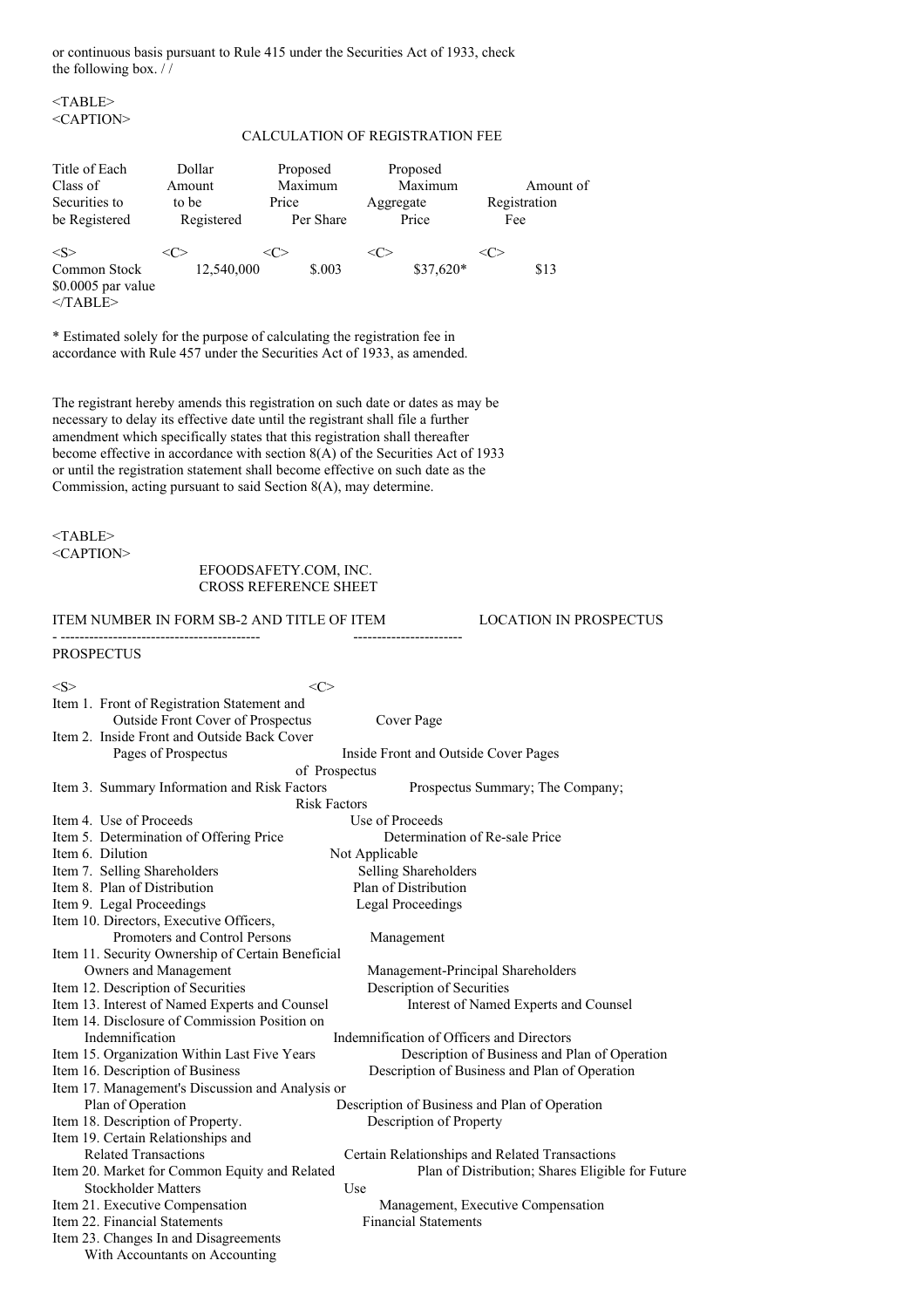## PART II

Item 24. Indemnification of Directors and Officers<br>Item 25. Other Expenses of Issuance and Distribution<br>Other Expenses of Issuance and Distribution Item 25. Other Expenses of Issuance and Distribution Item 26. Recent Sales of Unregistered Securities Recent Sales of Unregistered Securities Item 27. Exhibits Exhibits Item 28. Undertakings Undertakings

 $<$ /TABLE>

i

## SUBJECT TO COMPLETION, DATED JANUARY 23, 2002

#### PROSPECTUS

### EFOODSAFETY.COM, INC.

## 12,540,000 SHARES OF COMMON STOCK

This prospectus covers the resale, from time to time, of up to 12,540,000 shares of common stock of eFoodSafety.com, Inc. ("eFood") in the over-the-counter market, at prevailing market prices, at negotiated prices, or otherwise.

eFood will not be receiving any of the proceeds from the sale of the shares by selling shareholders, but will bear all of the expenses of the registration of the shares.

THIS INVESTMENT INVOLVES A HIGH DEGREE OF RISK. YOU SHOULD PURCHASE SHARES ONLY IF YOU CAN AFFORD A COMPLETE LOSS. SEE "RISK FACTORS" BEGINNING ON PAGE 5.

Our common stock is not currently listed or quoted on any quotation medium.

-----------------

NEITHER THE SEC NOR ANY STATE SECURITIES COMMISSION HAS APPROVED OR DISAPPROVED THESE SECURITIES, OR DETERMINED IF THIS PROSPECTUS IS TRUTHFUL OR COMPLETE. ANY REPRESENTATION TO THE CONTRARY IS A CRIMINAL OFFENSE.

THE INFORMATION IN THIS PRELIMINARY PROSPECTUS IS NOT COMPLETE AND MAY BE CHANGED. WE ARE NOT ALLOWED TO SELL THE COMMON STOCK OFFERED BY THIS PROSPECTUS UNTIL THE REGISTRATION STATEMENT WE HAVE FILED WITH THE SEC BECOMES EFFECTIVE. THIS PRELIMINARY PROSPECTUS IS NOT AN OFFER TO SELL OUR STOCK NOR DOES IT SOLICIT OFFERS TO BUY OUR STOCK IN ANY STATE WHERE THE OFFER OF SALE IS NOT PERMITTED.

The date of this Prospectus is January , 2002.

#### 1

## TABLE OF CONTENTS

| Page                           |    |
|--------------------------------|----|
| Prospectus Summary             | 3  |
| <b>Risk Factors</b>            | 3  |
| Forward-Looking Statements     |    |
| Use of Proceed                 | 8  |
| Determination of Re-Sale Price | 8  |
| Selling Shareholders           | 8  |
| Plan of Distribution           | 9  |
| Legal Proceedings              | 10 |
| Management                     | 12 |
| <b>Executive Compensation</b>  | 12 |
| Principal Shareholders         | 13 |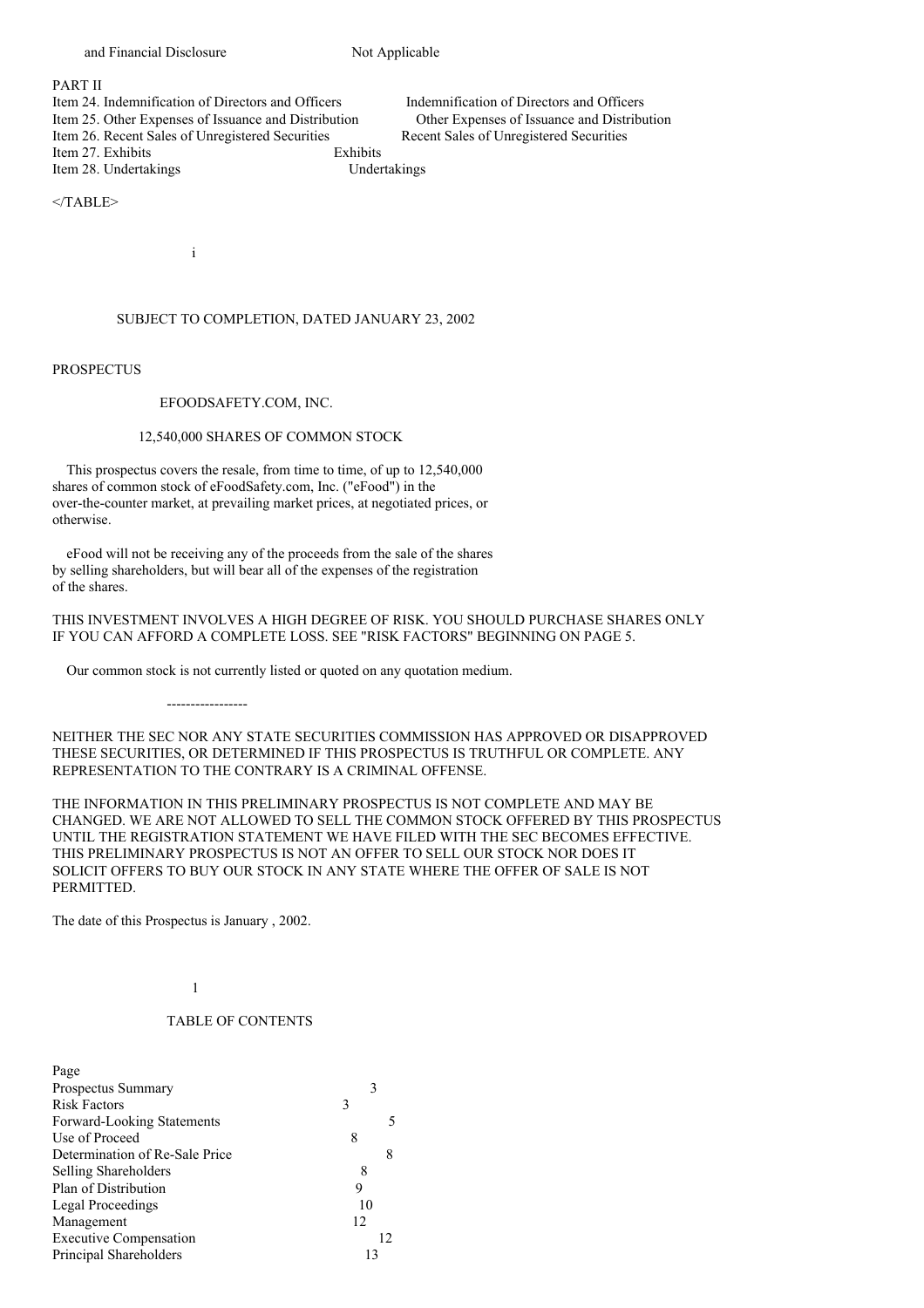| Description of Securities                      | 13 |    |
|------------------------------------------------|----|----|
| Shares Eligible for Future Sale                | 14 |    |
| Description of Business and Plan of Operation  |    | 14 |
| Description of Property                        | 17 |    |
| Interest of Named Experts and Counsel          |    | 17 |
| Transfer Agent and Registrar                   | 17 |    |
| Disclosure of Commission Position on           |    |    |
| Indemnification for Securities Act Liabilities |    | 17 |
| Certain Relationships and Related Transactions |    | 18 |
| <b>Additional Information</b>                  | 20 |    |
|                                                |    |    |

Until 90 days after the effective date, all dealers that effect transactions in these shares, whether or not participating in this re-sale, may be required to deliver a prospectus. This is in addition to the dealers' obligation to deliver a prospectus when acting as underwriters and with respect to their unsold allotments or subscriptions.

No dealer, sales representative or any other person has been authorized to give any information or to make any representations in connection with the securities described in this prospectus other than those contained in this prospectus, and, if given or made, such information or representations must not be relied upon as having been authorized by eFood. Neither the delivery of this prospectus nor any [re-sale] made pursuant to this prospectus shall, under any circumstances, create any implication that there has been no change in the affairs of eFood since the date of this prospectus or that the information contained in it is correct as of any time subsequent to its date.

2

# IN THIS PROSPECTUS, REFERENCES TO THE "COMPANY", "EFOOD", "WE", "US", AND "OUR" REFER TO EFOODSAFETY.COM, INC.

## PROSPECTUS SUMMARY

The following summary does not contain all the information that may be important to you. You should read this entire prospectus carefully, especially "Risk Factors" and the financial statements and related notes included elsewhere in this prospectus, before deciding to invest in shares of our common stock. This prospectus contains forward-looking statements that are based upon the beliefs of our management, but involve risks and uncertainties. Our actual results or experience could differ significantly from the results discussed in the forward-looking statements.

#### THE COMPANY

We were incorporated in Nevada on October 28, 1996 as DJH International, Inc., to wholesale products to businesses; and via the Internet to businesses and the general public where applicable. While developing the business, a merger with Global Procurement Systems was completed on October 16, 2000, and a name change to eFoodSafety.com, Inc. was accomplished. Upon the merger, Ms. Patricia Ross assumed the official duties as president of the corporation and brought the corporation on its present path of developing sanitation services and products in the fruit and vegetable market worldwide. Due to lack of financial resources, no products or services are currently being offered.

## COVERED SECURITIES

We previously issued 29,335,000 shares of our common stock. This prospectus covers any resale of the following shares.

| Common Stock Registered for Resale             | 12,540,000 |
|------------------------------------------------|------------|
| Common Stock Outstanding prior to the Offering | 29.335,000 |
| Common Stock Outstanding after the Offering    | 29,335,000 |

## RISK FACTORS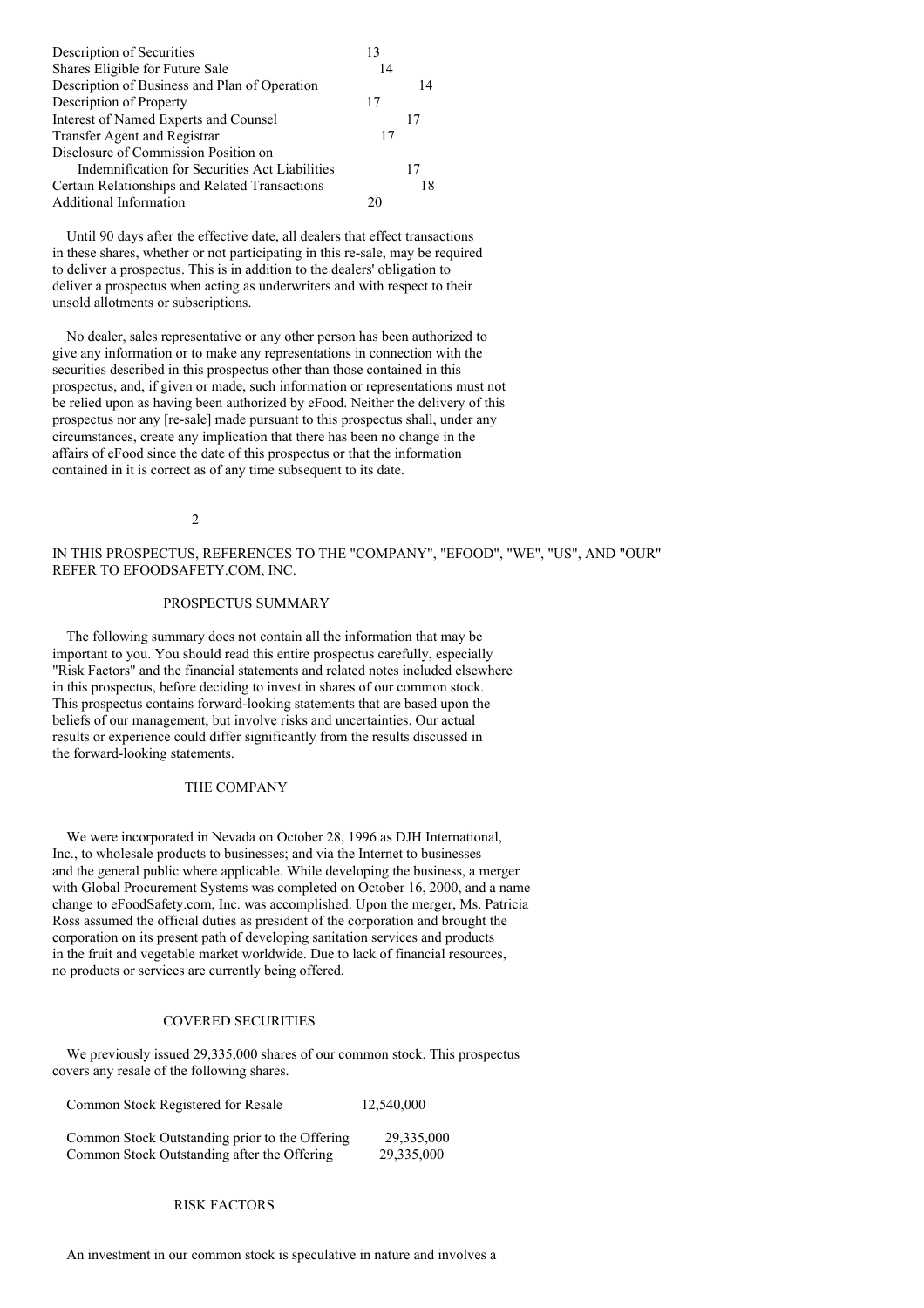high degree of risk. In addition to the other information contained in this prospectus, the following factors should be considered carefully before making any investment decisions with respect to purchasing our common stock. This prospectus contains, in addition to the lack of historical information, forward-looking statements that involve risks and uncertainties. eFood's actual results may differ materially from the results discussed in the forward-looking statements. This Risk Factors section includes all risks that we consider to be material.

## (1) WE ARE A DEVELOPMENT STAGE COMPANY, WITH NO OPERATING HISTORY, AND YOU COULD LOSE YOUR ENTIRE INVESTMENT.

3

Our business has not shown a profit. Since we commenced operations in October of 1996, we have accumulated a negligible net loss through the present. A year-end profit may not be realized in the year ending December 31, 2002 and profitability may not be achieved in the future. In addition, we are in poor financial condition from a lack of capital.

### (2) FINANCIAL RISK OF DEPENDENCE ON KEY PERSONNEL.

The success of the company will depend to a great extent on Patricia Ross and her management team. These individuals may not remain with the company due to the lack of employment contracts. If we lose our key personnel, our business may suffer. We depend substantially on the continued services and performance of our senior management and, in particular, their contacts and relationships, especially within the fresh fruit and vegetable industry.

## (3) RISK OF LOSS OF INVESTMENT DUE TO HIGHLY COMPETITIVE NATURE OF OUR INDUSTRY.

The market for sanitation products for fruits and vegetables is intensely competitive, and the specific niche the company is entering also carries with it a high degree of risk. eFood has no operating history or any revenues from operations. eFood has no assets or financial resources. eFood has operated at a loss and will continue to do so for some time.

We are smaller than our national competitors, and consequently lack the financial resources to enter new markets or increase existing market share. In fact, we compete with several companies that specialize in the \$5 billion dollar fruit and vegetable sanitation market. Most of these companies have longer histories, greater name recognition, and more financial resources than we do.

## (4) RISK OF LIQUIDITY, AS THERE IS NO PUBLIC MARKET FOR OUR SHARES, AND NO ASSURANCE OF A PUBLIC TRADING MARKET DEVELOPING.

Purchasers of these shares are at risk of no liquidity for their investment.

Prior to this offering, there has been no established trading market for our securities. A regular trading market for the securities may not develop after completion of this offering. If a trading market does develop for the securities offered hereby, it may not be sustained.

# (5) RISK DUE TO POSSIBILITY OF HIGHLY VOLATILE STOCK PRICE.

Should a market develop for our shares, the trading price of the common stock may be highly volatile and could be subject to wide fluctuations in response to factors such as actual or anticipated variations in quarterly operating results, announcements of technological innovations, new sales formats or new services by us or our competitors, changes in financial estimates by securities analysts, conditions or trends in Internet or traditional retail markets, changes in the market valuations of other Internet or produce and procurement oriented companies, announcements by us or our competitors of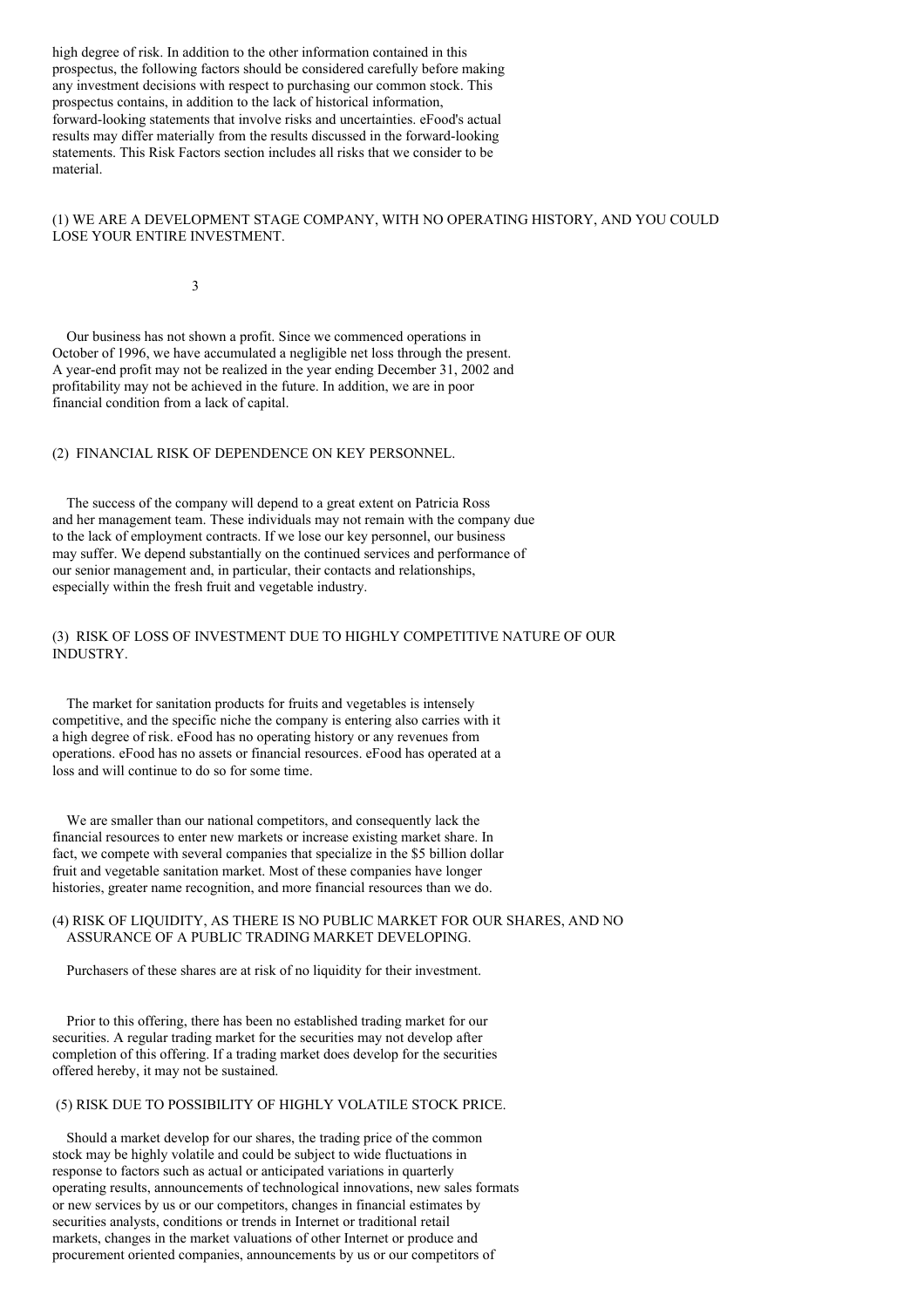significant acquisitions, strategic partnerships, joint ventures, capital commitments, additions or departures of key personnel, sales of common stock and other events or factors, many of which are beyond our control. In addition, the stock market in general, and the market for produce and procurement companies in particular, has experienced extreme price and volume fluctuations which have often been unrelated or disproportionate to the operating performance of such companies. These broad market and industry

4

factors may materially adversely affect the market price of the common stock, regardless of our operating performance. In the past, following periods of volatility in the market price of a company's securities, securities class-action litigation has often been instituted against such companies. Such litigation, if instituted, could result in substantial costs and a diversion of management's attention and resources, which could have a material adverse effect on our business, results of operations, and financial condition.

## (6) RISK OF REDUCED LIQUIDITY OF "PENNY STOCKS".

The Securities and Exchange Commission has adopted regulations that generally define a "penny stock" as any equity security that has a market price of less than \$5.00 per share and that is not traded on a national stock exchange, NASDAQ or the NASDAQ National Market System. Now, or sometime in the future, penny stocks could be removed from NASDAQ or the NASDAQ National Market System or the securities may become subject to rules of the Commission that impose additional sales practice requirements on broker-dealers effecting transactions in penny stocks. In most instances, unless the purchaser is either (i) an institutional accredited investor, (ii) the issuer, (iii) a director, officer, general partner or beneficial owner of more than five percent (5 %) of any class of equity security of the issuer of the stock that is the subject of the transaction, or (iv) an established customer of the broker-dealer, the broker-dealer must make a special suitability determination for the purchase of such securities and have received the purchaser's prior written consent to the transaction. Additionally, on any transaction involving a penny stock, the rules of the Commission require, among other things, the delivery, prior to the transaction, of a disclosure schedule prepared by the Commission relating to the penny stock market and the risks associated with investing in penny stocks. The broker dealer also must disclose the commissions payable to both the broker-dealer and registered representative and current quotations for the securities. Finally, among other requirements, monthly statements must be sent to the purchaser of the penny stock disclosing recent price information for the penny stock held in the purchaser's account and information on the limited market in penny stocks. Consequently, the penny stock rules may restrict the ability of broker-dealers to sell the securities and may affect the ability of purchasers in this Offering to sell the securities in the secondary market.

## (7) RISK DUE TO MINORITY STATUS OF NEW INVESTORS.

Upon completion of this offering, our directors and executive officers will beneficially own approximately 16,795,000 million common shares; approximately 57.26% of the outstanding common stock if all the shares offered are sold. As a result, these stockholders, if they act as a group, will have a significant influence on all matters requiring stockholder approval, including the election of directors and approval of significant corporate transactions. Such control may have the effect of delaying or preventing a change in control of the Company. See "Principal and Selling Stockholders".

## FORWARD-LOOKING STATEMENTS

This prospectus contains statements that plan for or anticipate the future. Forward-looking statements include statements about the future of the Internet and food safety and sanitation industries, statements about our future business plans and strategies, and most other statements that are not historical in nature. In this prospectus, forward-looking statements are generally identified by the words "anticipate," "plan," "believe," "expect," "estimate," and the like. Because forward-looking statements involve future risks and uncertainties, there are factors that could cause actual results to differ materially from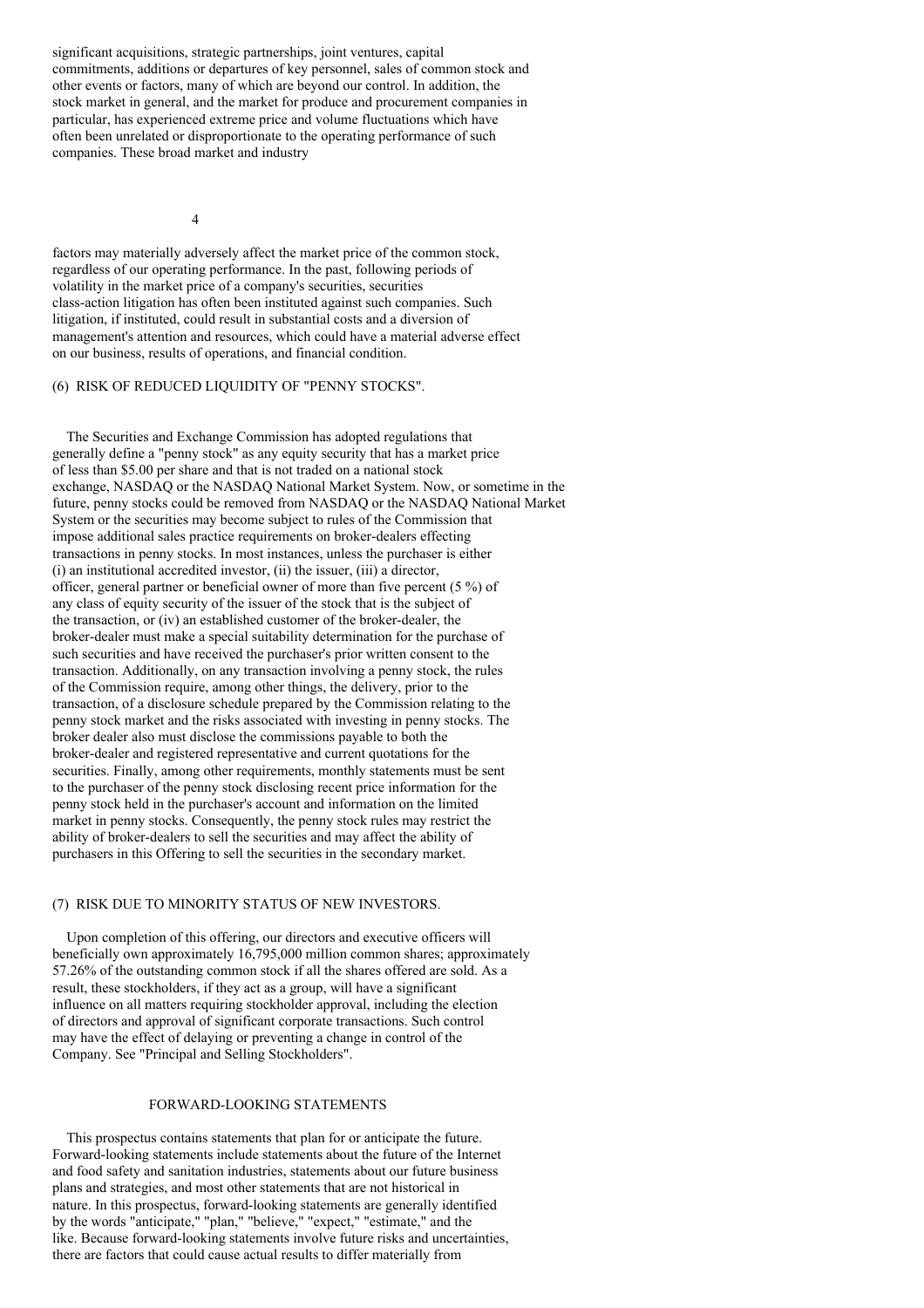5

implied. For example, a few of the uncertainties that could affect the accuracy of forward-looking statements include:

(A) an abrupt economic change resulting in an unexpected downturn in demand;

(B) governmental restrictions or excessive taxes on imports and exports;

(C) over-abundance of products and services related to the produce and procurement industries;

(D) economic resources to support the retail and wholesale promotion of new products and services;

(E) expansion plans, access to potential clients and advances in technology; and

(F) lack of working capital that could hinder the promotion and distribution of products and services to a broader based wholesale population.

(G) the Company presently has insufficient funds to start operations.

# USE OF PROCEEDS

The principal purpose of this registration is to create a more liquid public market for eFood's common stock. Upon the effectiveness of this registration statement, a portion of eFood's outstanding shares of common stock will be eligible for resale under the Securities Act. While eFood will bear the expenses of the registration of the shares, eFood will not realize any proceeds from any actual resale of the shares that might occur in the future. The selling shareholders will receive all proceeds from any resale.

# DETERMINATION OF RE-SALE PRICE

This is not an offering of securities, but a registration of existing shares of common stock held by selling shareholders. Therefore, there is no offering price. The re-sales of shares, if any, will take place at then current market prices or, in the absence of an established market, at negotiated prices; or both.

Our business is subject to compliance with various government regulations. We are subject to regulation by numerous governmental agencies, the most active of which is the Securities and Exchange Commission (the "SEC"), which will regulate our status as a fully reporting company.

# SELLING SHAREHOLDERS

The following table sets forth certain information as of the date of this prospectus, with respect to the selling shareholders for whom eFood is registering shares for resale to the public. All of the shares listed in the table were purchased from and issued by eFood Safety on October 9, 2000 for cash at \$0.0005 (par value) per share. There are no known relationships between any of the shareholders, or eFood's management. The ultimate beneficial owners having voting or investment power of the shares held in the name of all non-persons listed are: 1) Clarence W. Karney; and 2) Patricia Ross.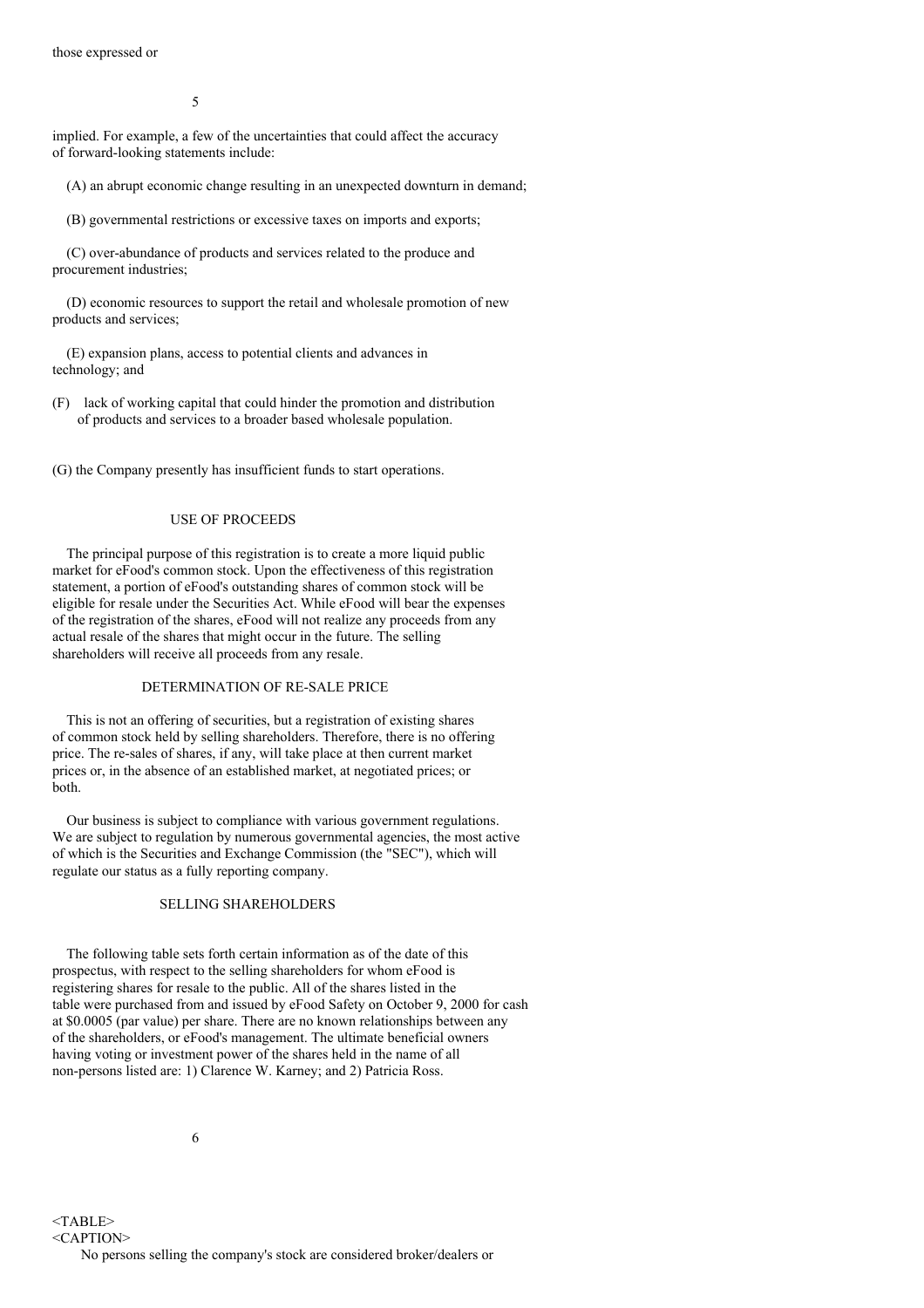|                          | <b>Shares</b><br>Beneficially |               | No. of Shares<br>to be Registered | % Owned      |
|--------------------------|-------------------------------|---------------|-----------------------------------|--------------|
| Name of                  | Owned Prior to                | % Owned       | Pursuant to                       | After        |
| Security Holder          | Registration                  | Prior         | this Prospectus                   | Registration |
|                          |                               |               |                                   |              |
| $<\!\!S\!\!>$            | $<\!\!C\!\!>$                 | $<\!\!C\!\!>$ | $<\!\!C\!\!>$                     | $<\infty$    |
| Regency Financial        |                               |               |                                   |              |
| Services, Ltd.           | 2,347,500                     | 8.0           | 2,347,500                         | 8.0          |
| <b>Berkshire Capital</b> |                               |               |                                   |              |
| Management Co. Inc.      | 2,292,500                     | 7.8           | 2,292,500                         | 7.8          |
| Gina Della Femina        | 100,000                       | 0.034         | 100,000                           | 0.034        |
| Steven A. Sanders        | 100,000                       | 0.034         | 100,000                           | 0.034        |
| Laurence and Elisabeth   |                               |               |                                   |              |
| Paredes                  | 15,000                        | 0.005         | 15,000                            | 0.005        |
| Ronald Sparkman          | 2,040,000                     | 7.0           | 2,040,000                         | 7.0          |
| Stone Castle Keep, Inc.  | 2,040,000                     | 7.0           | 2,040,000                         | 7.0          |
| John M. Peragine         | 525,000                       | 1.8           | 525,000                           | 1.8          |
| James Mylock, Jr.        | 525,000                       | 1.8           | 525,000                           | 1.8          |
| Andreas Lintzeris        | 525,000                       | 1.8           | 525,000                           | 1.8          |
| Jon Callahan             | 525,000                       | 1.8           | 525,000                           | 1.8          |
| Daniel Grieco            | 10,000                        | 0.0034        | 10,000                            | 0.0034       |
| Amanda E. Johnson        | 525,000                       | 1.8           | 525,000                           | 1.8          |
| Milton Irizarry          | 525,000                       | 1.8           | 525,000                           | 1.8          |
| John C. Sypek            | 325,000                       | 0.009         | 325,000                           | 1.1          |
|                          |                               |               |                                   |              |
| Diane J. Harrison        | 500                           | 0.0002        | 500                               | 0.0002       |
| William B. Harrison, II  | 500                           | 0.0002        | 500                               | 0.0002       |
| Norman Davis             | 500                           | 0.0002        | 500                               | 0.0002       |
| Sheryl Cerasani          | 500                           | 0.0002        | 500                               | 0.0002       |
| <b>Eileen Daniels</b>    | 500                           | 0.0002        | 500                               | 0.0002       |
| Daniel Terzo             | 500                           | 0.0002        | 500                               | 0.0002       |
| Lynnette Sparks          | 500                           | 0.0002        | 500                               | 0.0002       |
| Debra Lynn Hensen        | 500                           | 0.0002        | 500                               | 0.0002       |
| Sandra Taunton           | 500                           | 0.0002        | 500                               | 0.0002       |
| Wilma J. & William B.    |                               |               |                                   |              |
| Harrison                 | 500                           | 0.0002        | 500                               | 0.0002       |
| Donald & Cathy           |                               |               |                                   |              |
| Hejmanowski              | 500                           | 0.0002        | 500                               | 0.0002       |
| Arthur Rigsby            | 500                           | 0.0002        | 500                               | 0.0002       |
| Michael J. Daniels       | 114,000                       | 0.4           | 114,000                           | 0.4          |
| $<$ /TABLE>              |                               |               |                                   |              |

7

All of the shares offered by this prospectus may be offered for resale, from time to time, by the selling shareholders, pursuant to this prospectus, in one or more private or negotiated transactions, in open market transactions in the over-the-counter market, or otherwise, or by a combination of these methods, at fixed prices that may be changed, at market prices prevailing at the time of the sale, at prices related to such market prices, at negotiated prices, or otherwise. The selling shareholders may effect these transactions by selling their shares directly to one or more purchasers or to or through broker-dealers or agents. The compensation to a particular broker-dealer or agent may be in excess of customary commissions. Each of the selling shareholders may be deemed an "underwriter" within the meaning of the Securities Act in connection with each sale of shares. The selling shareholders will pay all commissions, transfer taxes and other expenses associated with their sales.

### PLAN OF DISTRIBUTION

To our knowledge, none of the selling shareholders has made any arrangement with any brokerage firm for the sale of the shares. The selling shareholders have advised us that they presently intend to dispose of the shares through broker-dealers in ordinary brokerage transactions at market prices prevailing at the time of sale.

Any broker-dealers or agents who act in connection with the sale of the shares may be deemed to be underwriters. Any discounts, commissions or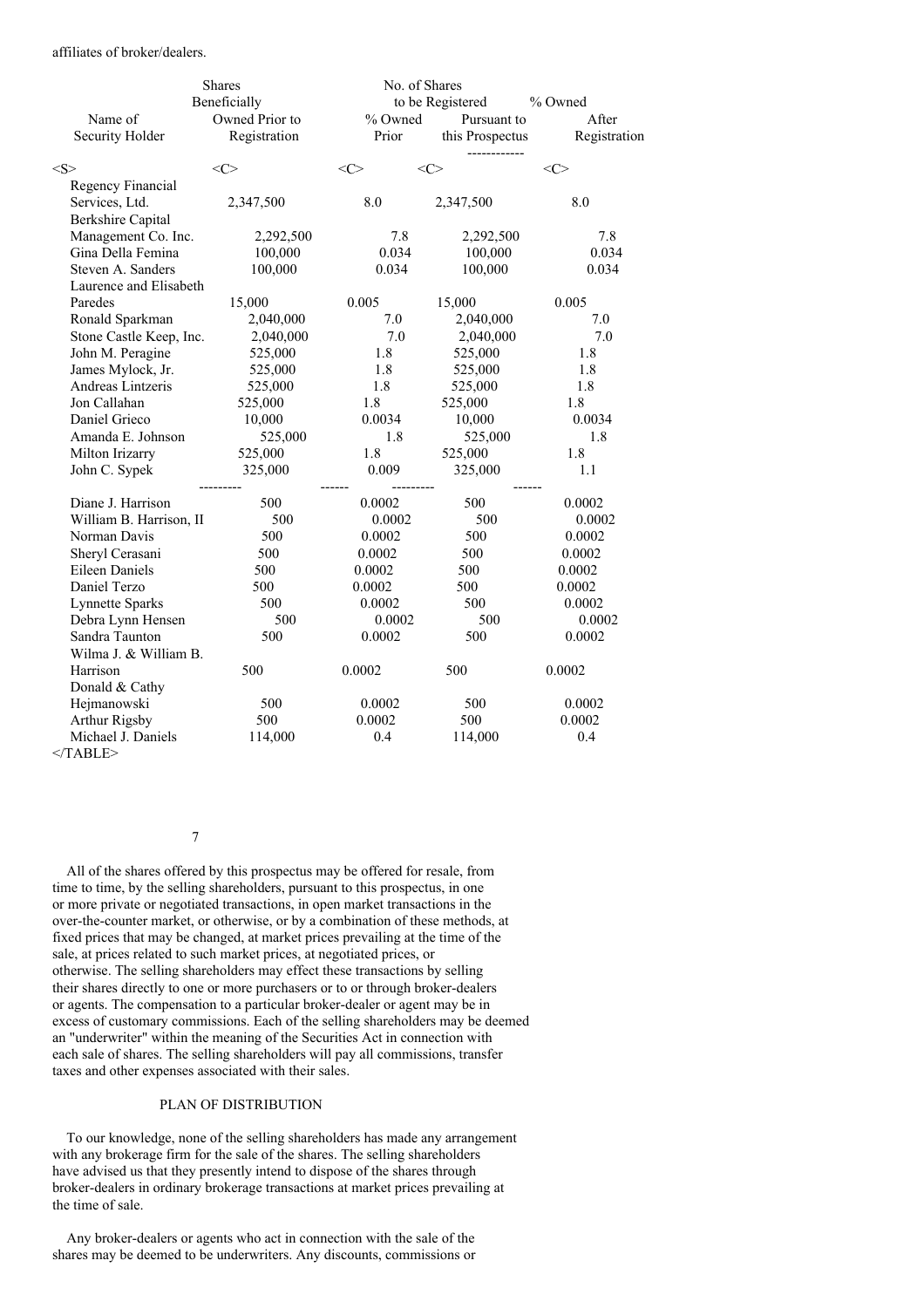concessions received by any broker-dealers or agents may be deemed to be underwriting discounts and commissions under the Securities Act.

eFood has not registered its shares for resale under the securities or "blue sky" laws of any state. Current shareholders and persons who desire to purchase the shares in any trading market that may develop in the future, should be aware that there may be significant state "blue sky" restrictions upon the ability of new investors to purchase the securities. These restrictions could reduce the size of any potential trading market. Under federal law, non-issuer trading or resale of eFood's common stock may be exempt from most state registration or qualification requirements. However, some states may continue to restrict the ability to register or qualify eFood's common stock for both initial sale and secondary trading by regulations prohibiting or imposing limitations on the sale of securities of development stage issuers.

#### LEGAL PROCEEDINGS

We are not a party to any legal proceedings.

#### MANAGEMENT

We currently have no paid full time employees. The management team, consisting of the following individuals, is conducting the business of the company:

<TABLE>  $\epsilon C$  a deficing

| NGAP HUNZ          |                              |     |    |
|--------------------|------------------------------|-----|----|
| <b>NAME</b>        | <b>POSITION</b>              | AGE |    |
|                    |                              |     |    |
|                    |                              |     |    |
| Patricia Ross      | President/Treasurer/Director | 60  |    |
| Clarence W. Karney | CEO/Secretary/Director       |     | 60 |
| Lindsey Lee        | CFO                          | 42  |    |
| Scott McFee        | VP Operations/Director       | 43  |    |
| Raymond Klocke     | Director                     | 58  |    |
| Thomas Gunn        | Director                     | 63  |    |
| LE>                |                              |     |    |

#### 8

There are no family relationships among the officers and directors.

PATRICIA ROSS, PRESIDENT, TREASURER, AND DIRECTOR, was president of Prime World Travel, Inc., a full service travel agency in Phoenix, Ariz., from May 1995 to September 2000. From November 2000 to the present, she has been a Managing Account Representative in the Executive Travel Department of American Express. From April 1999 through September 1999, Ms. Ross also served as Vice President of Food Safety Systems, a food processing company. Diversified Funds, a publicly traded holding company, acquired Food Safety Systems in the summer of 1999.

Ms. Ross has served eFood as a director for one year of a three-year term. She was elected the first woman president of the Chamber of Commerce in Arizona, selected to represent Arizona at the White House Conference for Small Business, and is currently a Trustee on the Board of Directors for the Arizona Small Business Association.

CLARENCE W. KARNEY, CEO, SECRETARY, AND DIRECTOR, founded Karney & Associates, a consulting firm, in 1984. He is presently acting president of that firm, which is located in Visalia, California. Previously, Mr. Karney spent over nineteen years with the Federal Government Departments of Defense and the USDA. Mr. Karney is currently a member of the United Fresh Fruit and Vegetable Association, Western Growers Association, Institute of Food Technologists, International Food Processors, Fresh Cut Produce Association, and the Produce Marketing Association. He has also served one year of a three-year term as a director of eFood.

A personal bankruptcy petition was filed by Mr. Karney on October 25, 2000, and was discharged on February 1, 2001.

LINDSEY LEE, CFO, was a founding partner in Bond, Taylor and Lee, LLP, and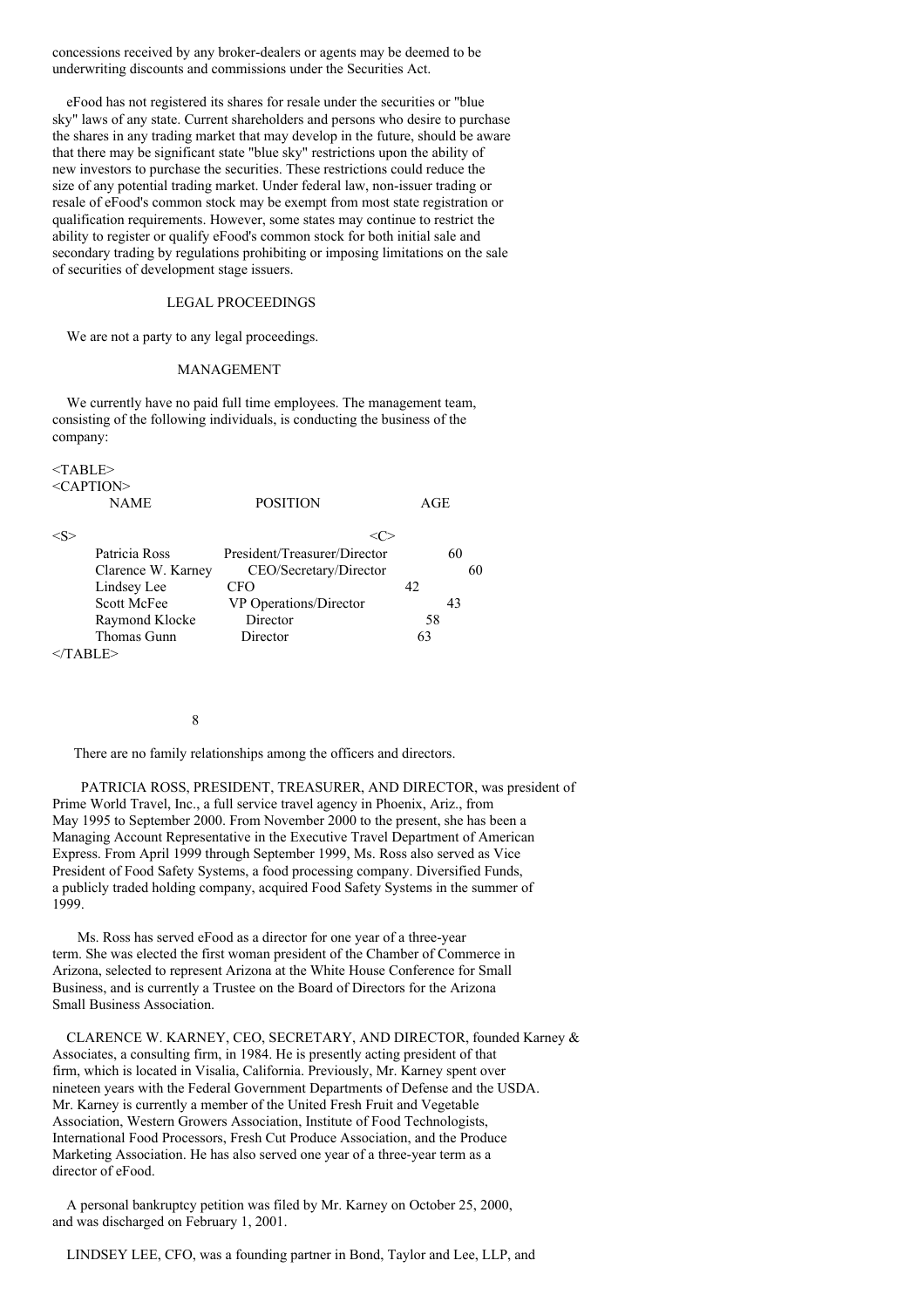for the past five years has been practicing as a licensed attorney, CPA, and Chartered Financial Analyst. Mr. Lee previously held positions with Arthur Andersen and Kenneth Leventhal & Company.

SCOTT MCFEE, Director, from September 1993 through March 2001, held positions in various operational, distribution and production capacities with Del Monte Fresh Produce. In his most recent position he was General Manager for Production and Distribution for Del Monte in Sanger, California, a 250,000 square foot packing and cooling facility. As G.M., Mr. McFee was responsible for a budget of approximately \$14 million per year and 230 employees. Prior to Del Monte, Mr. McFee was employed at Sea-Land Service for seven years in various supervisory and advisory positions. Since March 2001 he has been Vice President of Programming for American Ships in Tampa, Florida. American Ships is a steamship/freight company with vessels that import and export container and break-bulk shipments of produce, dry good, steel, etc. Mr. McFee has served as a director of eFood for one year of a three-year term.

RAYMOND KLOCKE, Director, was Vice-President of Safeway from 1991 until November, 1998. Since that time he has served as president of his own consulting firm, Klocke Advantage, which specializes in

9

services to the produce and procurement industries. Prior to Safeway, Mr. Klocke was Vice-President of Merchandising and Procurement for the Kroger Company in Cincinnati, Ohio. During his twenty-six years at Kroger, he was held accountable for the procurement of over two billion pounds of fresh produce and sales of \$85 million while providing leadership to fourteen divisions within the company. Mr. Klocke is a professional speaker at seminars relating to the produce industry, and has held posts as Chairman of the United Way and President of the Produce Marketing Association. Mr.Klocke has served one year of a three-year term as an eFood director.

THOMAS GUNN, Director, is a former Chairman and Chief Executive Officer of Adidas Southwest and a former President of Stroh's Beer of Dallas. He is currently an Advisory Board member for the Republic Bank of Dallas and a board member of Neuhoff Packing Company. Mr. Gunn has for the past ten years been Executive Director of the Arizona Small Business Association and is a founder of the Arizona Forum. He has served one year of a three-year term as a director of eFood Safety.

#### EXECUTIVE COMPENSATION

No compensation is currently being paid by the company to any of the executives. It is possible that upon completion of equity financing a compensation package will be developed, however there is no time frame for the foreseeable future. The board of directors will determine compensation of executives and shareholders of the company will not have the opportunity to vote on or approve such compensation. The board of directors will be developing a compensation package that will be within industry standards for executives similarly situated with other companies in the same industry.

#### PRINCIPAL SHAREHOLDERS

The following table sets forth certain information known to eFoodSafety.com, Inc. regarding beneficial ownership of eFood's common stock at October 16, 2000 and as adjusted to reflect the sale of the shares of common stock in this registration for re-sale by:

- o each person known by eFood to be the beneficial owner of more than 5% of eFood's common stock;
- o each of eFood' s directors and executive officers; and
- o all executive officers and directors as a group.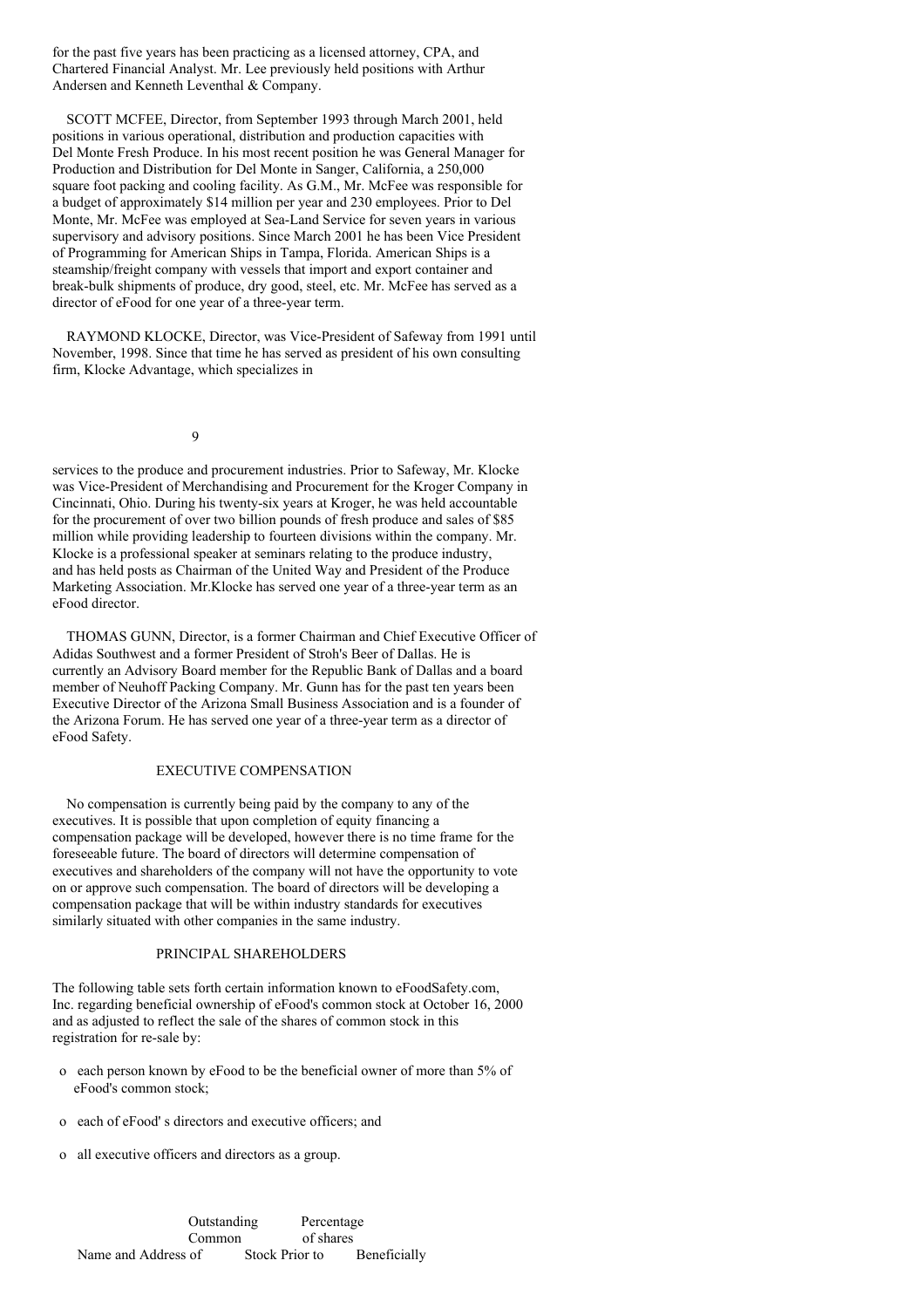| <b>Beneficial Owner</b>                                                                                                     | Registration | Owned $(1)$ |
|-----------------------------------------------------------------------------------------------------------------------------|--------------|-------------|
| Joseph Fiore<br><b>Berkshire Capital</b><br>Management Co., Inc.<br>670 White Plains Rd<br>Suite 120<br>Scarsdale, NY 10583 | 2,292,500    | 7.81%       |
| 10                                                                                                                          |              |             |
| Joseph Fiore                                                                                                                |              |             |
| Regency Financial Services,<br>Ltd.<br>670 White Plains Rd,<br>Suite 120<br>Scarsdale, NY 10583                             | 2,347,500    | 8%          |
| Ron Sparkman<br>10616 Brown Fox Trail<br>Littleton, CO 80125                                                                | 2,040,000    | 6.95%       |
| Ron Sparkman<br>Stone Castle Keep, Inc.<br>10616 Brown Fox Trail<br>Littleton, CO 80125                                     | 2,040,000    | 6.95%       |
| Clarence W. Karney<br>3244 Oakview Drive<br>Visalia, CA 93277                                                               | 8,397,500    | 28.63%      |
| Patricia Ross<br>350 West Caldwell Avenue<br>Visalia, CA 93277                                                              | 8,397,500    | 28.63%      |
| All Officers and Directors as<br>a group (4 in number)                                                                      | 16,795,000   | 57.25%      |

(1) The information contained in this table with respect to beneficial ownership reflects "beneficial ownership" as defined in Rule 13d-3 under the Exchange Act. All information with respect to the beneficial ownership of any shareholder has been furnished by such shareholder and, except as otherwise indicated or pursuant to community property laws, each shareholder has sole voting and investment power with respect to shares listed as beneficially owned by such shareholder. Pursuant to the rules of the Commission, in calculating percentage ownership, each person is deemed to beneficially own shares subject to options or warrants exercisable within 60 days of the date of this Prospectus, but shares subject to options or warrants owned by others (even if exercisable within 60 days) are deemed not to be outstanding.

## DESCRIPTION OF SECURITIES

The Articles of Incorporation authorize capital stock consisting of 50,000,000 shares of common stock, \$0.0005 par value.

## Common Stock

As of October 16, 2000, there were 29,335,000 shares of common stock issued and outstanding that were held of record by approximately 32 shareholders.

## 11

Each outstanding share of common stock is entitled to one vote on all matters to be submitted to a vote of shareholders, except that, upon giving the notice required by law, shareholders may cumulate their votes in the election of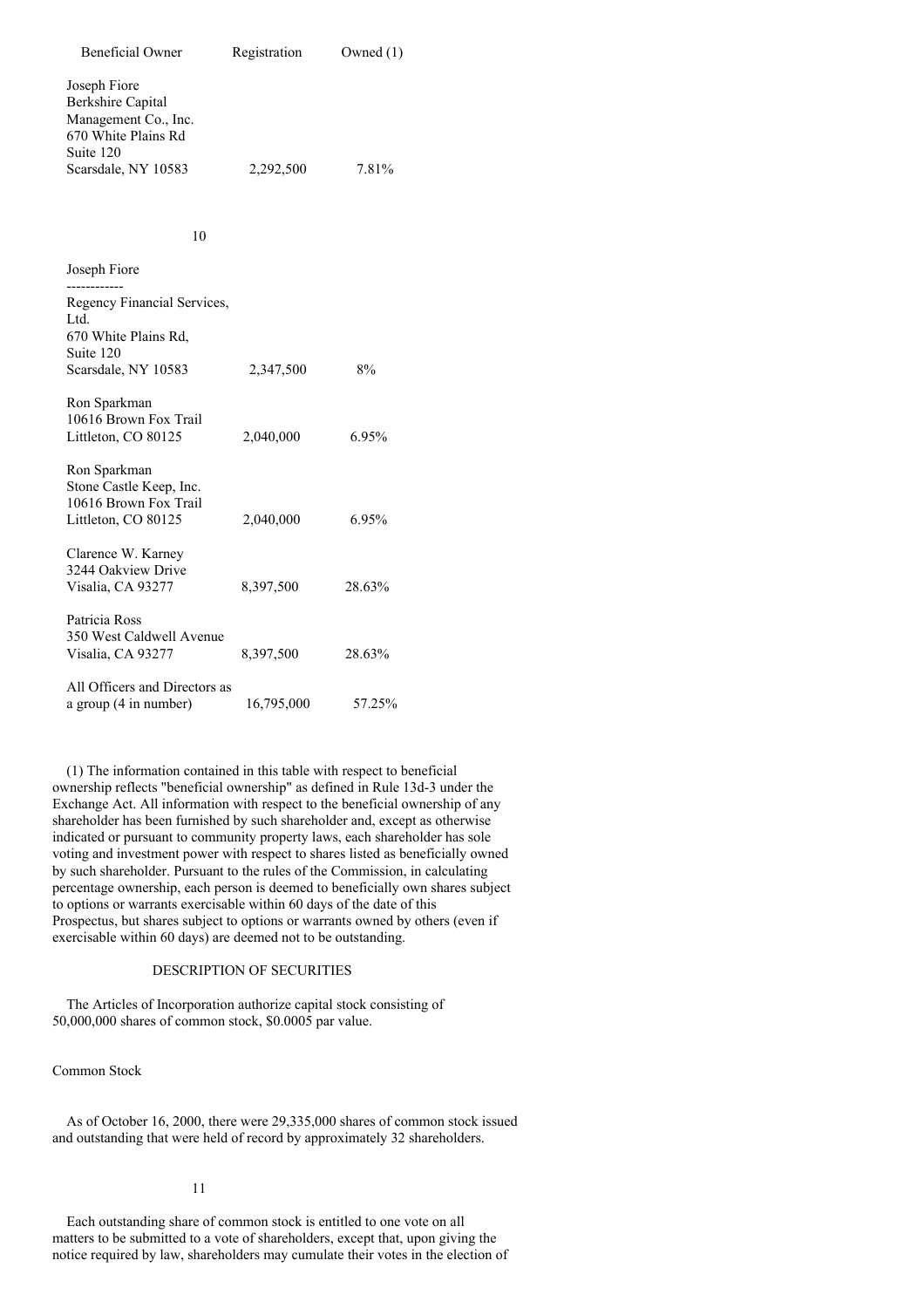directors. Holders do not have preemptive rights, so we may issue additional shares that may reduce each holder's voting and financial interest in our company. The right of holders of our common stock to receive dividends may be restricted by the terms of any shares of our preferred stock issued in the future. If we were to liquidate, dissolve, or wind up our affairs, holders of common stock would share proportionately in our assets that remain after payment of all of our debts and obligations and after any liquidation payments with respect to preferred stock.

## Preferred Stock

There is no provision in the Articles of Incorporation for preferred stock at this time.

#### Dividends

We have no plans to pay dividends at this time, and we do not expect to pay dividends on common stock anytime soon. Our board will decide on any future payment of dividends, depending on the results of operations, financial condition, capital requirements, and any other relevant factors.

At present, there are no provisions in the by-laws that could delay a change in control of the company.

Convertible Notes

There are no convertible notes outstanding at this time.

## SHARES ELIGIBLE FOR FUTURE USE

Upon the effectiveness of this registration statement, eFood will have 12,540,000 outstanding common shares registered for resale by the selling shareholders in accordance with the Securities Act of 1933.

Prior to this registration, no public trading market has existed for shares of eFood common stock. The sale, or availability for sale, of substantial amounts of common stock in the public trading market could adversely affect the market prices for eFood's common stock.

## DESCRIPTION OF BUSINESS AND PLAN OF OPERATION

eFoodSafety.com, Inc., was incorporated in Nevada on October 28, 1996 as DJH International, Inc., to market products through the Internet. The founder, Michael J. Daniels, saw the need for good products and services to be marketed traditionally and via the World Wide Web and sought opportunities through companies that had the ability to sell and deliver in a timely fashion.

On October 2, 2000, the company declared a 6 to 1 stock split of its shares of common stock. Subsequently, on October 16, 2000, we entered into an agreement and plan of reorganization with Global Procurement Systems, Inc. whereby we acquired Global. As a result of the acquisition, we issued

12

16,795,000 shares of common stock in exchange for the outstanding shares of Global and changed our name to eFoodSafety.com, Inc. Upon the merger, Ms. Patricia Ross assumed the official duties as president and brought us to our present path toward development of sanitation services and products in the fruit and vegetable market worldwide.

We have undergone no bankruptcy, receivership, or similar proceedings.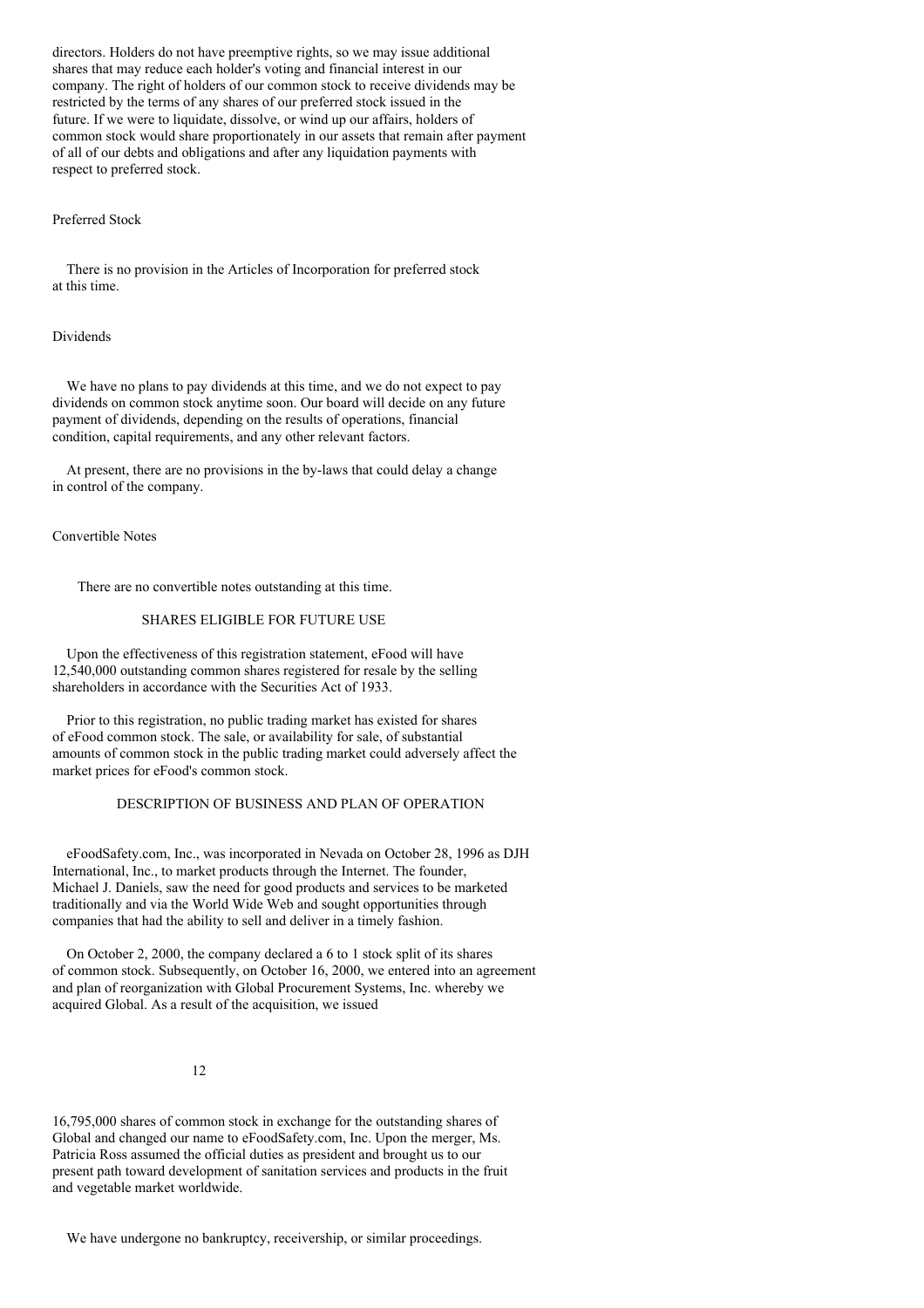We were organized for the purpose of creating a corporate vehicle to seek, investigate and, if such investigation warrants, acquire an interest in one or more business opportunities presented to it. At this time, we have completed a merger as per above, and have identified a specific business that we have targeted for operations. This plan of operation assumes that we will be able to raise the necessary funds, through equity and/or debt financing, to finance our food safety products and services business. We presently have no cash on hand and management serves without compensation.

The company is still considered to be a development stage company. The company has no revenue and is dependent upon the raising of capital through placement of its common stock. There can be no assurance that we will be successful in raising the capital required through the sale of its common stock.

The U.S. Department of Agriculture has estimated that less than 2% of all fruits and vegetables are pathogen, or "germ", free, at the initial packing point, and less still are provided with a way to continue to eliminate the growth of pathogens during the distribution cycle. Recently, old methods of sanitation have resulted in illness and, in some cases, death of consumers of fresh fruit and vegetables as well as processed juices. Our research, covering the past two years and, along with our process development has demonstrated that our Food Safe Program, utilizing chlorine in conjunction with Food Safe 2600, ozone, or electronic pasteurization virtually eliminated all pathogens, including E. Coli, Salmonella, and Listeria, at the packing house or distribution center.

The Food Safety Program is intended to be complete process that incorporates an application and monitoring system utilizing either existing or custom designed spray applications of Food Safe materials to fresh fruit and vegetables after the initial chlorine bath. The program will continuously monitor water quality, Oxidation Reduction Potential (ORP), ph, chlorine concentration, and maintains continuous records in encrypted for that satisfies Hazard Analysis Critical Control Point [HAACP] requirements.

Patent protection will be sought immediately after operations commence. The management has decided to wait until after the Food Safety Program has had a thorough "run-through" in an eFood-approved facility. If any improprieties in their process are detected, although they believe this to be highly unlikely, certain changes will be made with a patent application to follow.

The program will be marketed locally prior to receiving patent protection. In order to set up a potential customer base, the company will introduce its program to various fruit and vegetable industry players. In addition, the program has been presented to various government officials in order to seek governmental support.

There will be no up-front cost to the customer involved in the program. We intend to supply machinery and materials. Charges for usage of the program will be based on each unique situation and will be determined on a case-by-case basis.

#### 13

The program will use common materials, as will the manufacture of equipment, so we will have a multitude of vending sources from which to choose. In addition, we plan to market our products and services so as not to become dependent on any one customer.

We plan to market all services, products, and produce from our off-line supply/distribution facilities through outside salesmen and through our web site, http://www.e-foods-safety.com.

#### Competition

The on-line food-safe products and services marketplace is in its infancy, with no dominant business-to-business leader.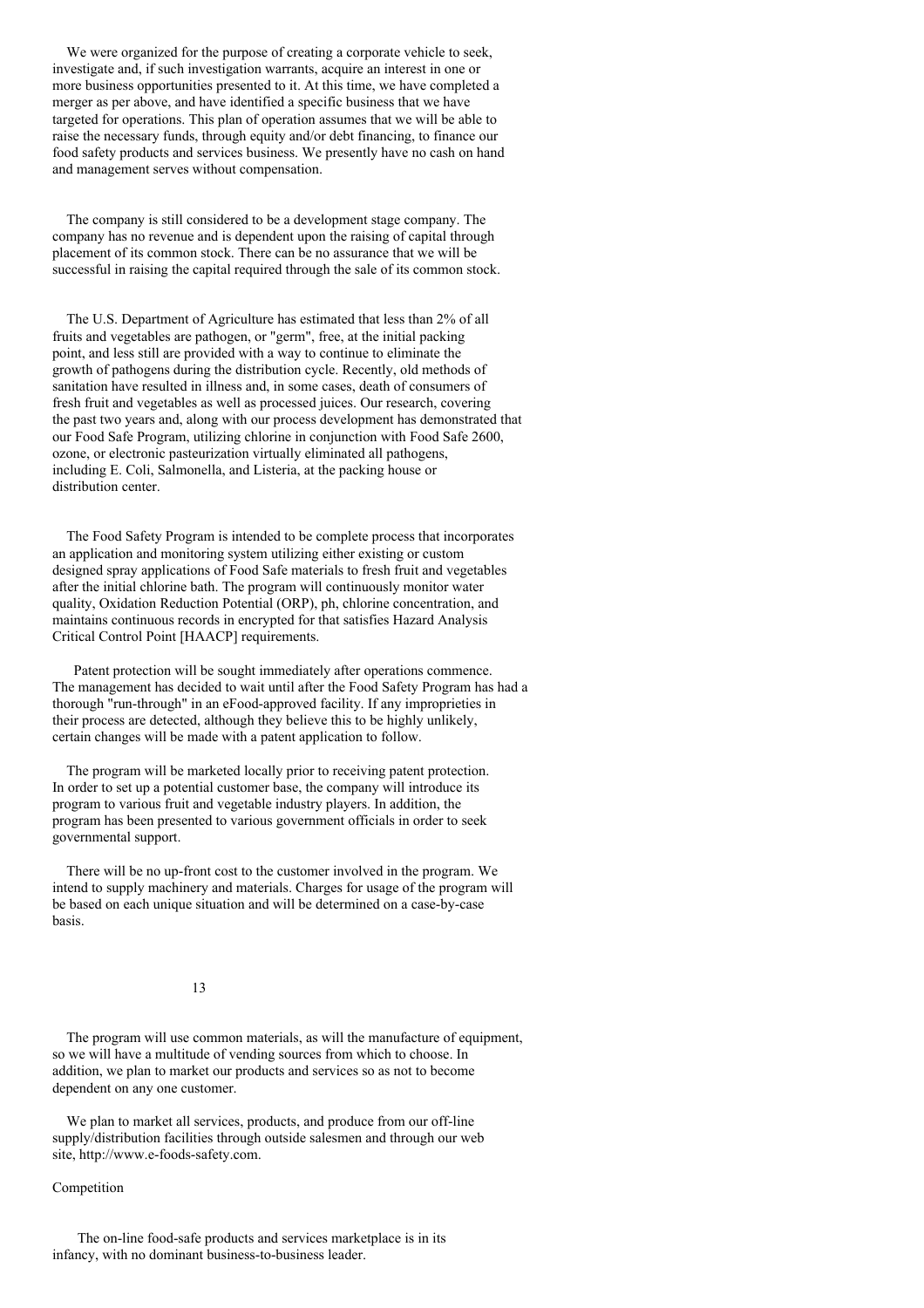The fresh fruits, vegetables, and produce industries are extremely competitive and have become highly fragmented over the years. Operators have been attempting to hold or increase market share through the development and operation of traditional sales and distribution outlets. We believe that on-line marketing will be effective, and that others will emulate our business model.

There are presently, to the best of our knowledge, no companies that provide complete inspection services, processes, and equipment. There are, however, competitors that do provide partial food-safe programs.

We will compete with many different companies regarding certain commodities in the marketplace including, but not limited to:

- o Dole, Castle & Cook, Del Monte, Baskovitch, Redi Pack, Grimmway Farms, Tony Vitrano, Fresh Express, T & A, Fresh America, Sysco, Wal-Mart, K Mart, Costco, Cub Stores, Super Value, Fresh Point, AmeriServ, Kraft, and Monarch Foods;
- o Safeway, Albertson's, Winn Dixie, Publix, Kroger, Food Lion, Stop & Shop, Wegman's, Giant Foods, Path Mart, Cash & Carry, and Raley's;
- o Burger King, Wendy's, McDonald's, In and Out Burger, Chili's, Subway, Hardee's, Jack-in-the-Box, White House, What-a-Burger, PepsiCo, Hyatt Hotels, Marriott Hotels, and Hilton Hotels.
- o Private inspection services such as McDonald's Inspections and FBI Inspections.

The only licenses required will be a PACA (Perishable Agricultural Commodities Act) License and a State's License issued by the State Department in each state the company is conducting its business. The Company has not applied for any licenses to date.

Our Chairman, Mr. Clarence Karney has three decades of experience in this industry, and the processes developed comply with all present governmental and industry standards. There are no applicable environmental laws that require compliance.

The management team will eventually consist of approximately ten officers and/or directors. Six supervisors will oversee the operations divisions at each distribution center. The employees at each facility will be contracted through local vendors. The company currently has no paid employees. All work contributed by Mr. Karney and his colleagues and associates are on a pro bono basis. The company has no payroll.

#### 14

#### DESCRIPTION OF PROPERTY

We have office facilities and equipment that are provided at no charge until we are able to complete our first round of financing. Karney and Associates provides the space at Visalia, California.

#### INTEREST OF NAMED EXPERTS AND COUNSEL

The law firm of Daniels, McGowan & Associates, c/o Richard E. Daniels, Esq., 1201 Allen Market Lane, Suite 200, St. Louis, Missouri 63104, telephone (314) 621-2728, has been retained to advise the company regarding this filing.

The audited financial statements of eFoodSafety.com, Inc. included in this Prospectus and elsewhere in the Registration Statement have been audited by Robison, Hill & Co., 1366 East Murray Holladay Road, Salt Lake City, Utah 84117, telephone (801) 272-8045, independent public accountants, as indicated in their reports with respect thereto, and are included herein in reliance given upon their authority of said firm as experts in accounting and auditing.

## TRANSFER AGENT AND REGISTRAR

The transfer agent and registrar for our common stock is Signature Stock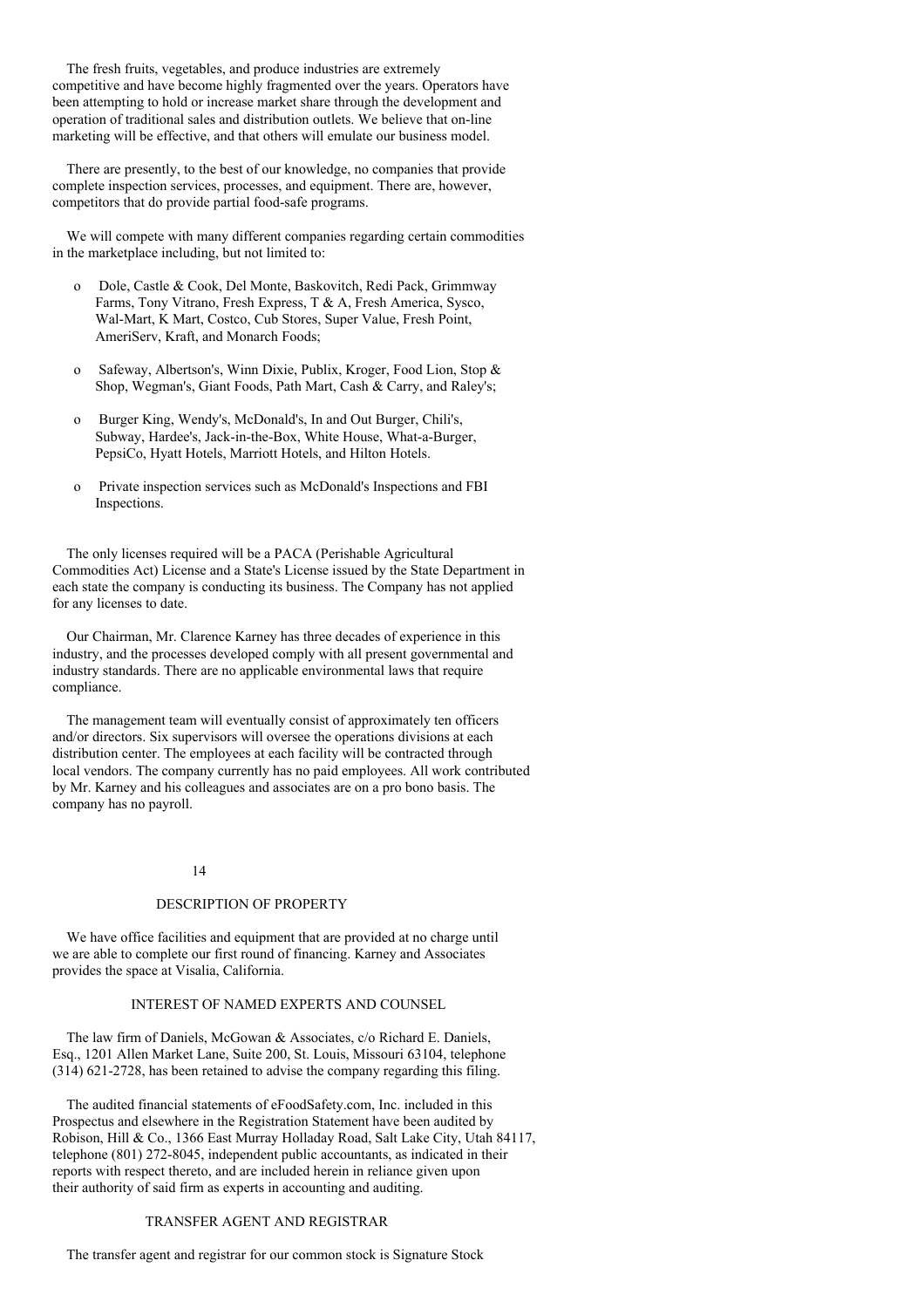Transfer, Inc., 14675 Midway Road, Suite 221, Addison, Texas 75001; telephone (972) 788-4193.

## DISCLOSURE OF COMMISSION POSITION ON INDEMNIFICATION FOR SECURITIES ACT LIABILITIES

Section 78(1)(2)(3)  $\&$  (4) of the Nevada Revised Statutes (the "NRS") permits corporations to indemnify a director, officer or control person of the corporation or its stockholders for any liability asserted against him and liability and expenses incurred by him in his capacity as a director, officer, employee or agent, or arising out of his status as such, whether or not the corporation has the authority to indemnify him against such liability and expense. Our Articles of Incorporation and By-laws do not include such a provision automatically indemnifying a director, officer, or control person of the corporation, or its stockholders for any liability asserted against him and liability and expenses incurred by him in his capacity as a director, officer, employee or agent, or arising out of his status as such.

Our By-laws, Article X Section 3, do permit us to secure insurance on behalf of any director, officer, employee or other agent for any liability arising out of his or her actions in such capacity, regardless of whether or not Nevada law would permit indemnification.

We are not obligated to indemnify the indemnitee with respect to (a) acts, omissions or transactions from which the indemnitee may not be relieved of liability under applicable law, (b) claims initiated or brought voluntarily by the indemnitee and not by way of defense, except in certain situations, (c) proceedings instituted by the indemnitee to enforce the Indemnification Agreements which are not made in good faith or are frivolous, or (d) violations of Section 16(b) of the Securities Exchange Act of 1934 or any similar statute.

## 15

While not requiring the maintenance of directors' and officers' liability insurance, if there is such insurance, the indemnitee must be provided with the maximum coverage afforded to Directors, Officers, key employees, agents or fiduciaries, if indemnitee is a director, officer, key employee, agent or fiduciary, respectively. Any award of indemnification to an agent would come directly from our assets, thereby affecting a stockholder's investment.

These indemnification provisions may be broad enough to permit indemnification of our directors and officers for liabilities (including reimbursement of expenses) arising under the Securities Act.

## CERTAIN RELATIONSHIPS AND RELATED TRANSACTIONS

To the best of our knowledge there are no transactions involving any director, executive officer, any nominee for election as a director or officer or any security holder who is a beneficial owner or any member of the immediate family of the same.

## ADDITIONAL DISCLOSURES - MARKET FOR COMMON EQUITY AND RELATED STOCKHOLDER MATTERS

There is no market for our stock. None of our common stock is subject to outstanding options or warrants to purchase or securities convertible into common equity. No dividend for our common stock has been declared in the past two fiscal years or for any other period. Since we presently have no earnings the company does not have the ability to pay dividends and cannot anticipate paying any in the future. There are approximately thirty-one shareholders of our common stock. For a list of all of the shareholders and the percentage of our stock that they each own see page 7, supra.

#### ADDITIONAL INFORMATION

This prospectus is part of a registration statement on Form SB-2 filed under the Securities Act of 1933, as amended (which is referred to later as the "Securities Act"). This prospectus does not contain all of the information in the Registration Statement and its exhibits. Statements in this prospectus about any contract or other document are just summaries. You may be able to read the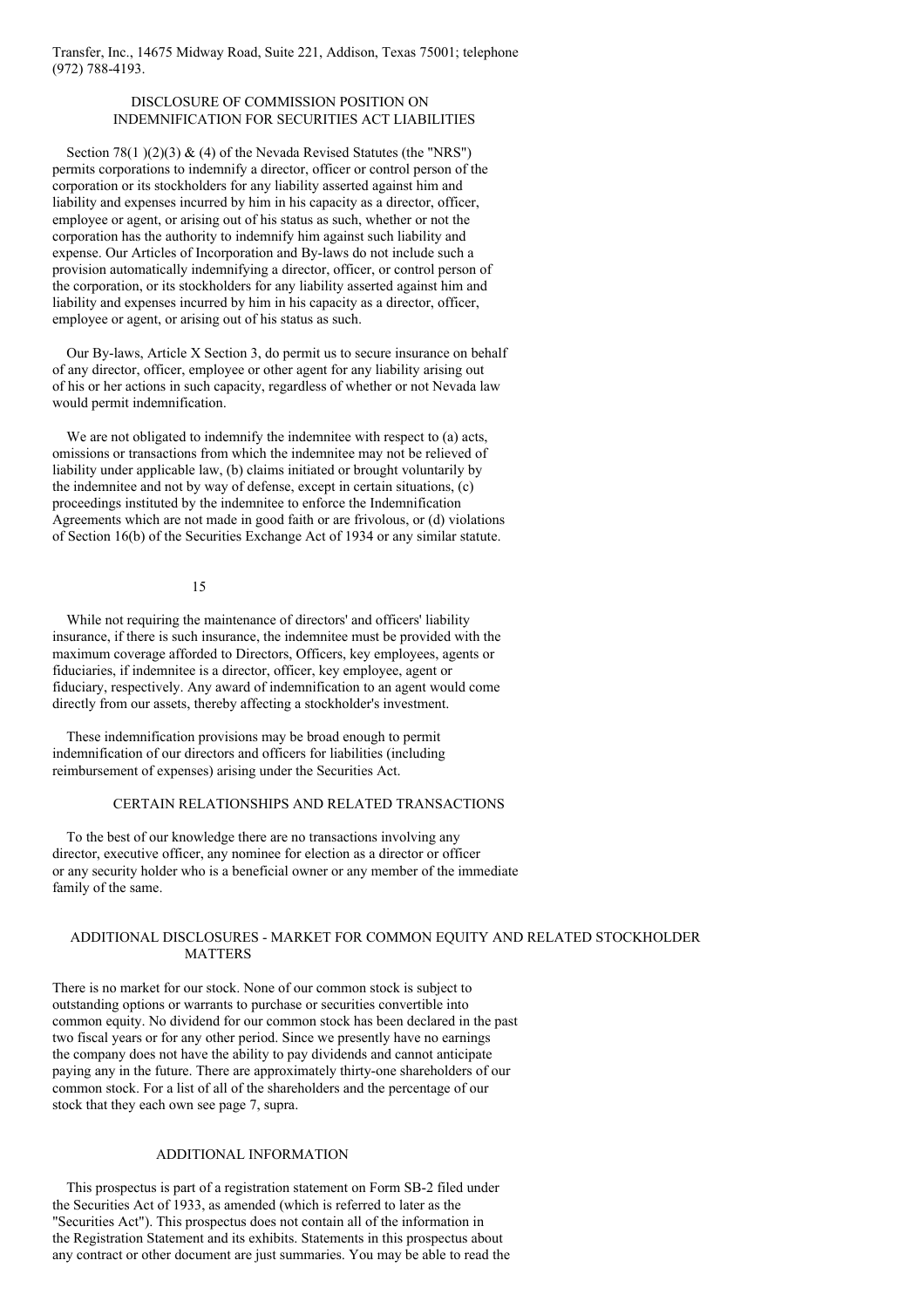complete document as an exhibit to the Registration Statement.

eFoodSafety.com, Inc., when it becomes a fully reporting company, will have to file reports under the Securities Exchange Act of 1934, as amended (which is referred to later as the "Exchange Act"). You may read and copy the Registration Statement and our report at the Securities and Exchange Commission's (which is referred to later as the "Commission") public reference rooms at 450 Fifth Street, N.W. Washington, D.C. 20549, Seven World Trade Center, 13th Floor, New York, New York 10048. (You may telephone the Commission's Public Reference Branch at 800-SEC-0330.) Our Registration Statement and reports will also be available on the Commission's Internet site at http ://www. sec.gov.

We intend to furnish our stockholders with annual reports containing financial statements audited by an independent public accounting firm after the end of each fiscal year.

16

### **CONTENTS**

## PAGE

Independent Auditor's Report............................................F - 1

Balance Sheets April 30, 2001 and 2000, and October 31, 2001 (unaudited)......................................F - 2

- Statements of Operations for the Years Ended April 30, 2001 and 2000, and the Six Months Ended October 31, 2001 (unaudited).................F - 3
- Statement of Stockholders' Equity Since October 28, 1996 (Inception) to April 30, 2001 and to October 31, 2001 (unaudited)...................................F - 4
- Statements of Cash Flows for the Years Ended April 30, 2001 and 2000, and the Six Months Ended October 31, 2001 (unaudited).................F - 5

Notes to Financial Statements...........................................F - 6

#### INDEPENDENT AUDITOR'S REPORT

eFoodSafety.com, Inc. (Formerly DJH International, Inc.) (A Development Stage Company)

We have audited the accompanying balance sheets of eFoodSafety.com, Inc. (formerly DJH International, Inc.) (a development stage company) as of April 30, 2001 and 2000, and the related statements of operations and cash flows for the years ended April 30, 2001 and 2000, and the statement of stockholders' equity since October 28, 1996 (inception) to April 30, 2001. These financial statements are the responsibility of the Company's management. Our responsibility is to express an opinion on these financial statements based on our audits.

We conducted our audits in accordance with generally accepted auditing standards. Those standards require that we plan and perform the audit to obtain reasonable assurance about whether the financial statements are free of material misstatement. An audit includes examining, on a test basis, evidence supporting the amounts and disclosures in the financial statements. An audit also includes assessing the accounting principles used and significant estimates made by management, as well as evaluating the overall financial statement presentation. We believe that our audits provide a reasonable basis for our opinion.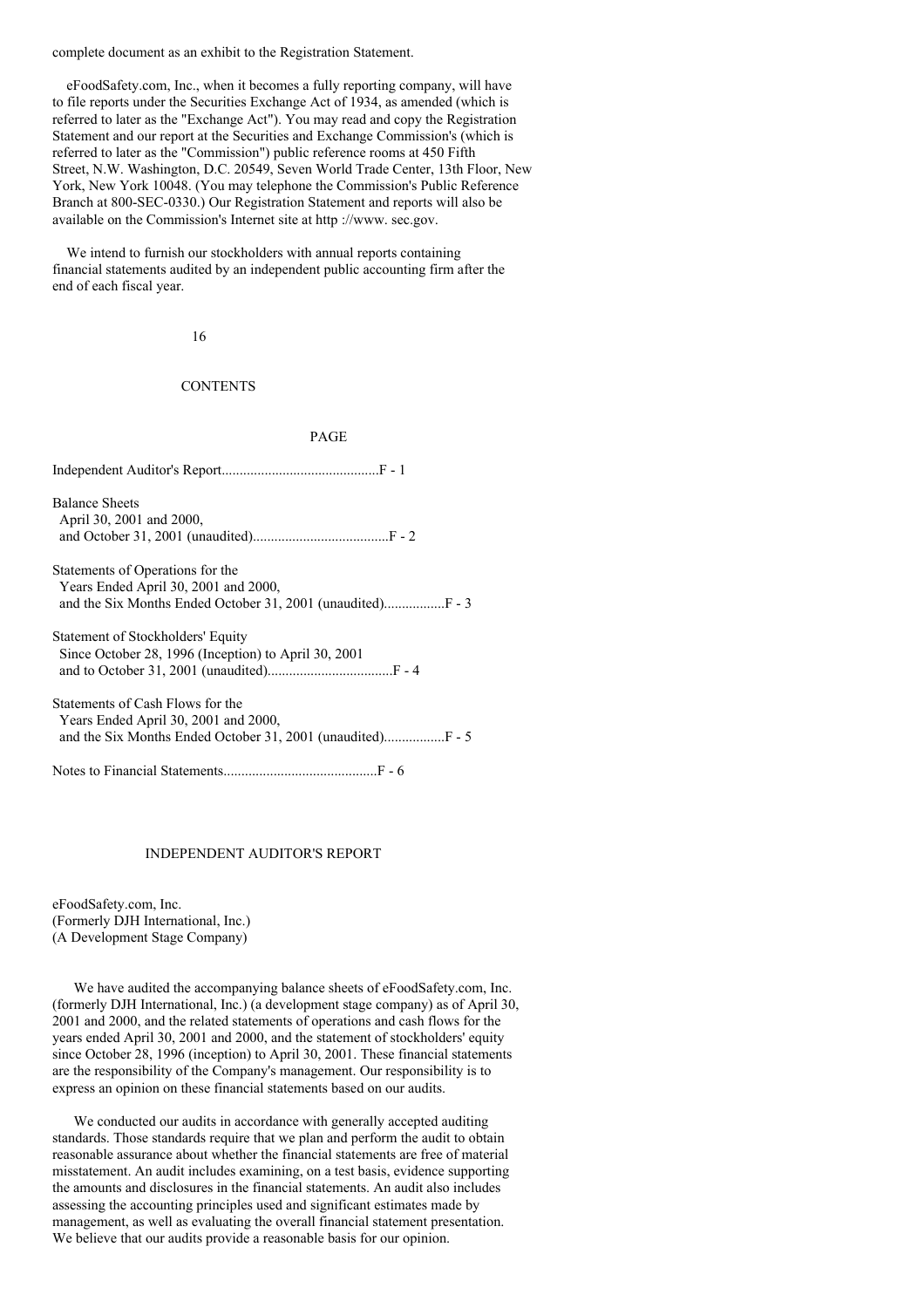In our opinion, the financial statements referred to above present fairly, in all material respects, the financial position of eFoodSafety.com, Inc. (formerly DJH International, Inc.) (a development stage company) as of April 30, 2001 and 2000, and the results of its operations and its cash flows for the years ended April 30, 2001 and 2000 in conformity with generally accepted accounting principles.

Respectfully submitted

### /s/ ROBISON, HILL & CO. Certified Public Accountants

Salt Lake City, Utah May 8, 2001

F-1

## EFOODSAFETY.COM, INC. (FORMERLY DJH INTERNATIONAL, INC.) (A DEVELOPMENT STAGE COMPANY) BALANCE SHEETS

<TABLE> <CAPTION>

|                                                                                                                                                                                                              | (Unaudited)<br>For the Six<br>Months<br>Ended<br>October 31,<br>2001 | April 30<br>2001        | For the Year Ended<br>2000 |              |
|--------------------------------------------------------------------------------------------------------------------------------------------------------------------------------------------------------------|----------------------------------------------------------------------|-------------------------|----------------------------|--------------|
| $<\leq>$                                                                                                                                                                                                     | $<\!\!C\!\!>$                                                        | $\langle C \rangle$     | <c></c>                    |              |
| Assets                                                                                                                                                                                                       | \$                                                                   | $\mathbf{S}$            | \$                         |              |
| Liabilities                                                                                                                                                                                                  | \$4,389                                                              | \$                      | \$                         |              |
| Stockholders' Equity:<br>Common Stock, \$.0005 Par Value<br>Authorized 50,000,000 shares, Issued<br>29,335,000 at October 31, 2001 and April 30,<br>2001 and 12,540,000 at April 30, 2000<br>Paid-In Capital | 37,097                                                               | 14,668 14,668<br>19,002 |                            | 6,270<br>630 |
| Deficit Accumulated During the<br>Development Stage                                                                                                                                                          |                                                                      | $(56,154)$ $(33,670)$   |                            | (6,900)      |
| Total Stockholders' Equity                                                                                                                                                                                   |                                                                      | (4,389)                 |                            |              |
| Total Liabilities and<br>Stockholders' Equity                                                                                                                                                                |                                                                      |                         | \$                         |              |

#### $<$ /TABLE>

The accompanying notes are an integral part of these financial statements.

## F-2

EFOODSAFETY.COM, INC. (FORMERLY DJH INTERNATIONAL, INC.) (A DEVELOPMENT STAGE COMPANY) STATEMENTS OF OPERATIONS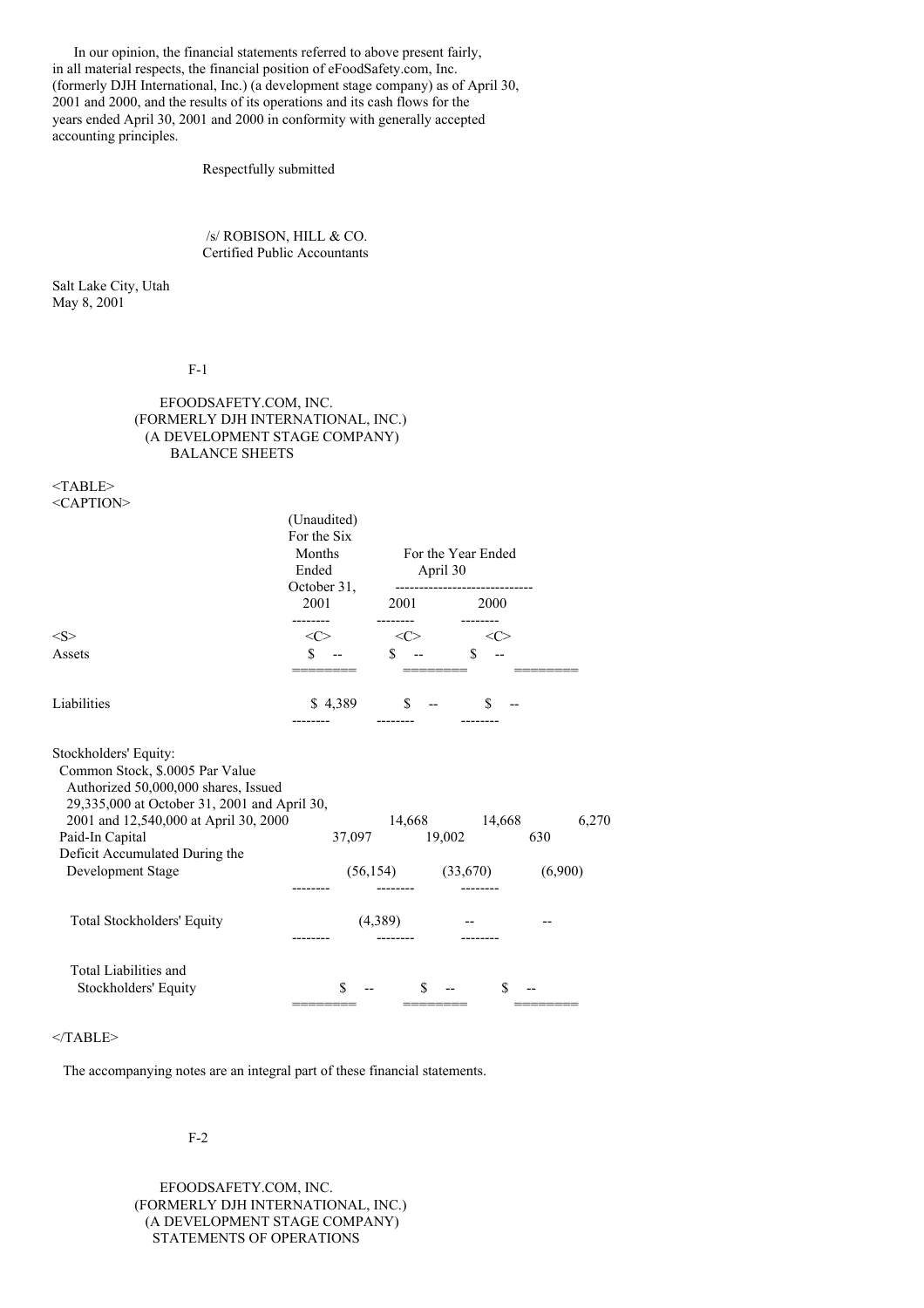|                                |                     |              | Cumulative<br>since |                      |  |
|--------------------------------|---------------------|--------------|---------------------|----------------------|--|
|                                | (Unaudited)         |              |                     | October 28,          |  |
|                                | For the             | For the year |                     | 1996<br>inception    |  |
|                                | Six Months          | ended        |                     |                      |  |
|                                | Ended               | April 30,    |                     | of                   |  |
|                                | October 31,<br>2001 | 2001         | 2000                | development<br>stage |  |
| $<\ge$                         | <c></c>             | <<>          | <c></c>             | <( '>                |  |
| Revenues:                      | \$                  | \$           | $\mathbf{S}$        | \$                   |  |
| Expenses:                      | 22,484              | 26,770       |                     | 56,154               |  |
| Net Loss                       | \$(22,484)          | \$(26,770)   | S                   | \$(56,154)           |  |
| Basic & Diluted loss per share | \$                  | \$           | ዩ                   |                      |  |

 $<$ /TABLE>

The accompanying notes are an integral part of these financial statements.

# F-3

## EFOODSAFETY.COM, INC. (FORMERLY DJH INTERNATIONAL, INC.) (A DEVELOPMENT STAGE COMPANY) STATEMENT OF STOCKHOLDERS' EQUITY SINCE OCTOBER 28, 1996 (INCEPTION) TO OCTOBER 31, 2001

# <TABLE>

<CAPTION>

|                                                                  | <b>Shares</b> | Common Stock<br>Par Value      |                                                                         | Deficit<br>Accumulated<br>Since<br>Inception of | October 28, 1996<br>Paid-In Development<br>Capital Stage |             |         |         |
|------------------------------------------------------------------|---------------|--------------------------------|-------------------------------------------------------------------------|-------------------------------------------------|----------------------------------------------------------|-------------|---------|---------|
| < S >                                                            |               |                                | $\langle \zeta \rangle$ $\langle \zeta \rangle$ $\langle \zeta \rangle$ |                                                 |                                                          |             |         |         |
| Balance at October 28, 1996 (inception)                          |               |                                |                                                                         | $S \t - S \t -$                                 |                                                          | $\mathbf S$ |         |         |
| October 29, 1996 Issuance of<br>Stock for services               |               | 2,090,000 1,045 5,455          |                                                                         |                                                 |                                                          |             |         |         |
| Net Loss                                                         |               |                                | $  (6,500)$                                                             |                                                 |                                                          |             |         |         |
| Balance at April 30, 1997 as originally reported 2,090,000 1,045 |               |                                |                                                                         |                                                 |                                                          | 5,455       |         | (6,500) |
| Retroactive adjustment for 6 to 1 stock split<br>October 2, 2000 |               | $10,450,000$ $5,225$ $(5,225)$ |                                                                         |                                                 |                                                          |             |         |         |
| Restated Balance at April 30, 1997                               |               |                                | 12,540,000 6,270                                                        |                                                 |                                                          | 230         |         | (6,500) |
| Net Loss                                                         |               |                                |                                                                         |                                                 |                                                          |             |         |         |
| Balance at April 30, 1998                                        |               | 12,540,000 6,270               |                                                                         |                                                 | 230                                                      |             | (6,500) |         |
| Capital contributed by shareholder<br>Net Loss                   |               |                                |                                                                         | 400                                             | (400)                                                    |             |         |         |

---------- ---------- ---------- ----------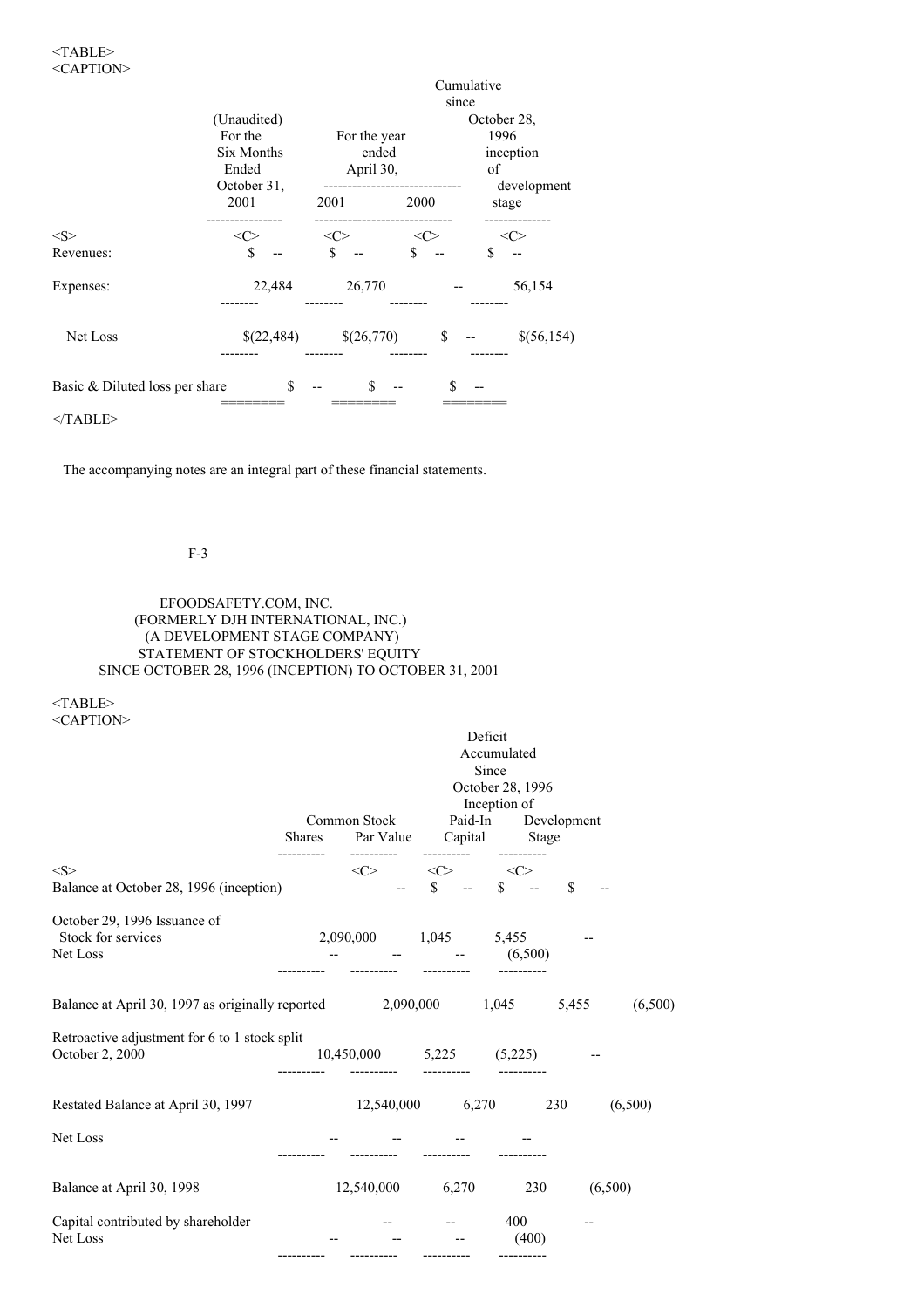| Balance at April 30, 1999 | 12,540,000 | 6.270   | 630                 | (6,900)    |
|---------------------------|------------|---------|---------------------|------------|
| Net Loss                  | --         |         | $- -$               |            |
| Balance at April 30, 2000 | 12,540,000 | \$6.270 | 630<br><sup>S</sup> | \$ (6,900) |

 $<$ /TABLE>

# F-4

## EFOODSAFETY.COM, INC. (FORMERLY DJH INTERNATIONAL, INC.) (A DEVELOPMENT STAGE COMPANY) STATEMENT OF STOCKHOLDERS' EQUITY SINCE OCTOBER 28, 1996 (INCEPTION) TO OCTOBER 31, 2001 (CONTINUED)

<TABLE> <CAPTION>

|                                                                         | Common Stock<br><b>Shares</b> | October 28, 1996<br>Development<br>Stage |              |                     |                          |
|-------------------------------------------------------------------------|-------------------------------|------------------------------------------|--------------|---------------------|--------------------------|
| <s></s>                                                                 | $<\infty$                     | $<\infty$                                | $\langle$ C> | <<>                 |                          |
| Balance at April 30, 2000                                               |                               | 12,540,000                               | \$<br>6,270  | \$<br>630           | (6,900)<br>\$            |
| October 16, 2000 Shares issued for<br>Acquisition of Global Procurement |                               | 16,795,000                               |              | 8,398               |                          |
| Capital contributed by shareholder<br>Net Loss                          |                               |                                          |              | 18,372<br>(26,770)  |                          |
| Balance at April 30, 2001                                               |                               | 29,335,000                               | 14,668       | 19,002              | (33,670)                 |
| Capital contributed by shareholder<br>Net Loss                          |                               |                                          |              | 18,095<br>(22, 484) |                          |
| Balance at October 31, 2001 (unaudited)                                 |                               | 29,335,000                               | S.           | 14,668              | \$ 37,097<br>\$ (56,154) |

 $<$ /TABLE>

The accompanying notes are an integral part of these financial statements.

EFOODSAFETY.COM, INC. (FORMERLY DJH INTERNATIONAL, INC.) (A DEVELOPMENT STAGE COMPANY) STATEMENTS OF CASH FLOWS

<TABLE> <CAPTION>

|             |       | Cumulative   |              |  |  |  |
|-------------|-------|--------------|--------------|--|--|--|
| (Unaudited) |       | Since        |              |  |  |  |
| For the     |       | For the year | October 28,  |  |  |  |
| Six Months  | ended |              | 1996         |  |  |  |
| Ended       |       | April 30,    | Inception of |  |  |  |
| October 31, |       |              | Development  |  |  |  |
| 2001        | 2001  | 2000         | Stage        |  |  |  |
|             |       |              |              |  |  |  |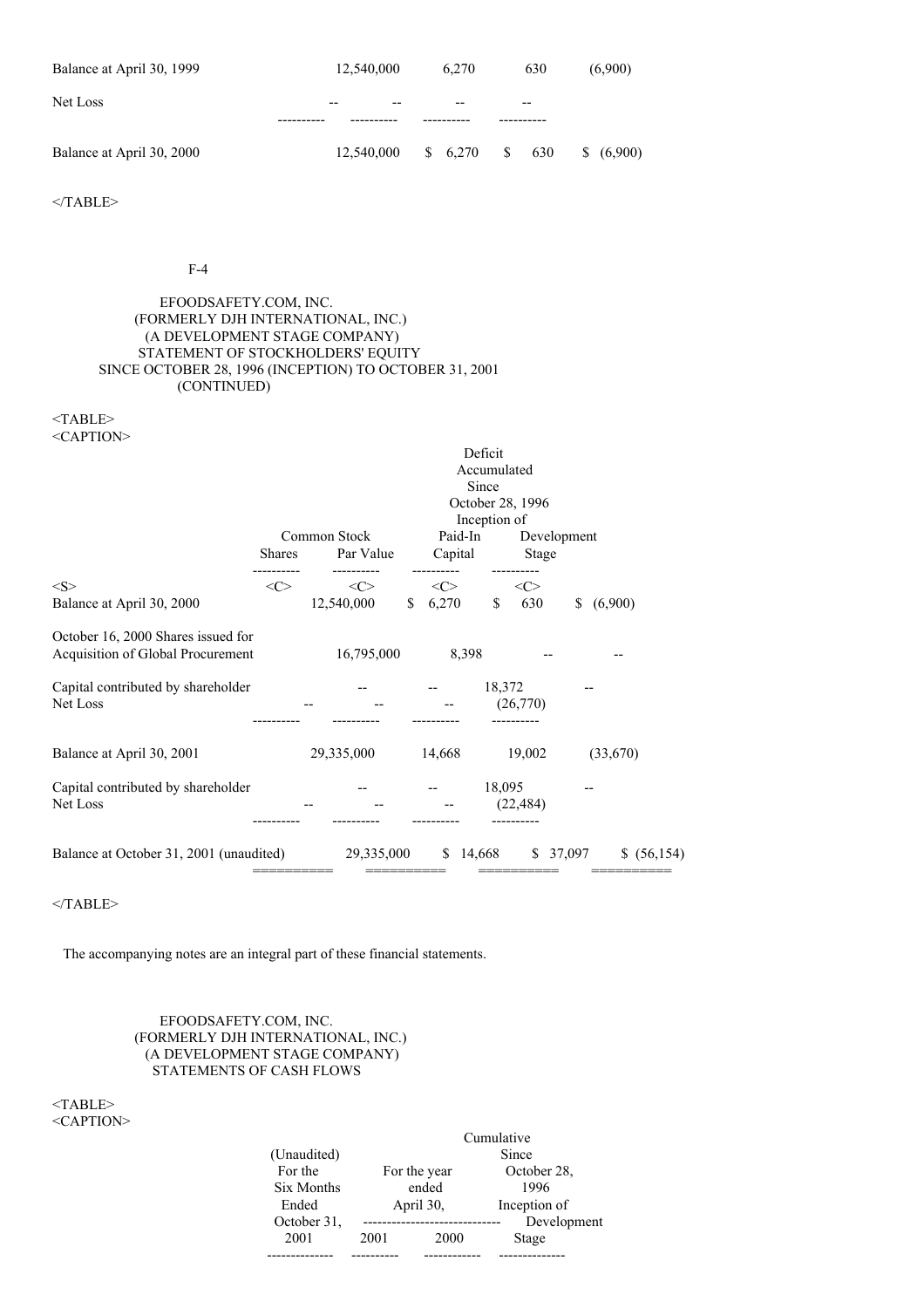| < S ><br><b>CASH FLOWS FROM OPERATING</b>                                                                                       | <<> | <<>                           | <<>                        | <<>              |
|---------------------------------------------------------------------------------------------------------------------------------|-----|-------------------------------|----------------------------|------------------|
| <b>ACTIVITIES:</b>                                                                                                              |     |                               |                            |                  |
| Net Loss                                                                                                                        |     | $$(22,484)$ $$(26,770)$ \$ -- |                            | \$(56,154)       |
| Increase in Accounts Payable                                                                                                    |     | 4,389                         |                            | 4,389            |
| Net Cash Used in operating activities                                                                                           |     |                               | $(18,095)$ $(26,770)$      | (51,765)         |
| CASH FLOWS FROM INVESTING<br><b>ACTIVITIES:</b><br>Net cash provided by<br>investing activities                                 |     |                               |                            |                  |
| <b>CASH FLOWS FROM FINANCING</b><br><b>ACTIVITIES:</b><br><b>Issuance of Common Stock</b><br>Capital contributed by shareholder |     |                               | $8,398$ -<br>18,095 18,372 | 14,668<br>37,097 |
| Net Cash Provided by<br><b>Financing Activities</b>                                                                             |     | $18,095$ $26,770$ --          |                            | 51,765           |
| Net (Decrease) Increase in<br>Cash and Cash Equivalents<br>Cash and Cash Equivalents<br>at Beginning of Period                  |     |                               |                            |                  |
| Cash and Cash Equivalents<br>at End of Period                                                                                   | S   | \$                            | \$                         | \$               |
| SUPPLEMENTAL DISCLOSURE OF CASH FLOW INFORMATION:<br>Cash paid during the year for:                                             |     |                               |                            |                  |

| Interest                   |  | $S \rightarrow S \rightarrow S \rightarrow S \rightarrow S$ | $- -$                            |  |
|----------------------------|--|-------------------------------------------------------------|----------------------------------|--|
| Franchise and income taxes |  |                                                             | $S \sim S \sim S$ and $S \sim S$ |  |

 $<$ /TABLE>

### SUPPLEMENTAL DISCLOSURE OF NON-CASH INVESTING AND FINANCING ACTIVITIES:

## None

The accompanying notes are an integral part of these financial statements.

#### F-5

EFOODSAFETY.COM, INC. (FORMERLY DJH INTERNATIONAL, INC.) (A DEVELOPMENT STAGE COMPANY) NOTES TO FINANCIAL STATEMENTS FOR THE YEARS ENDED APRIL 30, 2001 AND 2000 AND THE SIX MONTHS ENDED OCTOBER 31, 2001 (UNAUDITED)

#### NOTE 1 - ORGANIZATION AND SUMMARY OF SIGNIFICANT ACCOUNTING POLICIES

This summary of accounting policies for eFoodSafety.com, Inc. (formerly DJH International, Inc.) (a development stage company) is presented to assist in understanding the Company's financial statements. The accounting policies conform to generally accepted accounting principles and have been consistently applied in the preparation of the financial statements.

### INTERIM REPORTING

The unaudited financial statements as of October 31, 2001 and for the six month period then ended reflect, in the opinion of management, all adjustments (which include only normal recurring adjustments) necessary to fairly state the financial position and results of operations for the six months. Operating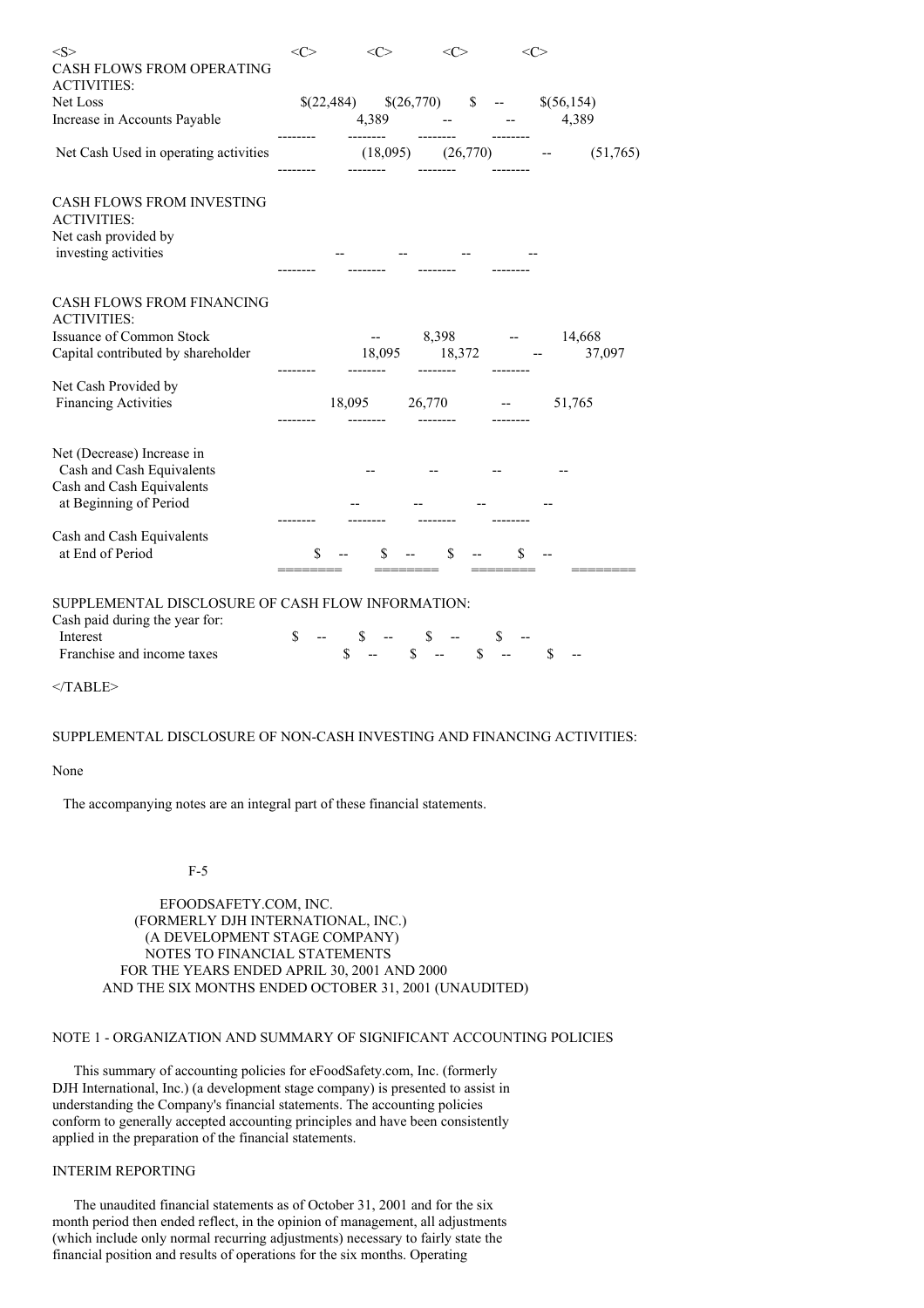results for interim periods are not necessarily indicative of the results which can be expected for full years.

# ORGANIZATION AND BASIS OF PRESENTATION

The Company was incorporated under the laws of the State of Nevada on October 28, 1996. Since October 28, 1996 the Company is in the development stage, and has not commenced planned principal operations.

#### NATURE OF BUSINESS

The company has no products or services as of April 30, 2001. The Company was organized as a vehicle to provide methods and products to ensure the safety of fruits and vegetables being marketed worldwide.

## CASH AND CASH EQUIVALENTS

For purposes of the statement of cash flows, the Company considers all highly liquid debt instruments purchased with a maturity of three months or less to be cash equivalents to the extent the funds are not being held for investment purposes.

## PERVASIVENESS OF ESTIMATES

The preparation of financial statements in conformity with generally accepted accounting principles required management to make estimates and assumptions that affect the reported amounts of assets and liabilities and disclosure of contingent assets and liabilities at the date of the financial

F-6

EFOODSAFETY.COM, INC. (FORMERLY DJH INTERNATIONAL, INC.) (A DEVELOPMENT STAGE COMPANY) NOTES TO FINANCIAL STATEMENTS FOR THE YEARS ENDED APRIL 30, 2001 AND 2000 AND FOR THE SIX MONTHS ENDED OCTOBER 31, 2001 (UNAUDITED) (CONTINUED)

### NOTE 1 - ORGANIZATION AND SUMMARY OF SIGNIFICANT ACCOUNTING POLICIES (CONTINUED)

statements and the reported amounts of revenues and expenses during the reporting period. Actual results could differ from those estimates.

#### LOSS PER SHARE

The reconciliations of the numerators and denominators of the basic loss per share computations are as follows:

<TABLE> <CAPTION>

|                                                            | PER-SHARE     |    |                  |                                                       |               |  |  |
|------------------------------------------------------------|---------------|----|------------------|-------------------------------------------------------|---------------|--|--|
|                                                            | <b>INCOME</b> |    | <b>SHARES</b>    |                                                       | <b>AMOUNT</b> |  |  |
|                                                            | (Numerator)   |    | (Denominator)    |                                                       |               |  |  |
|                                                            |               |    |                  | FOR THE SIX MONTHS ENDED OCTOBER 31, 2001 (UNAUDITED) |               |  |  |
| $<\!\!S\!\!>$                                              | <∩>           |    | $< \!\! C \!\!>$ |                                                       |               |  |  |
| <b>BASIC LOSS PER SHARE</b>                                |               |    |                  |                                                       |               |  |  |
| Loss to common shareholders                                |               | \$ | (22, 484)        | 29,335,000                                            |               |  |  |
| <b>BASIC LOSS PER SHARE</b><br>Loss to common shareholders |               | S  | (26,770)         | FOR THE YEAR ENDED APRIL 30, 2001<br>21,604,699       |               |  |  |

## FOR THE YEAR ENDED APRIL 30, 2000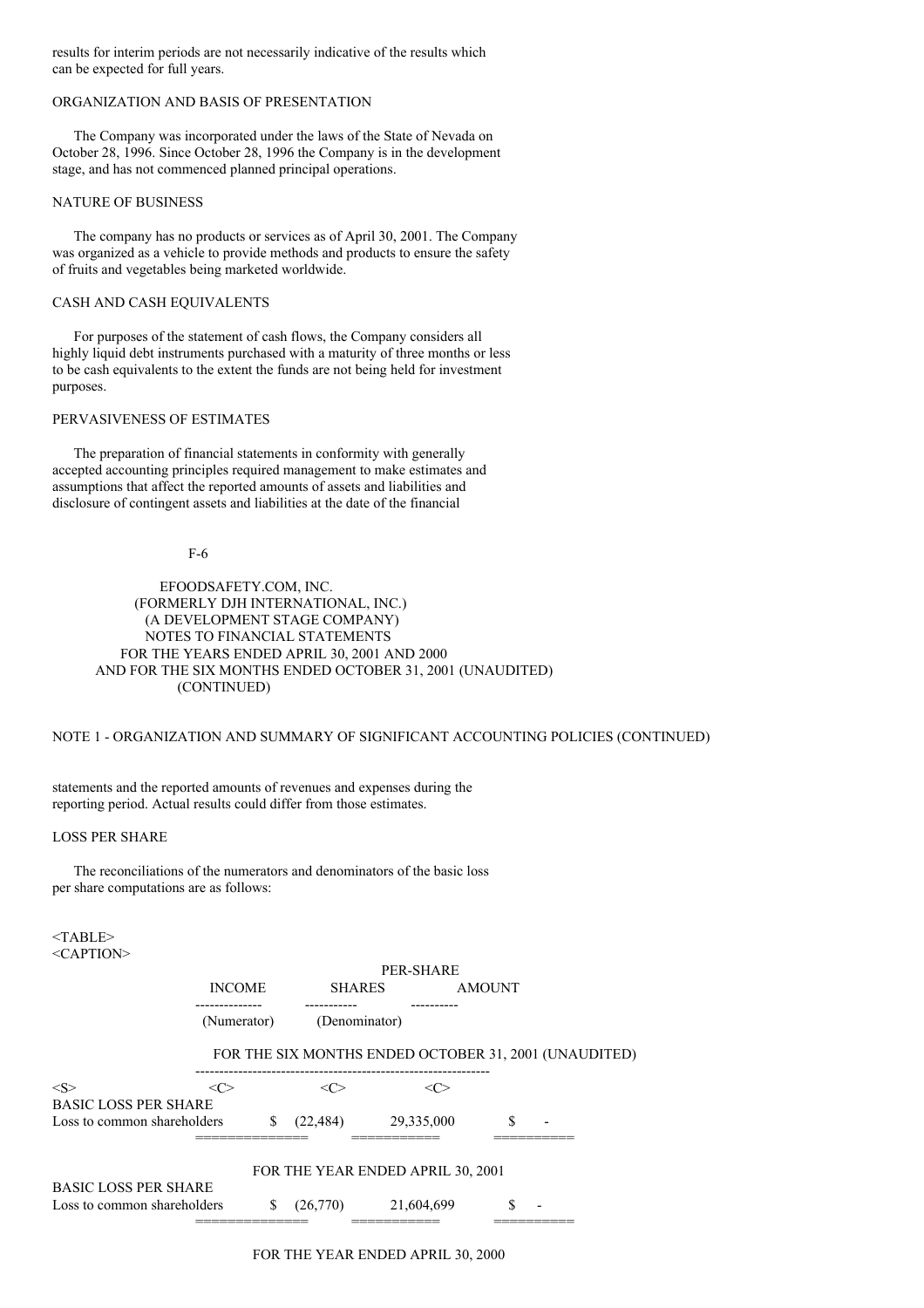============== =========== ==========

 $<$ /TABLE>

The effect of outstanding common stock equivalents would be anti-dilutive for April 30, 2001 and 2000, and for October 31, 2001 and are thus not considered.

#### CONCENTRATION OF CREDIT RISK

The Company has no significant off-balance-sheet concentrations of credit risk such as foreign exchange contracts, options contracts or other foreign hedging arrangements. The Company maintains the majority of its cash balances with one financial institution, in the form of demand deposits.

F-7

EFOODSAFETY.COM, INC. (FORMERLY DJH INTERNATIONAL, INC.) (A DEVELOPMENT STAGE COMPANY) NOTES TO FINANCIAL STATEMENTS FOR THE YEARS ENDED APRIL 30, 2001 AND 2000 AND FOR THE SIX MONTHS ENDED OCTOBER 31, 2001 (UNAUDITED) (CONTINUED)

#### NOTE 2 - INCOME TAXES

As of April 30, 2001, the Company had a net operating loss carryforward for income tax reporting purposes of approximately \$33,000 that may be offset against future taxable income through 2020. Current tax laws limit the amount of loss available to be offset against future taxable income when a substantial change in ownership occurs. Therefore, the amount available to offset future taxable income may be limited. No tax benefit has been reported in the financial statements, because the Company believes there is a 50% or greater chance the carryforwards will expire unused.

Accordingly, the potential tax benefits of the loss carryforwards are offset by a valuation allowance of the same amount.

### NOTE 3 - DEVELOPMENT STAGE COMPANY - GOING CONCERN

The Company has not begun principal operations and as is common with a development stage company, the Company has had recurring losses during its development stage. The Company's financial statements are prepared using generally accepted accounting principles applicable to a going concern which contemplates the realization of assets and liquidation of liabilities in the normal course of business. However, the Company does not have significant cash or other material assets, nor does it have an established source of revenues sufficient to cover its operating costs and to allow it to continue as a going concern. In the interim, shareholders of the Company have committed to meeting its minimal operating expenses.

## NOTE 4 - COMMITMENTS

As of April 30, 2001 all activities of the Company have been conducted by corporate officers from either their homes or business offices. Currently, there are no outstanding debts owed by the company for the use of these facilities and there are no commitments for future use of the facilities.

## NOTE 5 - COMMON STOCK TRANSACTIONS

On October 29, 1996, the Company issued approximately 2,090,000 shares of common stock to its officers and directors for services performed and payments made on the Company's behalf during its formation. This transaction was valued at approximately \$0.003 per share or an aggregate value of approximately \$6,500.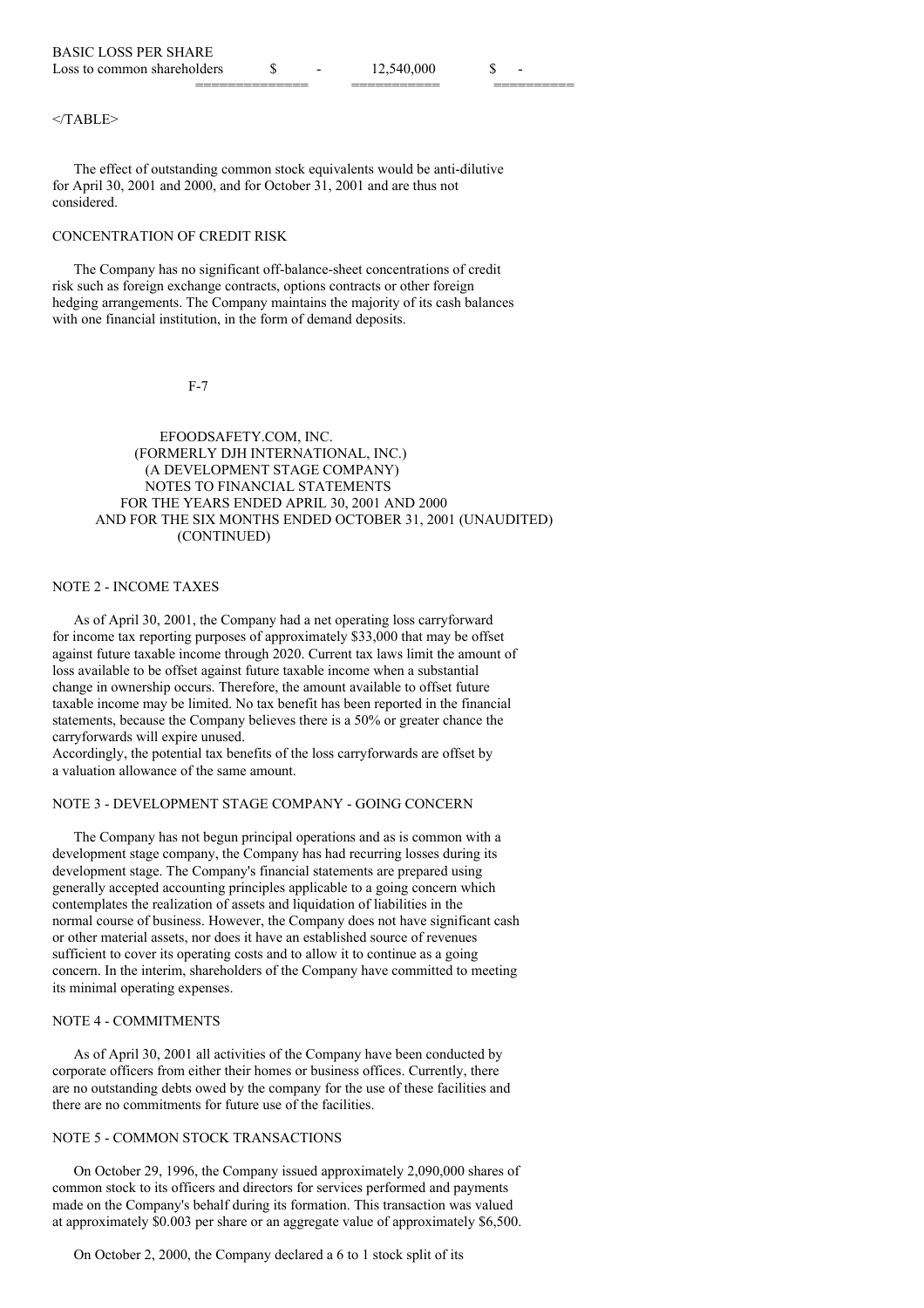shares of common stock, par value \$.0005 per share. As a result of the split, 10,450,000 shares were issued and Paid-In

#### F-8

## EFOODSAFETY.COM, INC. (FORMERLY DJH INTERNATIONAL, INC.) (A DEVELOPMENT STAGE COMPANY) NOTES TO FINANCIAL STATEMENTS FOR THE YEARS ENDED APRIL 30, 2001 AND 2000 AND FOR THE SIX MONTHS ENDED OCTOBER 31, 2001 (UNAUDITED) (CONTINUED)

## NOTE 5 - COMMON STOCK TRANSACTIONS (CONTINUED)

Capital was decreased by \$5,225. All references in the accompanying financial statements to number of common shares and per-share amounts for 2001 and 2000 have been restated to reflect the stock split.

## NOTE 6 - ACQUISITION

On October 16, 2000, the Company entered into an agreement and plan of reorganization with Global Procurement Systems, Inc. ("GPS") whereby the Company acquired GPS. As a result of the acquisition, the Company issued 16,795,000 shares of common stock in exchange for the outstanding shares of GPS and changed its name to eFoodSafety.com, Inc.

F-9

## PART II

#### INFORMATION NOT REQUIRED IN PROSPECTUS

#### ITEM 24. INDEMNIFICATION OF OFFICERS AND DIRECTORS

Section  $78(1)(2)(3)$  & (4) of the Nevada Revised Statutes (the "NRS") permits corporations to indemnify a director, officer or control person of the corporation or its stockholders for any liability asserted against him and liability and expenses incurred by him in his capacity as a director, officer, employee or agent, or arising out of his status as such, whether or not the corporation has the authority to indemnify him against such liability and expense. Our Articles of Incorporation and By-laws do not include such a provision automatically indemnifying a director, officer or control person of the corporation or its stockholders for any liability asserted against him and liability and expenses incurred by him in his capacity as a director, officer, employee or agent, or arising out of his status as such.

Our By-laws, Article X Section 3, do permit us to secure insurance on behalf of any officer, director, employee or other agent for any liability arising out of his or her actions in such capacity, regardless of whether or not Nevada law would permit indemnification.

## ITEM 25. OTHER EXPENSES OF ISSUANCE AND DISTRIBUTION

The estimated expenses of the offering, all of which are to be borne by the Registrant, are as follows:

| <b>SEC Filing Fee</b>        | S. | $13*$     |            |
|------------------------------|----|-----------|------------|
| <b>Printing Expenses</b>     |    | $$2,000*$ |            |
| Accounting Fees and Expenses |    |           | $$3.000*$  |
| Legal Fees and Expenses      |    |           | $$15,000*$ |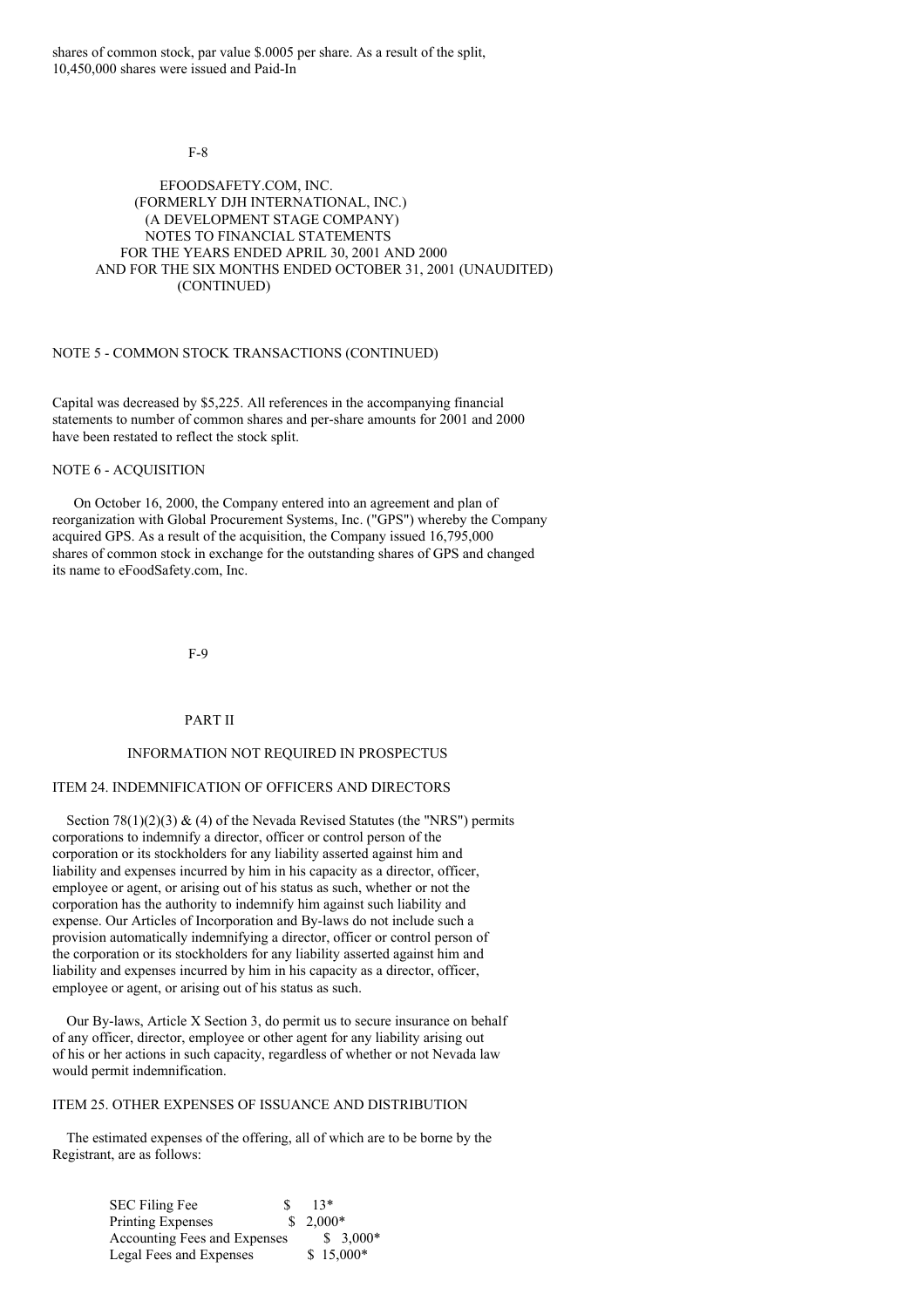Blue Sky Fees and Expenses  $$5,000*$ Registrar and Transfer Agent Fees \$ 500 Miscellaneous \$ 1,000\* Total \$ 26,513

## \*ESTIMATED AMOUNTS

All expenses of the registration will be borne by eFood.

#### ITEM 26. RECENT SALES OF UNREGISTERED SECURITIES

The following securities of eFoodSafety.com, Inc. were issued by eFood within the past two (2) years and were not registered under the Securities Act of 1933. Upon incorporation there were 2,090,000 shares of common stock issued pursuant to the exemption from registration contained within Section 4(2) of the Securities Act of 1933, to company officers and directors. Pursuant to a Board resolution of the corporation a forward split of 6 to 1 was completed and a reorganization occurred on October 16, 2000 and an additional 27,245,000 shares were issued from treasury for due consideration from the merging corporation.

II-1

### ITEM 27. EXHIBITS.

The following Exhibits are filed as part of this Registration Statement pursuant to Item 601 of Regulation S-B:

| <b>EXHIBIT NUMBER</b> |  |
|-----------------------|--|
|-----------------------|--|

#### DESCRIPTION

| $3.1*$  | Articles of Incorporation                     |
|---------|-----------------------------------------------|
| $3.2*$  | Corporate By-Laws                             |
| $4.1**$ | Form of Common Stock Certificate              |
| $5.1*$  | Consent and Opinion of Counsel                |
| $23.1*$ | Consent of Robison, Hill & Co.                |
| 23.2    | Consent of Richard E. Daniels, Esq. (See 5.1) |

\* Filed Herewith

\*\* Previously Filed

#### ITEM 28. UNDERTAKINGS.

- (a) The undersigned Company hereby undertakes to:
	- (1) File, during any period in which it offers or sells securities, a post effective amendment to this Registration Statement to:
		- I. Include any prospectus required by Section I  $(a)(3)$ of the Securities Act of 1933 (the "Securities Act");
		- II. Reflect in the prospectus any facts or events which, individually or together, represent a fundamental change in the information in the Registration Statement.
		- III. Include any additional or changed material information on the plan of distribution.

(2) For determining liability under the Securities Act, each post-effective amendment shall be treated as a new registration statement of the securities offered, and the offering of the securities at that time shall be deemed to be the initial bona fide offering.

(3) File a post-effective amendment to remove from registration any of the securities that remain unsold at the end of the offering.

b) Insofar as indemnification for liabilities arising under the Securities Act may be permitted to Directors, Officers and controlling persons of eFood pursuant to the foregoing provisions, or otherwise, eFood has been advised that in the opinion of the Securities and Exchange Commission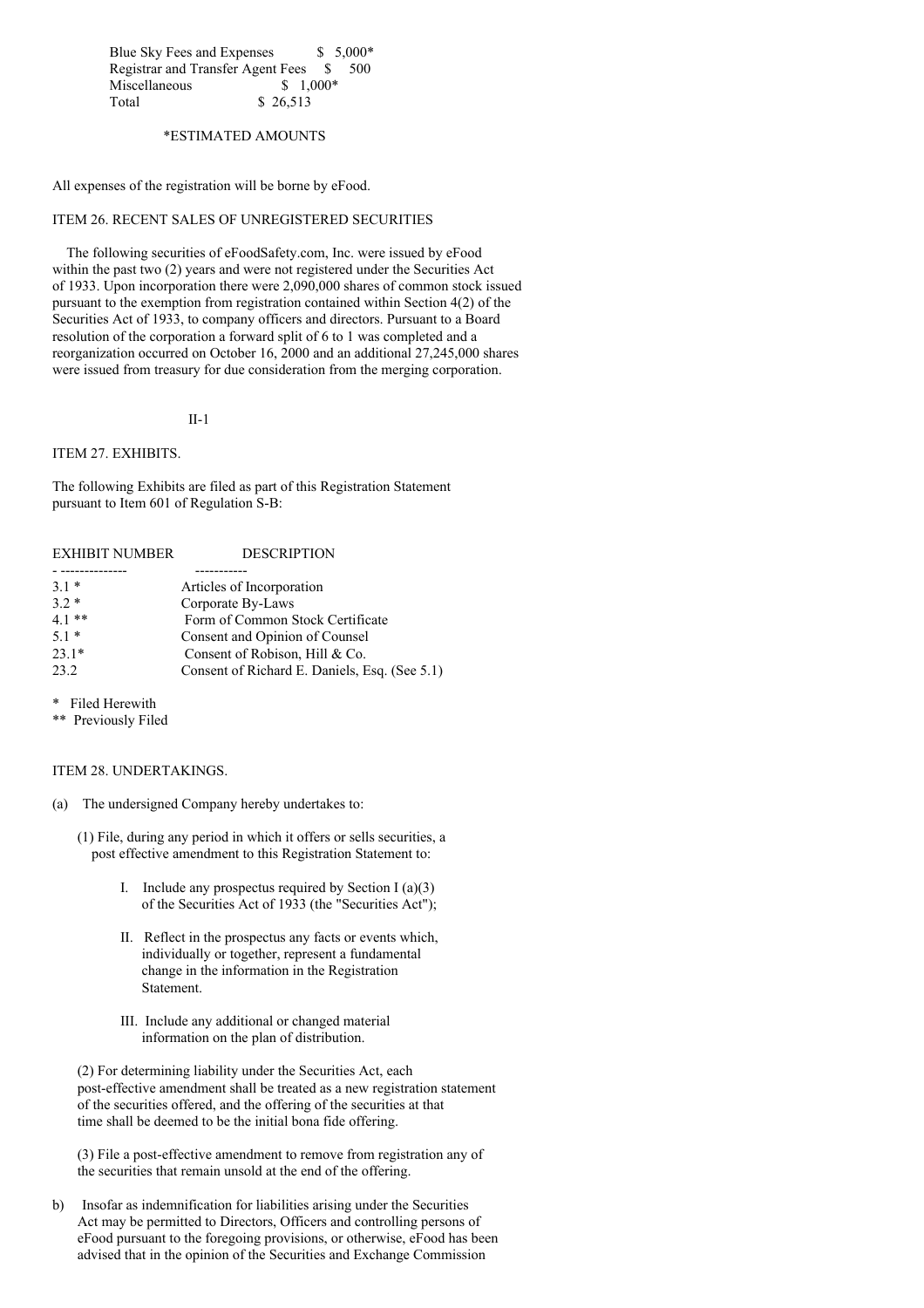such indemnification is against public policy as expressed in the Securities Act and is, therefore, unenforceable.

In the event that a claim for indemnification against such liabilities (other than the payment by eFood of expenses incurred or paid by a Director, Officer or a controlling person of eFood in the successful defense of any action, suit or proceeding) is asserted by such Director, Officer or controlling person in connection with the securities being registered, eFood will, unless in the opinion of its counsel the matter has been settled by controlling precedent, submit to a court of competent jurisdiction the question whether such indemnification by it is against public policy as expressed in the Securities Act and will be governed by the final adjudication of such issue.

II-3

## SIGNATURES

In accordance with the requirements of the Securities Act of 1933, the registrant certifies that it has reasonable grounds to believe that it meets all the requirements for filing on Form SB-2 and authorized this registration statement to be signed on its behalf by the undersigned, in the city of Visalia, California, on January 23, 2002.

EFOODSAFETY.COM, INC.

BY: /s/ Patricia Ross

Patricia Ross President/Treasurer/Director

In accordance with the requirements of the Securities Act of 1933, as amended, this Registration Statement has been signed by the following persons in the capacities and on the dates stated.

<TABLE> <CAPTION>

| <b>SIGNATURE</b>                   | <b>TITLE</b>                                 | <b>DATE</b>      |
|------------------------------------|----------------------------------------------|------------------|
| $<\!\!S\!\!>$<br>/s/ Patricia Ross | $\epsilon$<br>President, Treasurer, Director | January 23, 2002 |
|                                    |                                              |                  |

/s/ Clarence W. Karney CEO, Secretary. Director January 23, 2002 - ------------------------

- ------------------------

/s/ Lindsey Lee Chief Financial Officer January 23, 2002

 $<$ /TABLE>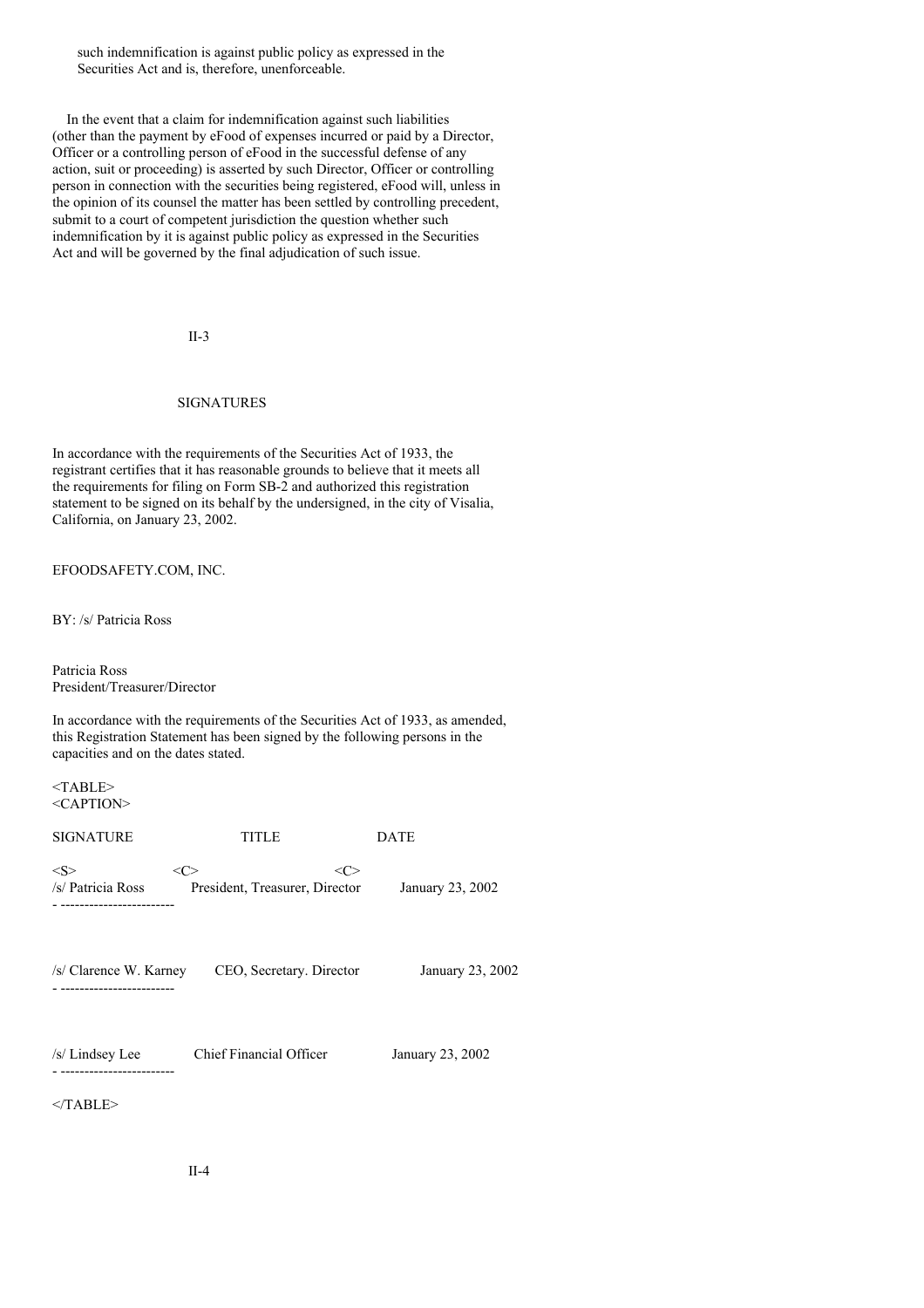### EXHIBIT 3.1

ARTICLES OF INCORPORATION OF DJH INTERNATIONAL, INC. a Nevada Corporation

I.

The name of the corporation shall be DJH International, Inc. and shall be governed by Chapter 78 of the Nevada Revised Statutes.

II.

The Resident Agent is Michael J. Daniels, 537 E. Sahara, Suite 209, Las Vegas, Nevada 89104.

III.

The nature of the business of the corporation will be to engage in any lawful activity permitted by the laws of the State of Nevada, and desirable to support the continued existence of the corporation.

IV.

The total authorized capital stock of the corporation will be Twenty-Five Thousand Dollars (\$25,000.00). This will consist of Fifty million (50,000,000) shares of \$.0005 par value common stock. Such stock may be issued from time to time without any action by the stockholders for such consideration as may be fixed from time to time by the Board of Directors, and shares so issued, the full consideration for which has been paid or delivered, shall be deemed the fully paid up stock, and the holder of such shares shall not be liable for any further payment thereof. Each share of stock shall have voting privileges and will be eligible for dividends.

V.

The governing board of this corporation shall be known as directors and shall be styled directors, and the number of directors may from time to time be increased or decreased in such manner as shall be provided by the bylaws of this corporation, provided that the number of directors shall not be reduced to less than one (1) director. The name and address of the first director is as follows:

Michael J. Daniels: 537 E. Sahara, Suite 209, Las Vegas, NV 89104.

1 VI.

The name and address of the original incorporator is:

Michael J. Daniels: 537 E. Sahara, Suite 209, Las Vegas, NV 89104.

VII.

The corporation shall have perpetual existence according to NRS 78.035.

The undersigned, being the original incorporator hereinbefore named, for the purpose of forming a corporation to do business both within and without the State of Nevada, and in pursuance of the general corporation law of the State of Nevada, does make and file this Certificate, hereby declaring and certifying the facts hereinabove stated are true, and accordingly has hereunto set his hand this 28th day of October, 1996.

/s/ Michael J. Daniels

STATE OF NEVADA ) ) SS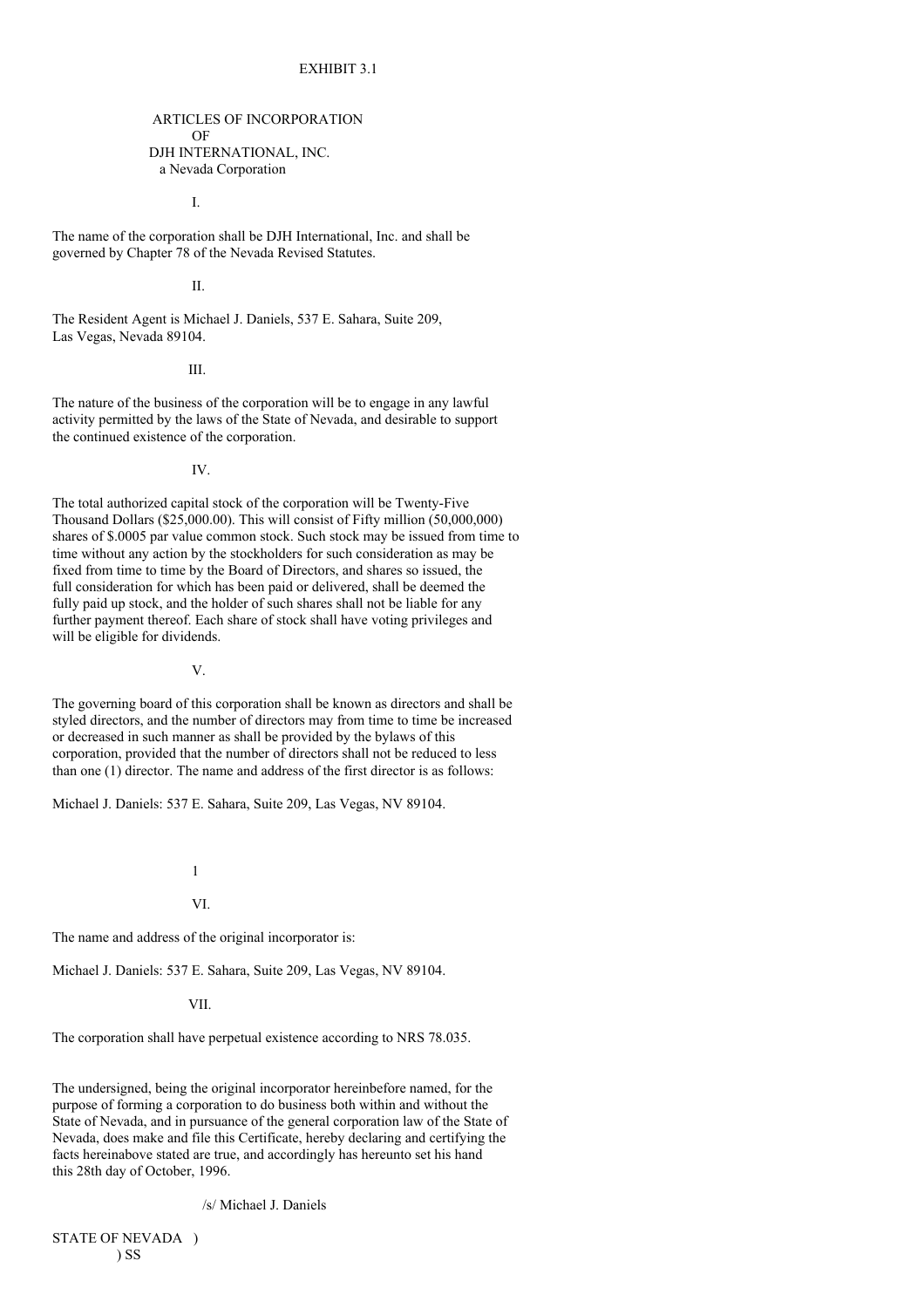# COUNTY OF CLARK )

On this 28th day of October, 1996 personally appeared before me, a Notary Public in and for said County and State, Michael J. Daniels, and acknowledged that he executed the above instrument freely and voluntarily for the uses and purposes therein mentioned.

SUBSCRIBED and SWORN to before me this 28th day of October, 1996.

/s/ Sindi Patricia Moreno

NOTARY PUBLIC, in and for said County and State.

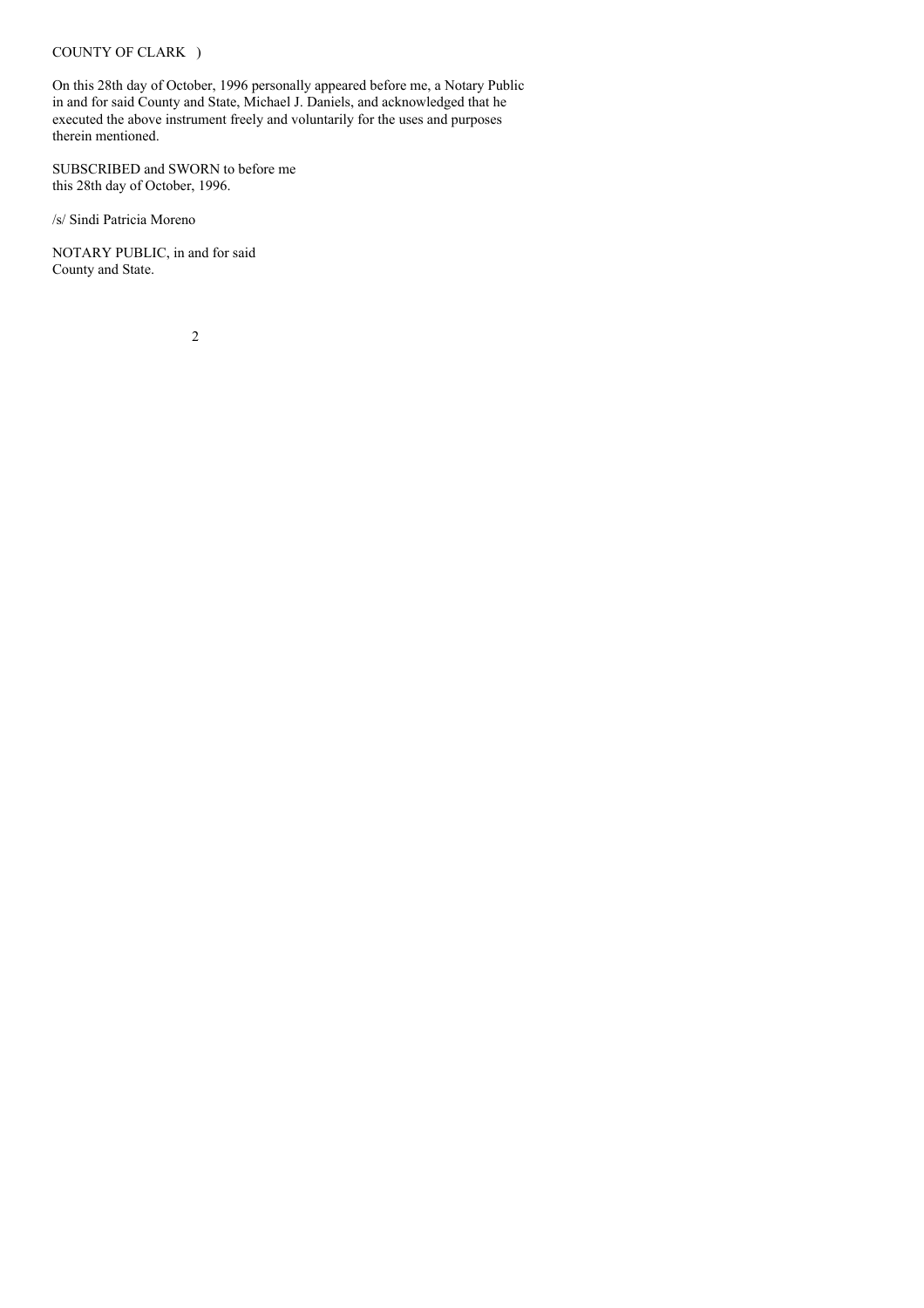## BY-LAWS

 $\Omega$ F EFOODSAFETY.COM, INC.

## ARTICLE I

## **OFFICES**

Section 1. PRINCIPAL OFFICE. The principal office for the transaction of business of the corporation shall be fixed or may be changed by approval of a majority of the authorized Directors, and additional offices may be established and maintained at such other place or places as the Board of Directors may from time to time designate.

Section 2. OTHER OFFICES. Branch or subordinate offices may at any time be established by the Board of Directors at any place or places where the corporation is qualified to do business.

## ARTICLE II

## DIRECTORS - MANAGEMENT

Section 1. RESPONSIBILITY OF BOARD OF DIRECTORS. Subject to the provisions of applicable law and to any limitations in the Articles of Incorporation of the corporation relating to action required to be approved by the Shareholders, or by the outstanding shares, the business and affairs of the corporation shall be managed and all corporate powers shall be exercised by or under the direction of the Board of Directors. The Board may delegate the management of the day-to-day operation of the business of the corporation to an executive committee or others, provided that the business and affairs of the corporation shall be managed and all corporate powers shall be exercised under the ultimate direction of the Board.

Section 2. STANDARD OF CARE. Each Director shall perform the duties of a Director, including the duties as a member of any committee of the Board upon which the Director may serve, in good faith, in a manner such Director believes to be in the best interests of the corporation, and with such care, including reasonable inquiry, as an ordinary prudent person in a like position would use under similar circumstances.

Section 3. NUMBER AND QUALIFICATION OF DIRECTORS. The authorized number of Directors shall be up to fifteen (15) until changed by a duly adopted amendment to the Articles of Incorporation or by an amendment to this by-law adopted by the vote or written consent of holders of a majority of the outstanding shares entitled to vote.

(this space intentionally left blank)

# 1

Section 4. ELECTION AND TERM OF OFFICE OF DIRECTORS. Three (3) Directors can be elected at each annual meeting of the Shareholders to hold office until the next annual meeting until the limit of fifteen (15) directors is reached. Each Director, including a Director elected to fill a vacancy, shall hold office until the expiration of the term for which elected and until a successor has been elected and qualified.

Section 5. VACANCIES. Vacancies in the Board of Directors may be filled by a majority of the remaining Directors, though less than a quorum, or by a sole remaining Director, except that a vacancy created by the removal of a Director by the vote or written consent of the Shareholders or by court order may be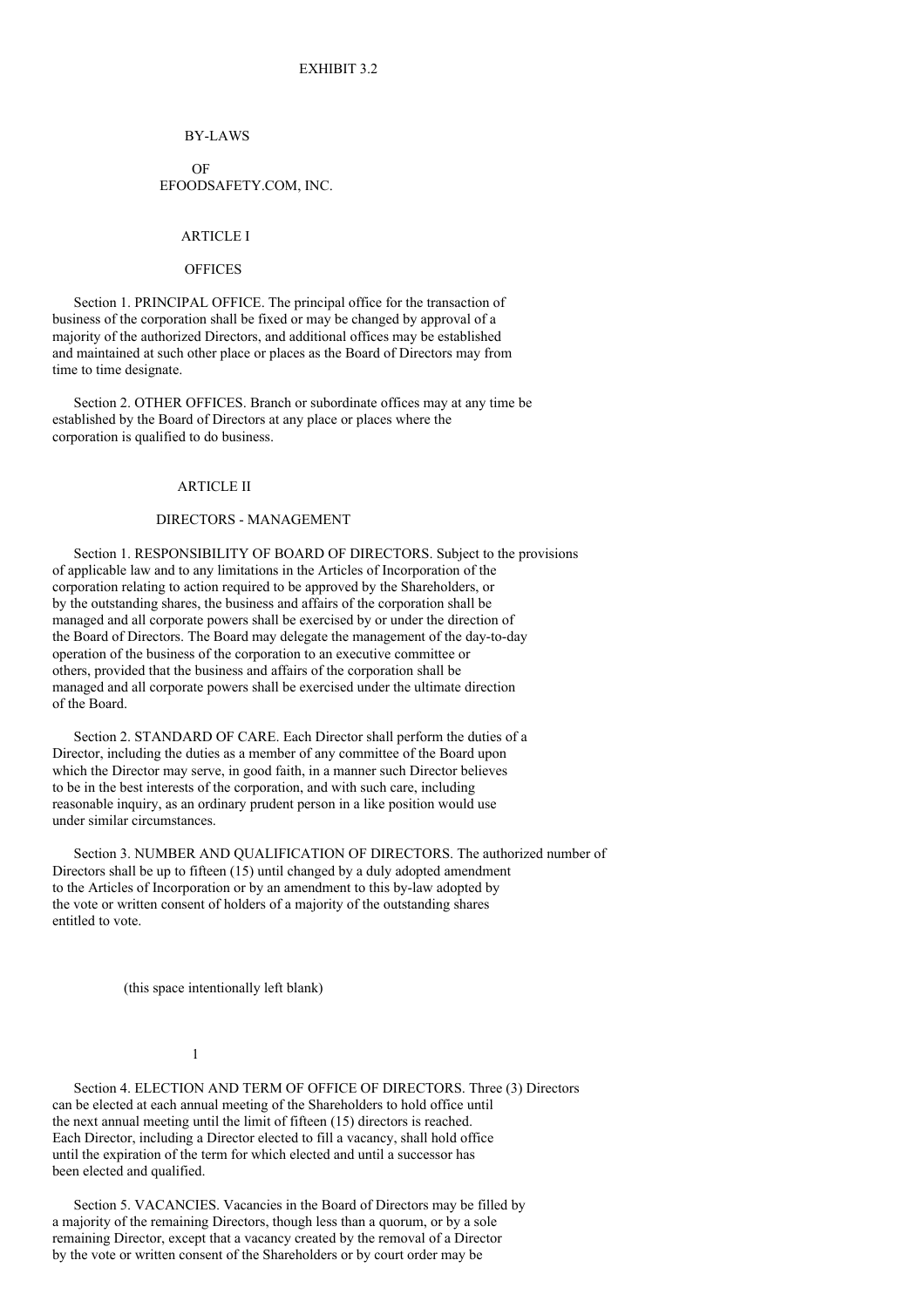filled only by the vote of a majority of the shares entitled to vote represented at a duly held meeting at which a quorum is present, or by the written consent of holders of a majority of the outstanding shares entitled to vote. Each Director so elected shall hold office until the next annual meeting of the Shareholders and until a successor has been elected and qualified.

A vacancy or vacancies in the Board of Directors shall be deemed to exist in the event of the death, resignation, or removal of any Director, or if the Board of Directors by resolution declares vacant the office of a Director who has been declared of unsound mind by an order of court or convicted of a felony, or if the authorized number of Directors is increased, or if the Shareholders fail, at any meeting of Shareholders at which any Director or Directors are elected, to elect the number of Directors to be voted for at that meeting.

The Shareholders may elect a Director or Directors at any time to fill any vacancy or vacancies not filled by the Directors, but any such election by written consent shall require the consent of a majority of the outstanding shares entitled to vote.

Any Director may resign effective on giving written notice to the Chairman of the Board, the President, the Secretary, or the Board of Directors, unless the notice specifies a later time for that resignation to become effective. If the resignation of a Director is effective at a future time, the Board of Directors may elect a successor to take office when the resignation becomes effective.

No reduction of the authorized number of Directors shall have the effect of removing any Director before that Directors' term of office expires.

Section 6. REMOVAL OF DIRECTORS. Subject to applicable law, the entire Board of Directors or any individual Director may be removed from office. In such case, the remaining Board members may elect a successor Director to fill such vacancy for the remaining unexpired term of the Director so removed.

Section 7. NOTICE, PLACE AND MANNER OF MEETINGS. Meetings of the Board of Directors may be called by the Chairman of the Board, or the President, or any Vice President, or the Secretary, or any one (1) Director and shall be held at the principal executive office of the corporation, unless some other place is designated in the notice of the meeting. Members of the Board may participate in a meeting through use of a conference telephone or similar communications equipment so long as all members participating in such a meeting can hear one another. Accurate minutes of any meeting of the Board or any committee thereof, shall be maintained by the Secretary or other officer designated for that purpose.

 $\mathfrak{D}$ 

Section 8. ORGANIZATIONAL MEETINGS. The organizational meetings of the Board of Directors shall be held immediately following the adjournment of the Annual Meetings of the Shareholders.

Section 9. OTHER REGULAR MEETINGS. Regular meetings of the Board of Directors shall be held at the corporate offices, or such other place as may be designated by the Board of Directors, as follows:

> Time of Regular Meeting: 9:00 A.M. Date of Regular Meeting: Last Friday of every month

If said day shall fall upon a holiday, such meetings shall be held on the next succeeding business day thereafter. No notice need be given of such regular meetings.

Section 10. SPECIAL MEETINGS - NOTICES - WAIVERS. Special meetings of the Board may be called at any time by the President or, if he or she is absent or unable or refuses to act, by any Vice President or the Secretary or by any one (1) Director if only one is provided.

At least forty-eight (48) hours notice of the time and place of special meetings shall be delivered personally to the Directors or personally communicated to them by a corporate officer by telephone or telegraph. If the notice is sent to a Director by letter, it shall be addressed to him or her at his or her address as it is shown upon the records of the corporation, or if it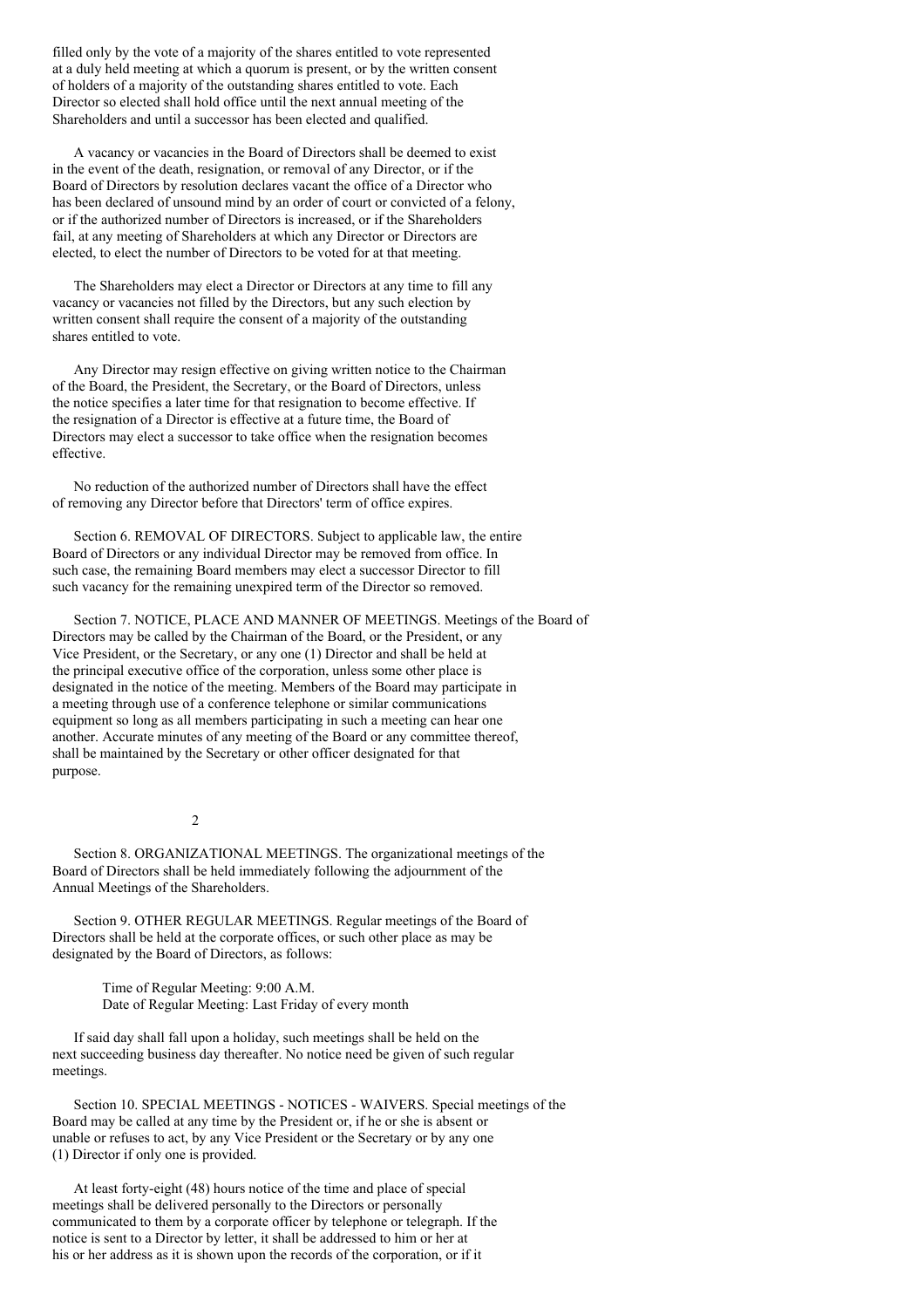is not so shown on such records or if not readily ascertainable, at the place in which the meetings of the Directors are regularly held. In case such notice is mailed, it shall be deposited in the United States mail, postage prepaid, in the place in which the principal executive officer of the corporation is located at least four (4) days prior to the time of the holding of the meeting. Such mailing, telegraphing, telephoning or delivery as above provided shall be due, legal and personal notice to such Director.

When all of the Directors are present at any Directors' meeting, however, called or noticed, and either (i) sign a written consent thereto on the records of such meeting, or, (ii) if a majority of the Directors is present and if those not present sign a waiver of notice of such meeting or a consent to holding the meeting or an approval of the minute thereof, whether prior to or after the holding of such meeting, which said waiver, consent or approval shall be filed with the Secretary of the corporation, or, (iii) if a Director attends a meeting without notice but without protesting, prior thereto or at its commencement, the lack of notice, then the transactions thereof are as valid as if had at a meeting regularly called and noticed.

Section 11. DIRECTORS' ACTION BY UNANIMOUS WRITTEN CONSENT. Any action required or permitted to be taken by the Board of Directors may be taken without a meeting and with the same force and effect as if taken by a unanimous vote of Directors, if authorized by a writing signed individually or collectively by all members of the Board. Such consent shall be filed with the regular minutes of the Board.

3

Section 12. QUORUM. A majority of the number of Directors as fixed by the Articles of Incorporation or By-Laws shall be necessary to constitute a quorum for the transaction of business, and the action of a majority of the Directors present at any meeting at which there is a quorum, when duly assembled, is valid as a corporate act; provided that a minority of the Directors, in the absence of a quorum, may adjourn from time to time, but may not transact any business. A meeting at which a quorum is initially present may continue to transact business, notwithstanding the withdrawal of Directors, if any action taken is approved by a majority of the required quorum for such meeting. A supermajority of eighty percent (80%) of the Directors shall be necessary to approve any bid for a majority ownership in the corporation by any other individual or entity.

Section 13. NOTICE OF ADJOURNMENT. Notice of the time and place of holding an adjourned meeting need not be given to absent Directors if the time and place be fixed at the meeting adjourned and held within twenty-four (24) hours, but if adjourned more than twenty-four (24) hours, notice shall be given to all Directors not present at the time of the adjournment.

Section 14. COMPENSATION OF DIRECTORS. Directors, as such, shall not receive any stated salary for their services, but by resolution of the Board a fixed sum and expense of attendance, if any, may be allowed for attendance at each regular and special meeting of the Board; provided that nothing herein contained shall be construed to preclude any Director from serving the corporation in any other capacity and receiving compensation therefor.

Section 15. COMMITTEES. Committees of the Board may be appointed by resolution passed by a majority of the whole Board. Committees shall be composed of two (2) or more members of the Board and shall have such powers of the Board as may be expressly delegated to it by resolution of the Board of Directors, except those powers expressly made non-delegable by applicable law.

Section 16. ADVISORY DIRECTORS. The Board of Directors from time to time may elect one or more persons to be Advisory Directors who shall not by such appointment be members of the Board of Directors. Advisory Directors shall be available from time to time to perform special assignments specified by the President, to attend meetings of the Board of Directors upon invitation and to furnish consultation to the Board. The period during which the title shall be held may be prescribed by the Board of Directors. If no period is prescribed, the title shall be held at the pleasure of the Board.

Section 17. RESIGNATIONS. Any Director may resign effective upon giving written notice to the Chairman of the Board, the President, the Secretary or the Board of Directors of the Corporation, unless the notice specifies a later time for the effectiveness of such resignation. If the resignation is effective at a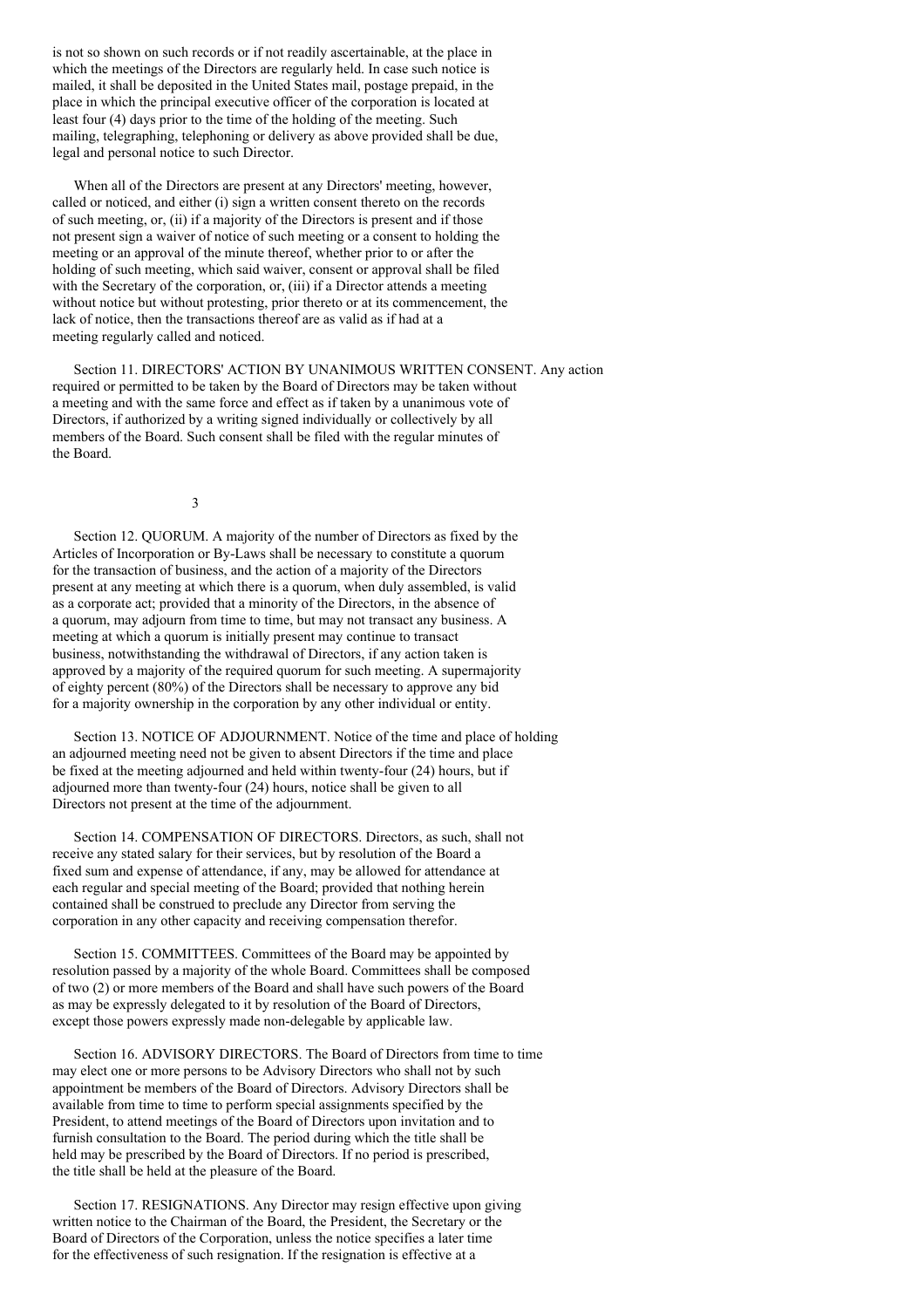future time, a successor may be elected to take office when the resignation becomes effective.

# ARTICLE III

# **OFFICERS**

4

Section 1. OFFICERS. The Officers of the corporation shall be a President, a Secretary, and a Treasurer. The corporation may also have, at the discretion of the Board of Directors, a Chairman of the Board, one or more Vice Presidents, one or more Assistant Secretaries, or one or more Assistant Treasurers, and such other Officers as may be appointed in accordance with the provisions of Section 3 of this Article. Any number of offices may be held by the same person.

Section 2. ELECTION. The Officers of the corporation, except such officers as may be appointed in accordance with the provisions of Section 3 or Section 5 of this Article, shall be chosen annually by the Board of Directors, and each shall hold office until he or she shall resign or shall be removed or otherwise disqualified to serve or a successor shall be elected and qualified.

Section 3. SUBORDINATE OFFICERS, ETC. The Board of Directors may appoint such other Officers as the business of the corporation may require, each of whom shall hold office for such period, have such authority and perform such duties as are provided by the By-Laws or as the Board of Directors may from time to time determine.

Section 4. REMOVAL AND RESIGNATION OF OFFICERS. Subject to the rights, if any, of any officer under any contract of employment, any officer may be removed, either with or without cause, by the Board of Directors, at any regular or special meeting of the Board, or except in case of an Officer chosen by the Board of Directors by any Officer upon whom such power of removal may be conferred by the Board of Directors.

Any Officer may resign at any time by giving written notice to the corporation. Any resignation shall take effect at the date of the receipt of that notice or at any later time specified in that notice; and, unless otherwise specified in that notice, the acceptance of the resignation shall not be necessary to make it effective. Any resignation is without prejudice to the rights, if any, of the corporation under any contract to which the officer is a party.

Section 5. VACANCIES. A vacancy in any office because of death, resignation, removal, disqualification or any other cause shall be filed in the manner prescribed in the By-Laws for regular appointment to that office.

Section 6. CHAIRMAN OF THE BOARD. The Chairman of the Board, if such an officer be elected, shall, if present, preside at meetings of the Board of Directors and exercise and perform such other powers and duties as may be from time to time assigned by the Board of Directors or prescribed by the By-Laws. If there is no President, the Chairman of the Board shall in addition be the Chief Executive Officer of the corporation and shall have the powers and duties prescribed in Section 7 of this Article.

Section 7. President/Chief Executive Officer. Subject to such supervisory powers, if any, as may be given by the Board of Directors to the chairman of the Board, if there be such an officer, the President shall be the Chief Executive Officer of the corporation and shall, subject to the control of the Board of Directors, have general supervision, direction and control of the business and Officers of the corporation. He or she shall preside at all meetings of the

Shareholders and in the absence of the Chairman of the Board, or if there be none, at all meetings of the Board of Directors. The President shall be ex officio a member of all the standing committees, including the Executive Committee, if any, and shall have the general powers and duties of management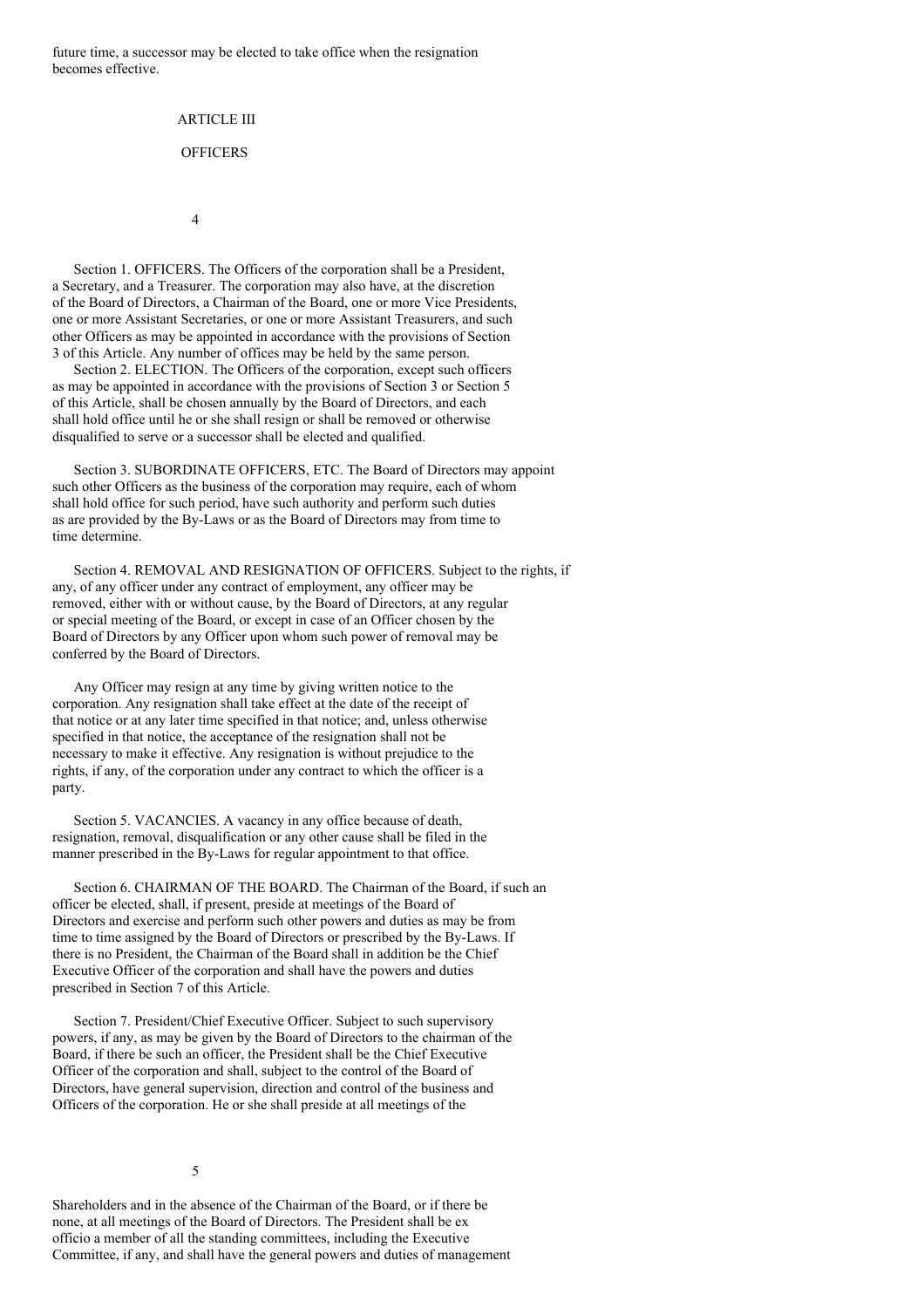usually vested in the office of President of a corporation, and shall have such other powers and duties as may be prescribed by the Board of Directors or the By-Laws.

#### (this space intentionally left blank)

Section 8. VICE PRESIDENT. In the absence or disability of the President, the Vice Presidents, if any, in order of their rank as fixed by the Board of Directors, or if not ranked, the Vice President designated by the Board of Directors, shall perform all the duties of the President, and when so acting shall have all the powers of, and be subject to, all the restrictions upon, the President. The Vice Presidents shall have such other powers and perform such other duties as from time to time may be prescribed for them respectively by the Board of Directors or the By-Laws.

Section 9. SECRETARY. The Secretary shall keep, or cause to be kept, a book of minutes at the principal office or such other place as the Board of Directors may order, of all meetings of Directors and Shareholders, with the time and place of holding, whether regular or special, and if special, how authorized, the notice thereof given, the names of those present at Directors' meetings, the number of shares present or represented at Shareholders' meetings and the proceedings thereof.

The Secretary shall keep, or cause to be kept, at the principal office or at the office of the corporation's transfer agent, a share register, or duplicate share register showing the names of the Shareholders and their addresses, the number and classes of shares held by each, the number and date of certificates issued for the same, and the number and date of cancellation of every certificate surrendered for cancellation.

The Secretary shall give, or cause to be given, notice of all the meetings of the Shareholders and of the Board of Directors required by the By-Laws or by law to be given. He or she shall keep the seal of the corporation in safe custody, and shall have such other powers and perform such other duties as may be prescribed by the Board of Directors or by the By-Laws.

Section 10. CHIEF FINANCIAL OFFICER. The Chief Financial Officer shall keep and maintain, or cause to be kept and maintained in accordance with generally accepted accounting principles, adequate and correct accounts of the properties and business transactions of the corporation, including accounts of its assets, liabilities, receipts, disbursements, gains, losses, capital, earnings (or surplus) and shares. The books of accounts shall at all reasonable times be open to inspection by any Director.

This officer shall deposit all moneys and other valuables in the name and to the credit of the corporation with such depositaries as may be designated by the Board of Directors. He or she shall disburse the funds of the corporation as may be ordered by the Board of Directors, shall

6

render to the President and Directors, whenever they request it, an account of all of his or her transactions and of the financial condition of the corporation, and shall have such other powers and perform such other duties as may be prescribed by the Board of Directors or the By-Laws.

## ARTICLE IV

## SHAREHOLDERS' MEETINGS

Section 1. PLACE OF MEETINGS. All meetings of the Shareholders shall be held at the principal executive office of the corporation unless some other appropriate and convenient location be designated for that purpose from time to time by the Board of Directors.

Section 2. ANNUAL MEETINGS. The annual meetings of the Shareholders shall be held, each year, at the time and on the day following: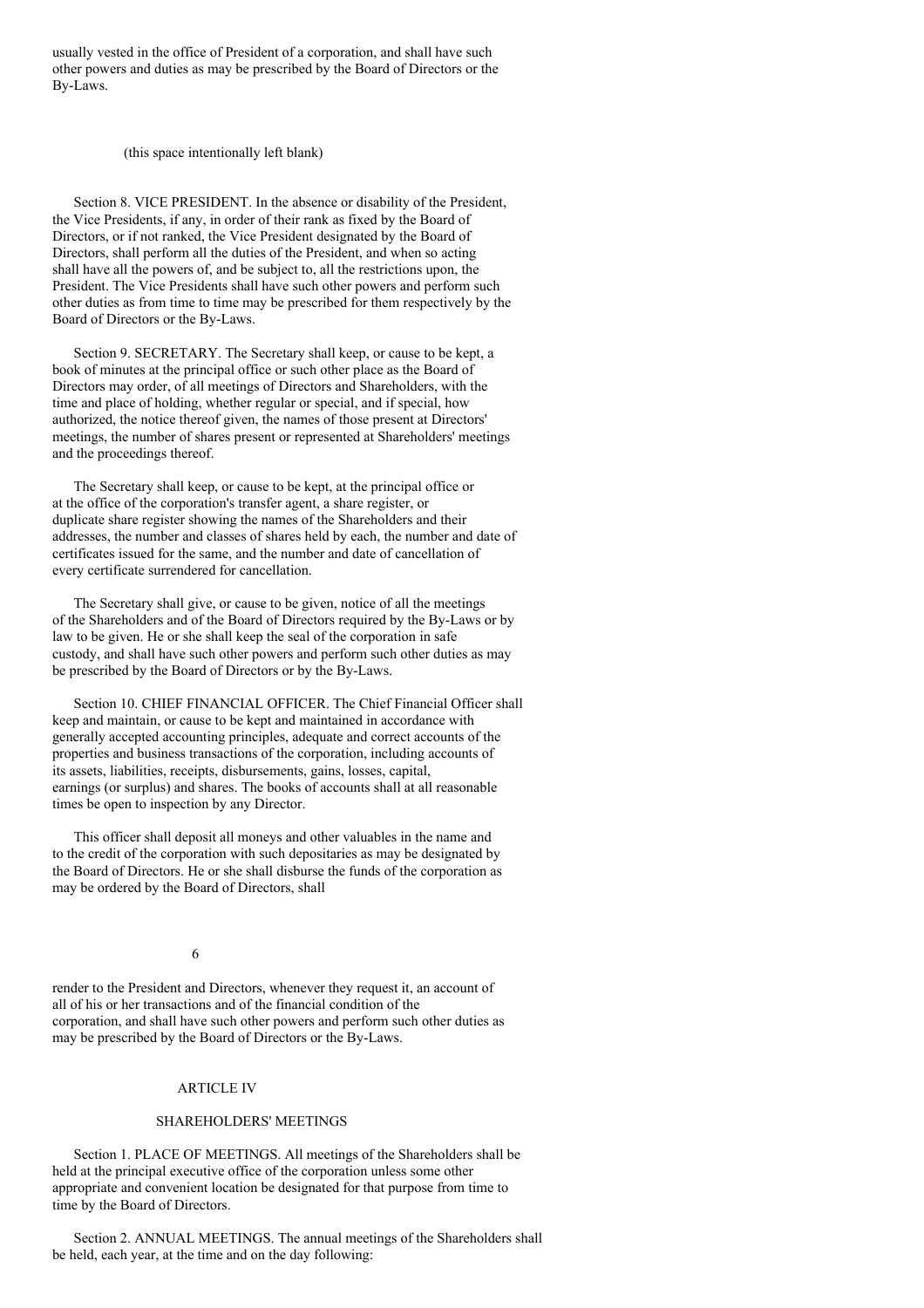Time of Meeting: 10:00 A.M. Date of Meeting: March 5th

If this day shall be a legal holiday, then the meeting shall be held on the next succeeding business day, at the same hour. At the annual meeting, the Shareholders shall elect a Board of Directors, consider reports of the affairs of the corporation and transact such other business as may be properly brought before the meeting.

Section 3. SPECIAL MEETINGS. Special meetings of the Shareholders may be called at any time by the Board of Directors, the Chairman of the Board, the President, a Vice President, the Secretary, or by one or more Shareholders holding not less than one-tenth (1/10) of the voting power of the corporation. Except as next provided, notice shall be given as for the annual meeting.

Upon receipt of a written request addressed to the Chairman, President, Vice President, or Secretary, mailed or delivered personally to such officer by any person (other than the Board) entitled to call a special meeting of Shareholders, such Officer shall cause notice to be given, to the Shareholders entitled to vote, that a meeting will be held at a time requested by the person or persons calling the meeting, not less than thirty- five (35) nor more than sixty (60) days after the receipt of such request. If such notice is not given within twenty (20) days after receipt of such request, the persons calling the meeting may give notice thereof in the same manner provided by these By-Laws.

Section 4. NOTICE OF MEETINGS - REPORTS. Notice of meetings, annual or special, shall be given in writing not less than ten (10) nor more than sixty (60) days before the date of the meeting to Shareholders entitled to vote thereat. Such notice shall be given by the Secretary or the Assistant Secretary, or if there be no such officer, or in the case of his or her neglect or refusal, by any Director or Shareholder.

## 7

Such notices or any reports shall be given personally or by mail and shall be sent to the Shareholder's address appearing on the books of the corporation, or supplied by him or her to the corporation for the purpose of the notice.

Notice of any meeting of Shareholders shall specify the place, the day and the hour of meeting, and (i) in case of a special meeting, the general nature of the business to be transacted and no other business may be transacted, or (ii) in the case of an annual meeting, those matters which Board at date of mailing, intends to present for action by the Shareholders. At any meetings where Directors are to be elected notice shall include the names of the nominees, if any, intended at date of notice to be presented by management for election.

If a Shareholder supplies no address, notice shall be deemed to have been given if mailed to the place where the principal executive office of the corporation is situated, or published at least once in some newspaper of general circulation in the County of said principal office.

Notice shall be deemed given at the time it is delivered personally or deposited in the mail or sent by other means of written communication. The Officer giving such notice or report shall prepare and file an affidavit or declaration thereof.

When a meeting is adjourned for forty-five (45) days or more, notice of the adjourned meeting shall be given as in case of an original meeting. Save, as aforesaid, it shall not be necessary to give any notice of adjournment or of the business to be transacted at an adjourned meeting other than by announcement at the meeting at which said adjournment is taken.

Section 5. WAIVER OF NOTICE OR CONSENT BY ABSENT SHAREHOLDERS. The transactions of any meeting of Shareholders, however called and notice, shall be valid as though it had been a meeting duly held after regular call and notice, if a quorum be present either in person or by proxy, and if, either before or after the meeting, each of the Shareholders entitled to vote, not present in person or by proxy, sign a written waiver of notice, or a consent to the holding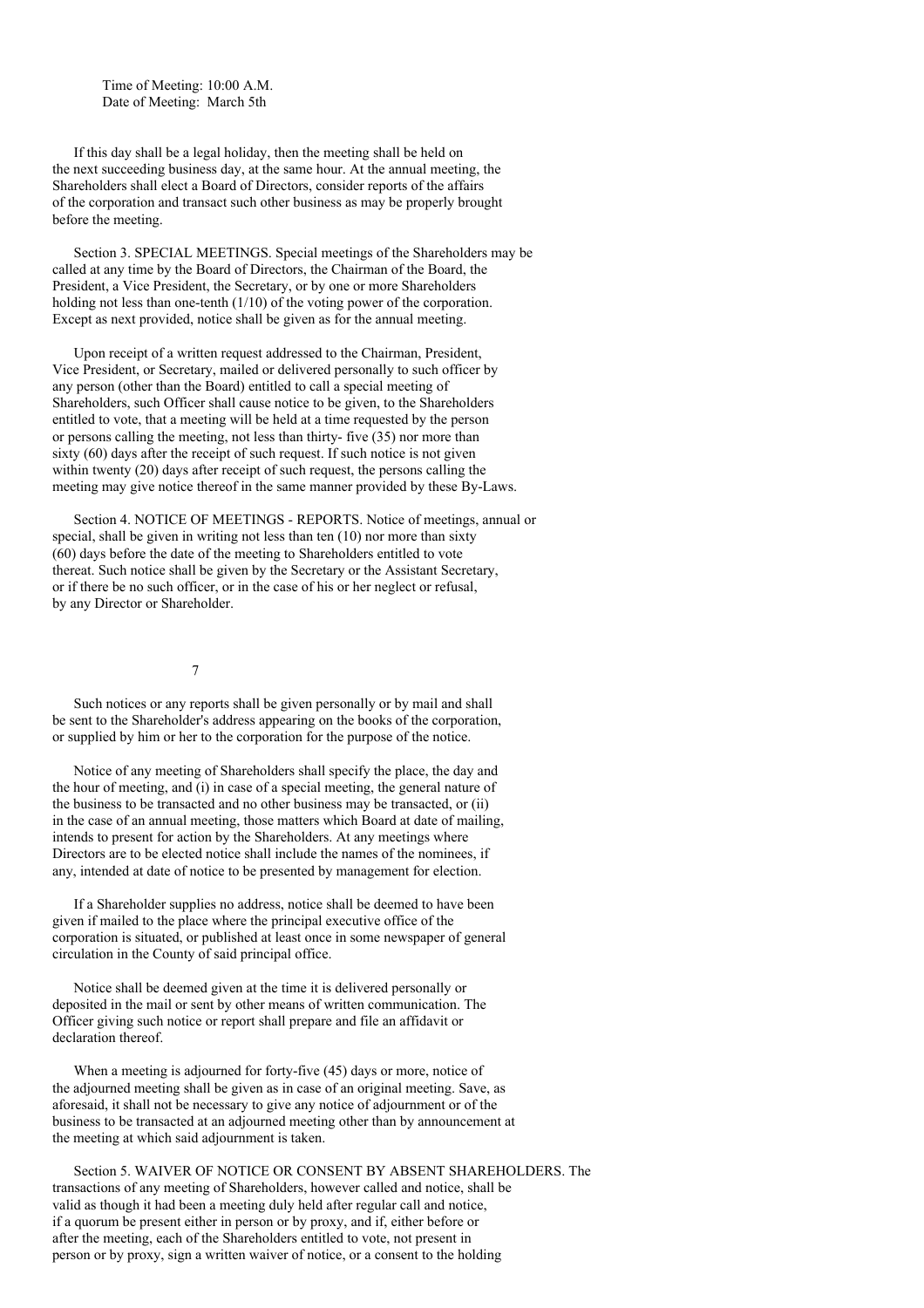of such meeting or an approval shall be filed with the corporate records or made a part of the minutes of the meeting. Attendance shall constitute a waiver of notice, unless objection shall be made as provided in applicable law.

Section 6. SHAREHOLDERS ACTING WITHOUT A MEETING - DIRECTORS. Any action which may be taken at a meeting of the Shareholders, may be taken without a meeting or notice of meeting if authorized by a writing signed by all of the Shareholders entitled to vote at a meeting for such purpose, and filed with the Secretary of the corporation, provided, further, that while ordinarily Directors can be elected by unanimous written consent, if the Directors fail to fill a vacancy, then a Director to fill that vacancy may be elected by the written consent of persons holding a majority of shares entitled to vote for the election of Directors.

Section 7. OTHER ACTIONS WITHOUT A MEETING. Unless otherwise provided for under applicable law or the Articles of Incorporation, any action which may be taken at any annual or special meeting of Shareholders may be taken without a meeting and without prior notice, if a consent in writing, setting forth the action so taken, signed by the holders of outstanding shares having not less than the minimum number of votes that would be necessary to

8

authorize to take such action at a meeting at which all shares entitled to vote thereon were present and voted.

Unless the consents of all Shareholders entitled to vote have been solicited in writing,

- (i) Notice of any Shareholder approval without a meeting by less than unanimous written consent shall be given at least ten (10) days before the consummation of the action authorized by such approval, and
- (ii) Prompt notice shall be given of the taking of any other corporate action approved by Shareholders without a meeting be less than unanimous written consent, to each of those Shareholders entitled to vote who have not consented in writing.

Any Shareholder giving a written consent, or the Shareholder's proxy holders, or a transferee of the shares of a personal representative of the Shareholder or their respective proxy holders, may revoke the consent by a writing received by the corporation prior to the time that written consents of the number of shares required to authorize the proposed action have been filed with the Secretary of the corporation, but may not do so thereafter. Such revocation is effective upon its receipt by the Secretary of the corporation.

Section 8. QUORUM. The holder of a majority of the shares entitled to vote thereat, present in person, or represented by proxy, shall constitute a quorum at all meetings of the Shareholders for the transaction of business except as otherwise provided by law, by the Articles of Incorporation, or by these By-Laws. If, however, such majority shall not be present or represented at any meeting of the Shareholders, the shareholders entitled to vote thereat, present in person, or by proxy, shall have the power to adjourn the meeting from time to time, until the requisite amount of voting shares shall be present. At such adjourned meeting at which the requisite amount of voting shares shall be represented, any business may be transacted which might have been transacted at a meeting as originally notified.

If a quorum be initially present, the Shareholders may continue to transact business until adjournment, notwithstanding the withdrawal of enough Shareholders to leave less than a quorum, if any action taken is approved by a majority of the Shareholders required to initially constitute a quorum.

Section 9. VOTING. Only persons in whose names shares entitled to vote stand on the stock records of the corporation on the day of any meeting of Shareholders, unless some other day be fixed by the Board of Directors for the determination of Shareholders of record, and then on such other day, shall be entitled to vote at such meeting.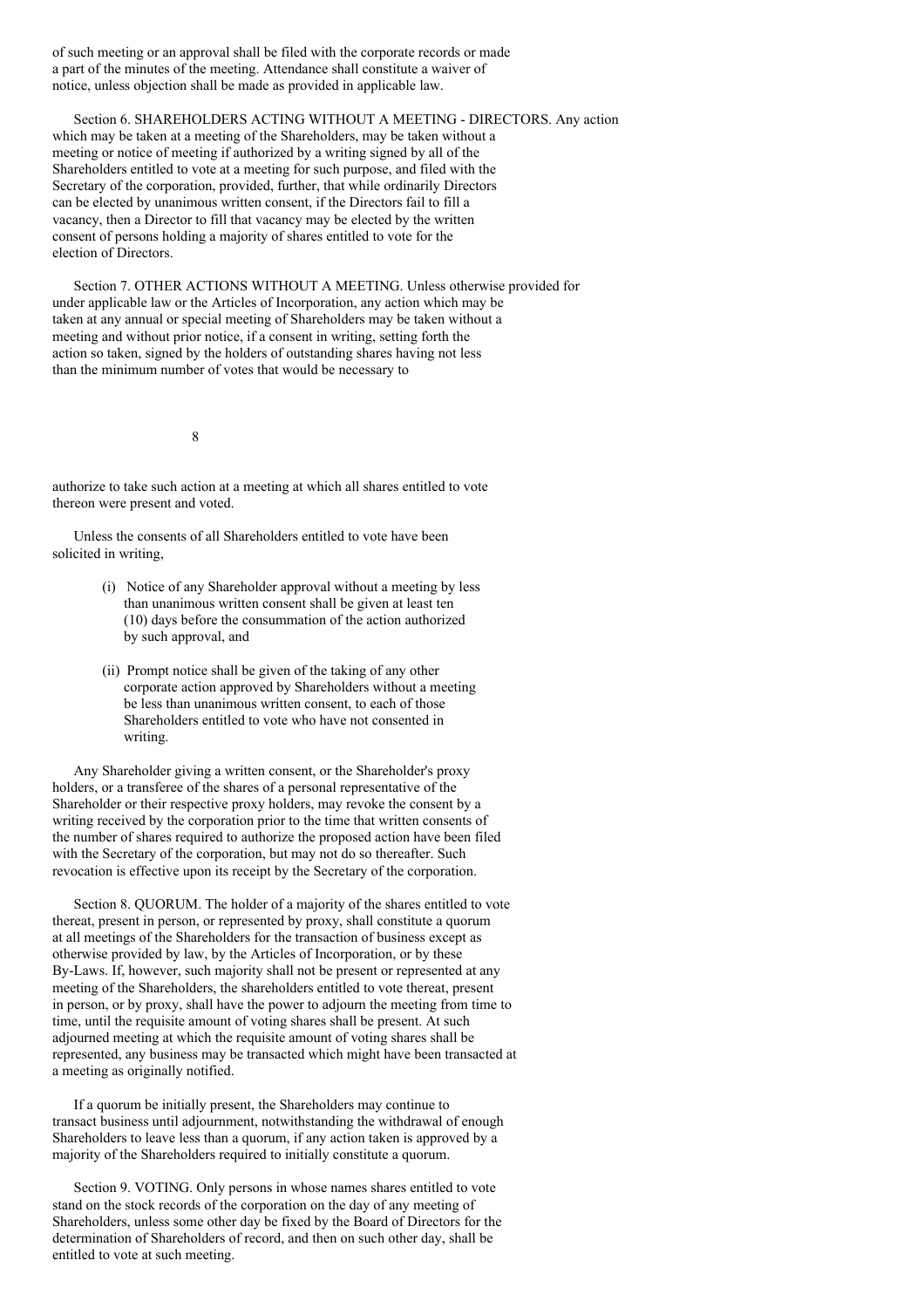Provided the candidate's name has been placed in nomination prior to the voting and one or more Shareholders has given notice at the meeting prior to the voting of the Shareholder's intent to cumulate the

 $\overline{Q}$ 

Shareholder's votes, every Shareholder entitled to vote at any election for Directors of any corporation for profit may cumulate their votes and give one candidate a number of votes equal to the number of Directors to be elected multiplied by the number of votes to which his or her shares are entitled to, or distribute his or her votes on the same principle among as many candidates as he or she thinks fit.

The candidates receiving the highest number of votes up to the number of Directors to be elected are elected.

The Board of Directors may fix a time in the future not exceeding thirty (30) days preceding the date of any meeting of Shareholders or the date fixed for the payment of any dividend or distribution, or for the allotment of rights, or when any change or conversion or exchange of shares shall go into effect, as a record date for the determination of the Shareholders entitled to notice of and to vote at any such meeting, or entitled to receive any such dividend or distribution, or any allotment of rights or to exercise the rights in respect to any such change, conversion or exchange of shares. In such case only Shareholders of record on the date so fixed shall be entitled to notice of and to vote at such meeting, to receive such dividends, distribution or allotment of rights, or to exercise such rights, as the case may be notwithstanding any transfer of any share on the books of the corporation after any record date fixed as aforesaid.

The Board of Directors may close the books of the corporation against transfers of shares during the whole or any part of such period.

Section 10. PROXIES. Every Shareholder entitled to vote, or to execute consents, may do so, either in person or by written proxy, executed in accordance with the provisions of applicable law filed with the Secretary of the corporation.

Section 11. ORGANIZATION. The President, or in the absence of the President, any Vice President, shall call the meeting of the Shareholders to order, and shall act as Chairman of the meeting. In the absence of the President and all of the Vice Presidents, Shareholders shall appoint a Chairman for such meeting. The Secretary of the corporation shall act as Secretary of all meetings of the Shareholders, but in the absence of the Secretary at any meeting of the Shareholders, the presiding officer may appoint any person to act as Secretary of the meeting.

Section 12. INSPECTORS OF ELECTION. In advance of any meeting of Shareholders, the Board of Directors may, if they so elect, appoint inspectors of election to act at such meeting or any adjournment thereof. If inspectors of election be not so appointed, or if any persons so appointed fail to appear or refuse to act, the chairman of any such meeting may, and on the request of any Shareholder or his or her proxy shall, make such appointment at the meeting in which case the number of inspectors shall be either one (1) or three (3) as determined by a majority of the Shareholders represented at the meeting.

### ARTICLE V

#### CERTIFICATES AND TRANSFER OF SHARES

## $1<sub>0</sub>$

Section 1. CERTIFICATES FOR SHARES. Certificates for shares shall be of such form and device as the Board of Directors may designate and shall state the name of the record holder of the shares represented thereby; its number; date of issuance; the number of shares for which it is issued; a statement of the rights, privileges preferences and restriction, if any; a statement as to the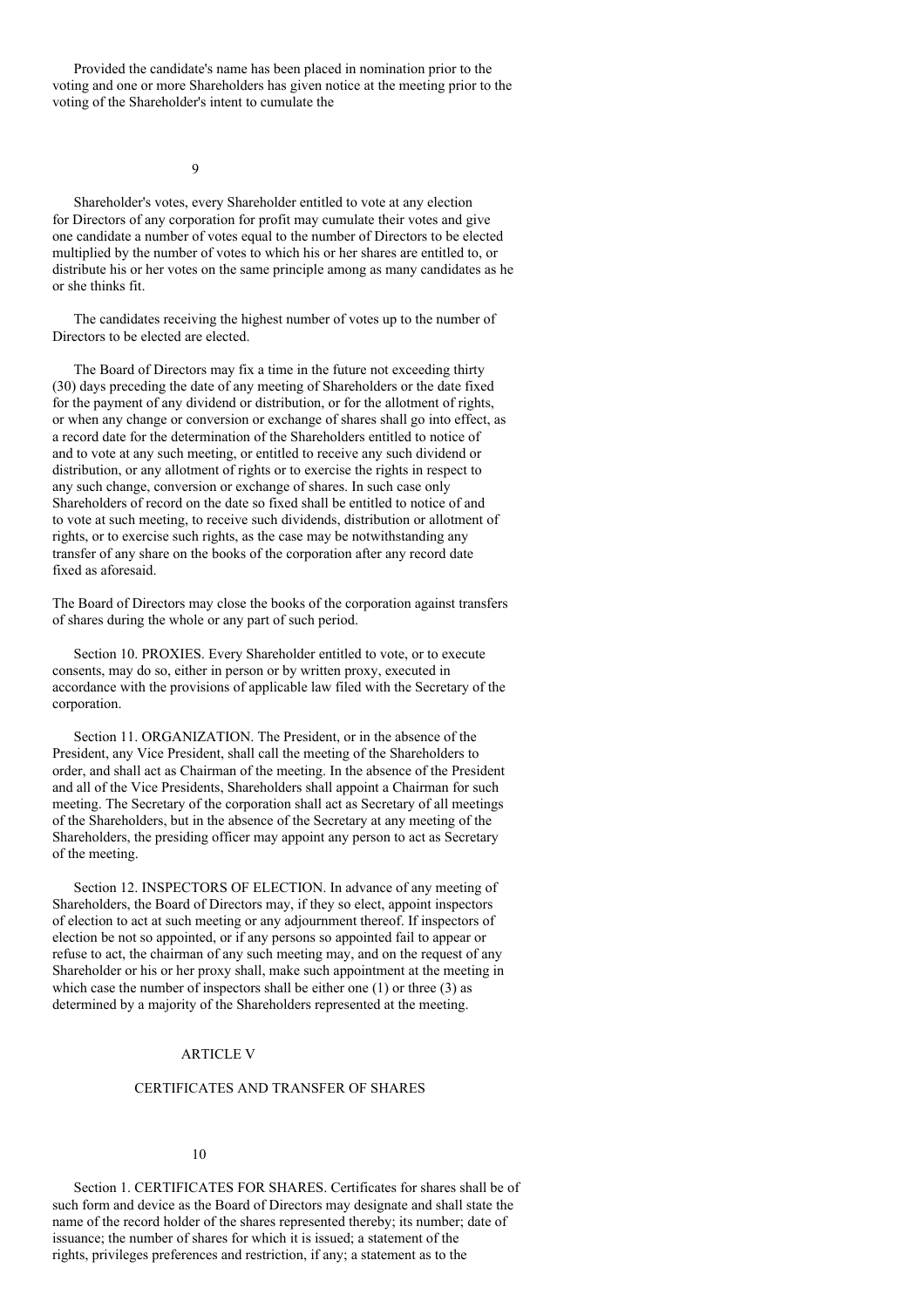redemption or conversion, if any; a statement of liens or restrictions upon transfer or voting, if any; if the shares be assessable or, if assessments are collectible by personal action, a plain statement of such facts.

All certificates shall be signed in the name of the corporation by the Chairman of the Board or Vice Chairman of the Board or the President or Vice President and by the Chief Financial officer or an Assistant Treasurer or the Secretary or any Assistant Secretary, certifying the number of shares and the class or series of shares owned by the Shareholder.

Any or all of the signatures on the certificate may be facsimile. In case any Officer, transfer agent, or registrar who has signed or whose facsimile signature has been placed on a certificate shall have ceased to be that Officer, transfer agent, or registrar before that certificate is issued, it may be issued by the corporation with the same effect as if that person were an Officer, transfer agent, or registrar at the date of issuance.

#### (this space intentionally left blank)

Section 2. TRANSFER ON THE BOOKS. Upon surrender to the Secretary or transfer agent of the corporation of a certificate for shares duly endorsed or accompanied by proper evidence of succession, assignment or authority to transfer, it shall be the duty of the corporation to issue a new certificate to the person entitled thereto, cancel the old certificate and record the transaction upon its books.

Section 3. LOST OR DESTROYED CERTIFICATES. Any person claiming a certificate of stock to be lost or destroyed shall make an affidavit or affirmation of that fact and shall, if the Directors so require, give the corporation a bond of indemnity, in form and with one or more sureties satisfactory to the Board, of the stock represented by said certificate may be issued in the number of shares as the one alleged in at least double the value certificate, whereupon a new same tender and for the same to be lost or destroyed.

Section 4. TRANSFER AGENTS AND REGISTRARS. The Board of Directors may appoint one or more transfer agents or transfer clerks, and one or more registrars which shall be an incorporated bank or trust company, either domestic or foreign, who shall be appointed at such times and places as the requirements of the corporation may necessitate and the Board of Directors may designate.

Section 5. CLOSING STOCK TRANSFER BOOKS - RECORD DATE. In order that the corporation may determine the Shareholders entitled to notice of any meeting or to vote or entitled to receive payment of any dividend or other distribution or allotment of any rights or entitled to exercise any rights in respect to any other lawful action, the Board may fix, in advance, a record date, which shall not be more than sixty (60) days nor less than ten (10) days prior to the date of such meeting nor more than sixty (60) days prior to any other action.

## 11

If no record date is fixed; the record date for determining Shareholders entitled to notice of or to vote at a meeting of Shareholders shall be at the close of business on the business day next preceding the day on which notice is given or if notice is waived, at the close of business on the business day next preceding the day on which the meeting is held. The record date for determining Shareholders entitled to give consent to corporate action in writing without a meeting, when no prior action by the Board is necessary, shall be the day on which the first written consent is given.

The record date for determining Shareholders for any other purpose shall be at the close of business on the day on which the Board adopts the resolution relating thereto, or the sixtieth (60th) day prior to the date of such other action, whichever is later.

#### **ARTICLE VI**

#### RECORDS - REPORTS - INSPECTION

## Section 1. RECORDS. The corporation shall maintain, in accordance with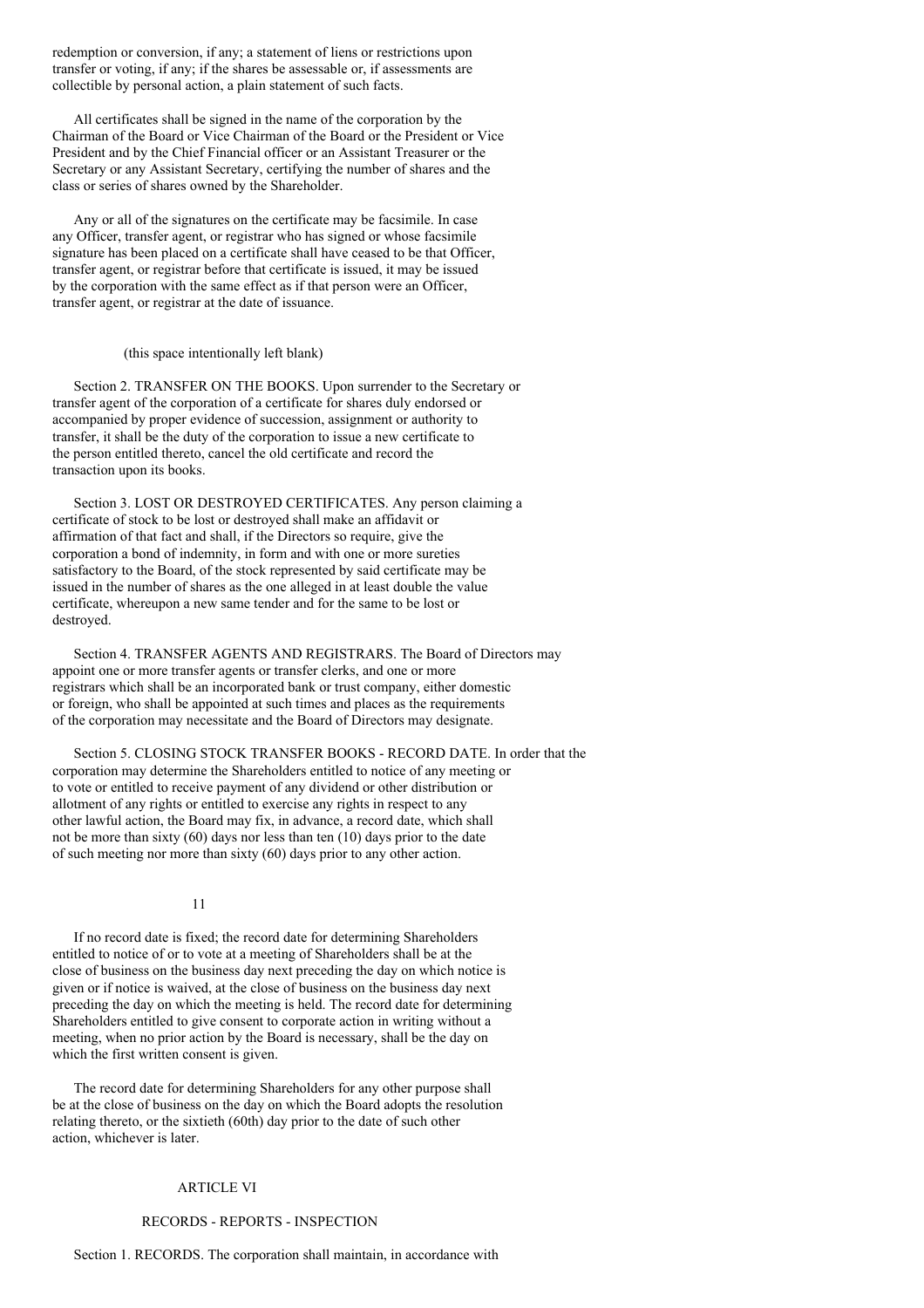generally accepted accounting principles, adequate and correct accounts, books and records of its business and properties. All of such books, records and accounts shall be kept at its principal executive office as fixed by the Board of Directors from time to time.

Section 2. INSPECTION OF BOOKS AND RECORDS. All books and records shall be open to inspection of the Directors and Shareholders from time to time and in the manner provided under applicable law.

Section 3. CERTIFICATION AND INSPECTION OF BY-LAWS. The original or a copy of these By-Laws, as amended or otherwise altered to date, certified by the Secretary, shall be kept at the corporation's principal executive office and shall be open to inspection by the Shareholders at all reasonable times during office hours.

Section 4. CHECK, DRAFTS, ETC. All checks, drafts, or other orders for payment of money, notes or other evidences of indebtedness, issued in the name of or payable to the corporation, shall be signed or endorsed by such person or persons and in such manner as shall be determined from time to time by the Board of Directors.

Section 5. CONTRACT, ETC. - HOW EXECUTED. The Board of Directors, except as in the By- Laws otherwise provided, may authorize any Officer or Officers, agent or agents, to enter into any contract or execute any instrument in the name of and on behalf of the corporation. Such authority may be general or confined to specific instances. Unless so authorized by the Board of Directors, no Officer, agent or employee shall have any power or authority to bind the corporation by any contract or agreement, or to pledge its credit, or to render it liable for any purpose or to any amount except as may be provided under applicable law.

## 12

## ARTICLE VII

#### ANNUAL REPORTS

Section 1. REPORT TO SHAREHOLDERS, DUE DATE. The Board of Directors shall cause an annual report to be sent to the Shareholders not later than one hundred twenty (120) days after the close of the fiscal or calendar year adopted by the corporation. This report shall be sent at least fifteen (15) days before the annual meeting of Shareholders to be held during the next fiscal year and in the manner specified in Section 4 of the Article IV of these By-Laws for giving notice to Shareholders of the corporation. The annual report shall contain a balance sheet as of the end of the fiscal year and an income statement and statement of changes in financial position for the fiscal year, accompanied by any report of independent accountants or, if there is no such report, the certificate of an authorized officer of the corporation that the statements were prepared without audit from the books and records of the corporation.

## ARTICLE VIII

#### AMENDMENTS TO BY-LAWS

Section 1. AMENDMENT BY SHAREHOLDERS. New By-Laws may be adopted or these By- Laws may be amended or repealed by the vote or written consent of holders of a majority of the outstanding shares entitled to vote; provided, however, that if the Articles of Incorporation of the corporation set forth the number of authorized Directors of the corporation, the authorized number of Directors may be changed only by an amendment of the Article of Incorporation.

Section 2. POWERS OF DIRECTORS. Subject to the right of the Shareholders to adopt, amend or repeal By-Laws, as provided in Section 1 of this Article VIII, and the limitations, if any, under law, the Board of Directors may adopt, amend or repeal any of these By-Laws other than a By-Law or amendment thereof changing the authorized number of Directors.

Section 3. RECORD OF AMENDMENTS. Whenever an amendment or new By-Law is adopted, it shall be copied in the book of By-Laws with the original By-Laws, in the appropriate place. If any By-Law is repealed, the fact of repeal with the date of the meeting at which the repeal was enacted or written assent was filed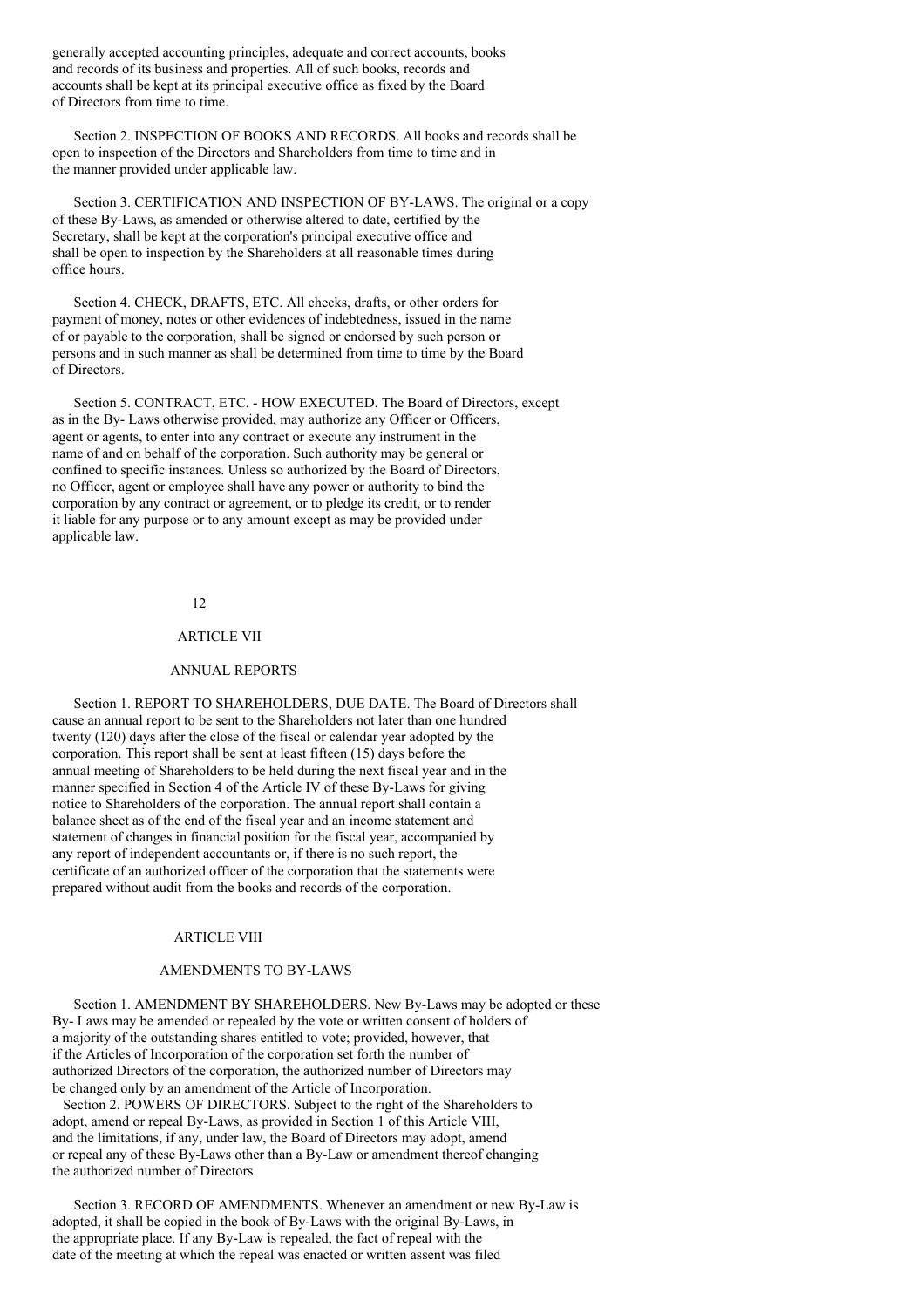shall be stated in said book.

## ARTICLE IX

## CORPORATE SEAL

Section 1. Seal. The corporate seal shall be circular in form, and shall have inscribed thereon the name of the corporation, the date and State of incorporation.

13

# ARTICLE X

## **MISCELLANEOUS**

Section 1. REPRESENTATION OF SHARES IN OTHER CORPORATIONS. Shares of other corporations standing in the name of this corporation may be voted or represented and all incidents thereto may be exercised on behalf of the corporation by the Chairman of the Board, the President or any Vice President and the Secretary or an Assistant Secretary.

Section 2. SUBSIDIARY CORPORATIONS. Shares of this corporation owned by a subsidiary shall not be entitled to vote on any matter. A subsidiary for these purposes is defined as a corporation, the shares of which possessing more than 25% of the total combined voting power of all classes of shares entitled to vote, are owned directly or indirectly through one (1) or more subsidiaries.

Section 3. INDEMNITY. Subject to applicable law, the corporation may indemnify any Director, Officer, agent or employee as to those liabilities and on those terms and conditions as appropriate. In any event, the corporation shall have the right to purchase and maintain insurance on behalf of any such persons whether or not the corporation would have the power to indemnify such person against the liability insured against.

Section 4. ACCOUNTING YEAR. The accounting year of the corporation shall be fixed by resolution of the Board of Directors.

(this space intentionally left blank)

## CERTIFICATE OF PRESIDENT

THIS IS TO CERTIFY that I am the duly elected, qualified and acting President of

#### EFOODSAFETY.COM, INC.

and that the above and foregoing By-Laws constitute a true and original copy and were duly adopted as the By-Laws of said corporation.

IN WITNESS WHEREOF, I have hereunto set my hand.

DATED: October 16, 2000

## /S/ CLARENCE KARNEY CHAIRMAN AND CHIEF EXECUTIVE OFFICER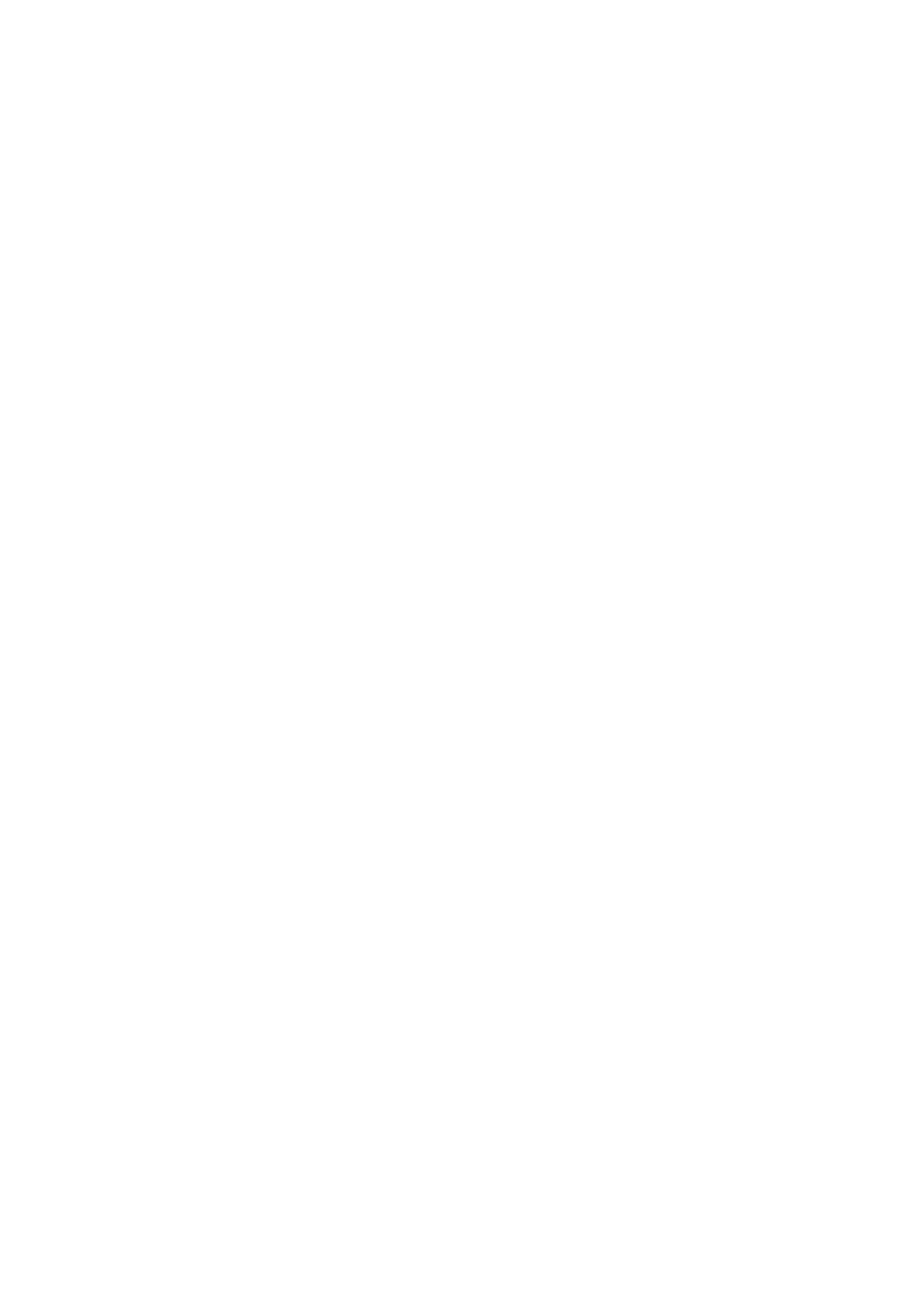#### EXHIBIT 5.1

Daniels, McGowan & Assoc. Attorneys and Counselors at Law

Philadelphia Office St. Louis Office

Philadelphia, PA 19102-1706 St. Louis, MO 63104 Phone: (215) 854-6396 Phone: (314) 621-2728<br>Fax: (215-569-0216 Fax: (314) 621-3388 Toll Free: 800-334-2460

- ------------------- ----------------

Two Penn Center, Ste 200 1201 Allen Market Lane, Ste. 200 Fax: (314) 621-3388

January 16, 2002

EFoodSafety.com, Inc. 350 West Caldwell Avenue Visalia, CA 93277

Gentlemen:

We refer to the Offering Statement on Form SB2 (the "Offering Statement") to be filed by EfoodSafety.com, Inc. (the "Company") with the Securities and Exchange Commission under the Securities Act of 1933, as amended (the "Act") relating to and aggregate of 12,540,000 shares of the Common Stock of the Company, no par value, (the "Shares") to be issued thereunder.

As special counsel for the Company, we have examined such corporate documents, records and such statutory provisions and legal decisions for the state of Tennessee as we have considered necessary and appropriate for the purposes of this opinion and, upon the basis of such examination, advise you that in our opinion, all necessary corporate proceedings by the company have been duly taken to authorize the issuance of the shares and that the shares being exempt from registration under the Act pursuant to the Offering Statement, when issued will be duly authorized, legally issued, fully paid and non-assessable.

We hereby consent to the filing of this opinion as an exhibit to the Offering Statement and to the reference made to this firm therein. This consent is not to be construed as an admission that we are a person whose consent is required to be filed with the Offering Statement under the provisions of the Act.

Cordially,

/s/ RICHARD E. DANIELS - ------------------------

Daniels, McGowan & Associates